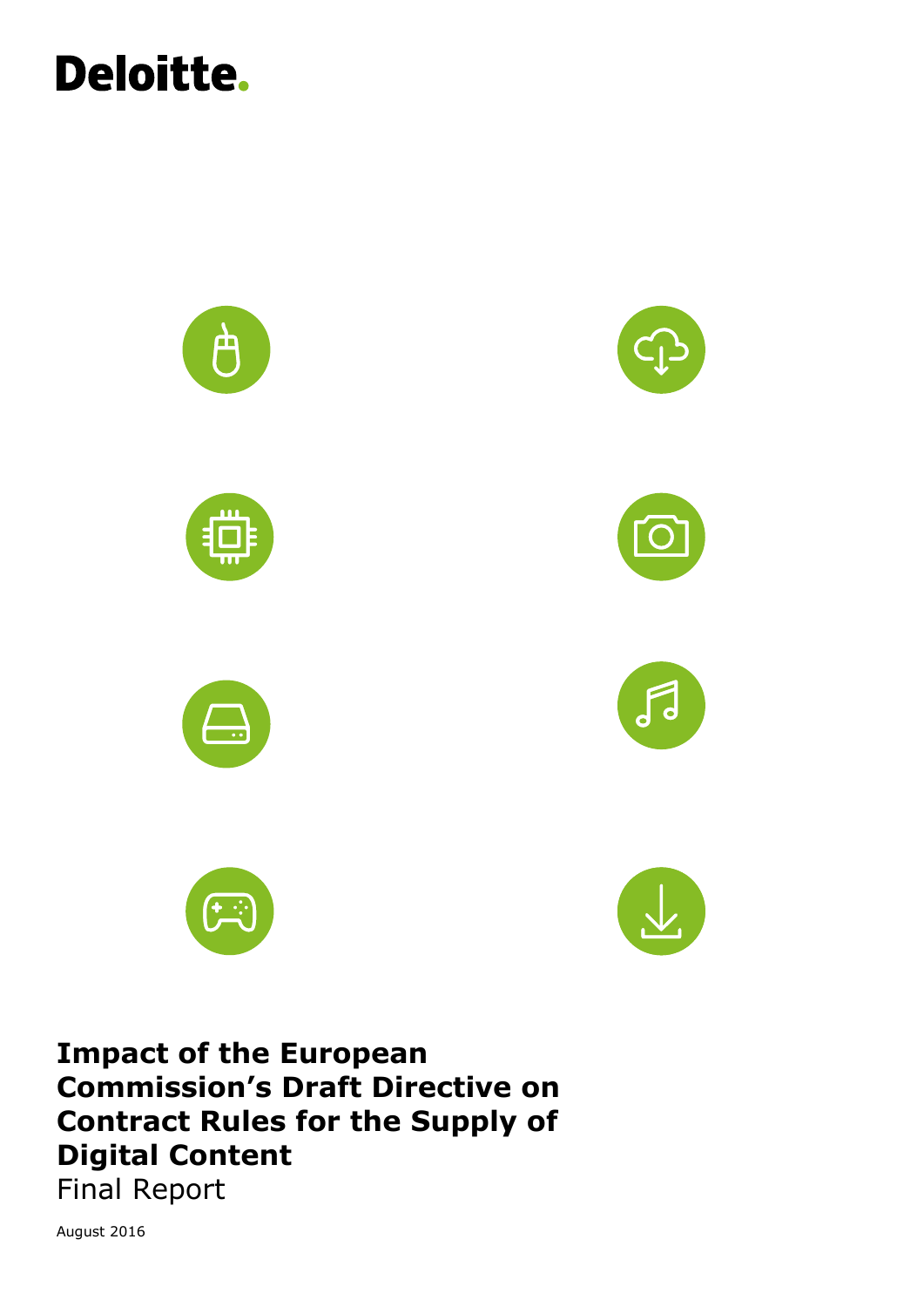## Important Notice from Deloitte

This Final Report ("Final Report") has been prepared by Deloitte LLP ("Deloitte") for EDiMA in accordance with the contract with them dated 22/04/2016 ("the Contract") and on the basis of the scope and limitations set out below.

The Final Report has been prepared solely for the purposes of producing an assessment of the impact of the European Commission's draft Directive on contract rules for the supply of digital content, as set out in the Contract. It should not be used for any other purpose or in any other context, and Deloitte accepts no responsibility for its use in either regard.

The Final Report is provided exclusively for EDiMA's use under the terms of the Contract. No party other than EDiMA is entitled to rely on the Final Report for any purpose whatsoever and Deloitte accepts no responsibility or liability or duty of care to any party other than EDiMA in respect of the Final Report and any of its contents.

As set out in the Contract, the scope of our work has been limited by the time, information and explanations made available to us. The information contained in the Final Report has been obtained from EDiMA and third party sources that are clearly referenced in the appropriate sections of the Final Report. Deloitte has neither sought to corroborate this information nor to review its overall reasonableness. Further, any results from the analysis contained in the Final Report are reliant on the information available at the time of writing the Final Report and should not be relied upon in subsequent periods.

All copyright and other proprietary rights in the Final Report remain the property of Deloitte LLP and any rights not expressly granted in these terms or in the Contract are reserved.

Any decision to invest, conduct business, enter or exit the markets considered in the Final Report should be made solely on independent advice and no information in the Final Report should be relied upon in any way by any third party. This Final Report and its contents do not constitute financial or other professional advice, and specific advice should be sought about your specific circumstances. In particular, the Final Report does not constitute a recommendation or endorsement by Deloitte to invest or participate in, exit, or otherwise use any of the markets or companies referred to in it. To the fullest extent possible, both Deloitte and EDiMA disclaim any liability arising out of the use (or non-use) of the Final Report and its contents, including any action or decision taken as a result of such use (or non-use).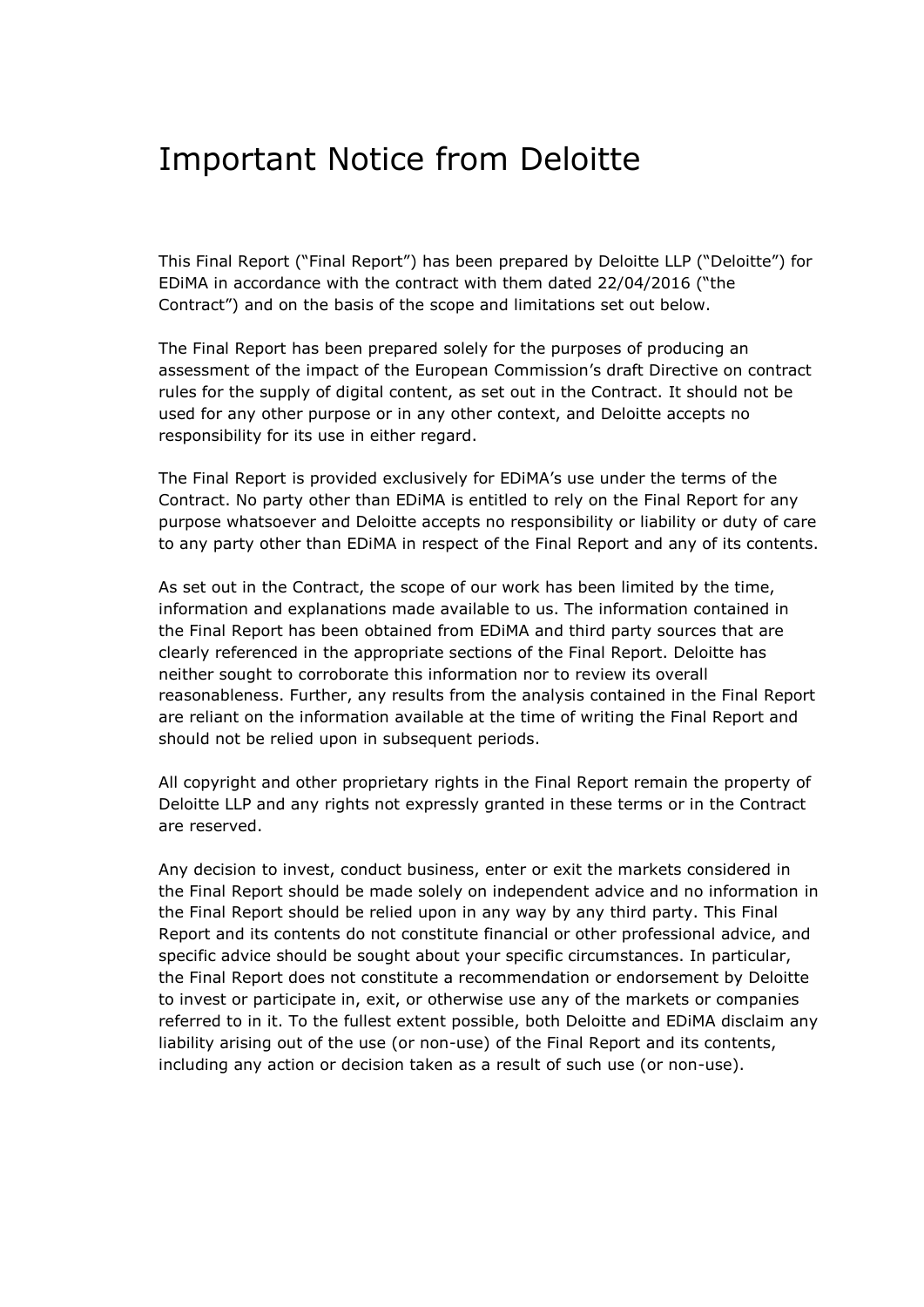## **Contents**

|                                    |                       | 1 THE ROLE OF THE FREE DIGITAL CONTENT MODEL  10                                                                                                                                                                                                                                                                                                                                                                                                      |  |  |  |  |  |  |
|------------------------------------|-----------------------|-------------------------------------------------------------------------------------------------------------------------------------------------------------------------------------------------------------------------------------------------------------------------------------------------------------------------------------------------------------------------------------------------------------------------------------------------------|--|--|--|--|--|--|
| 1.1<br>$1.2^{\circ}$<br>1.3<br>1.4 |                       | THE FREE MODEL SUPPORTS A THRIVING ECOSYSTEM OF INNOVATIVE SERVICES 11<br>THE FREE MODEL ALLOWS SMALLER BUSINESSES TO SCALE UP  13<br>1.5 THE FREE MODEL CONTRIBUTES TO EUROPEAN EMPLOYMENT AND EXPORTS 14                                                                                                                                                                                                                                            |  |  |  |  |  |  |
|                                    |                       | 2 FOCUSSING THE COMMISSION'S CURRENT PROPOSAL 15                                                                                                                                                                                                                                                                                                                                                                                                      |  |  |  |  |  |  |
|                                    | 2.3<br>2.4<br>$2.5 -$ | 2.1 A LARGE MAJORITY OF CONSUMERS ARE HAPPY WITH THE DIGITAL CONTENT THEY<br>2.2 CONSUMERS HAVE DIFFERENT EXPECTATIONS AROUND FREE AND PAID FOR CONTENT. 17<br>BUSINESSES WELCOME THE HARMONISATION OF RULES ACROSS EUROPE BUT SOME<br>BUSINESSES ALSO FORESEE SOME COSTS ASSOCIATED WITH IMPLEMENTING THE PROPOSAL 18<br>DELIVERING THE KEY CONSUMER BENEFITS AT A LOWER COST  24<br>CONCLUDING REMARKS - STREAMLINING THE COMMISSION'S PROPOSAL  28 |  |  |  |  |  |  |
|                                    |                       |                                                                                                                                                                                                                                                                                                                                                                                                                                                       |  |  |  |  |  |  |
| 3.1                                | 3.2                   |                                                                                                                                                                                                                                                                                                                                                                                                                                                       |  |  |  |  |  |  |
| 4                                  |                       |                                                                                                                                                                                                                                                                                                                                                                                                                                                       |  |  |  |  |  |  |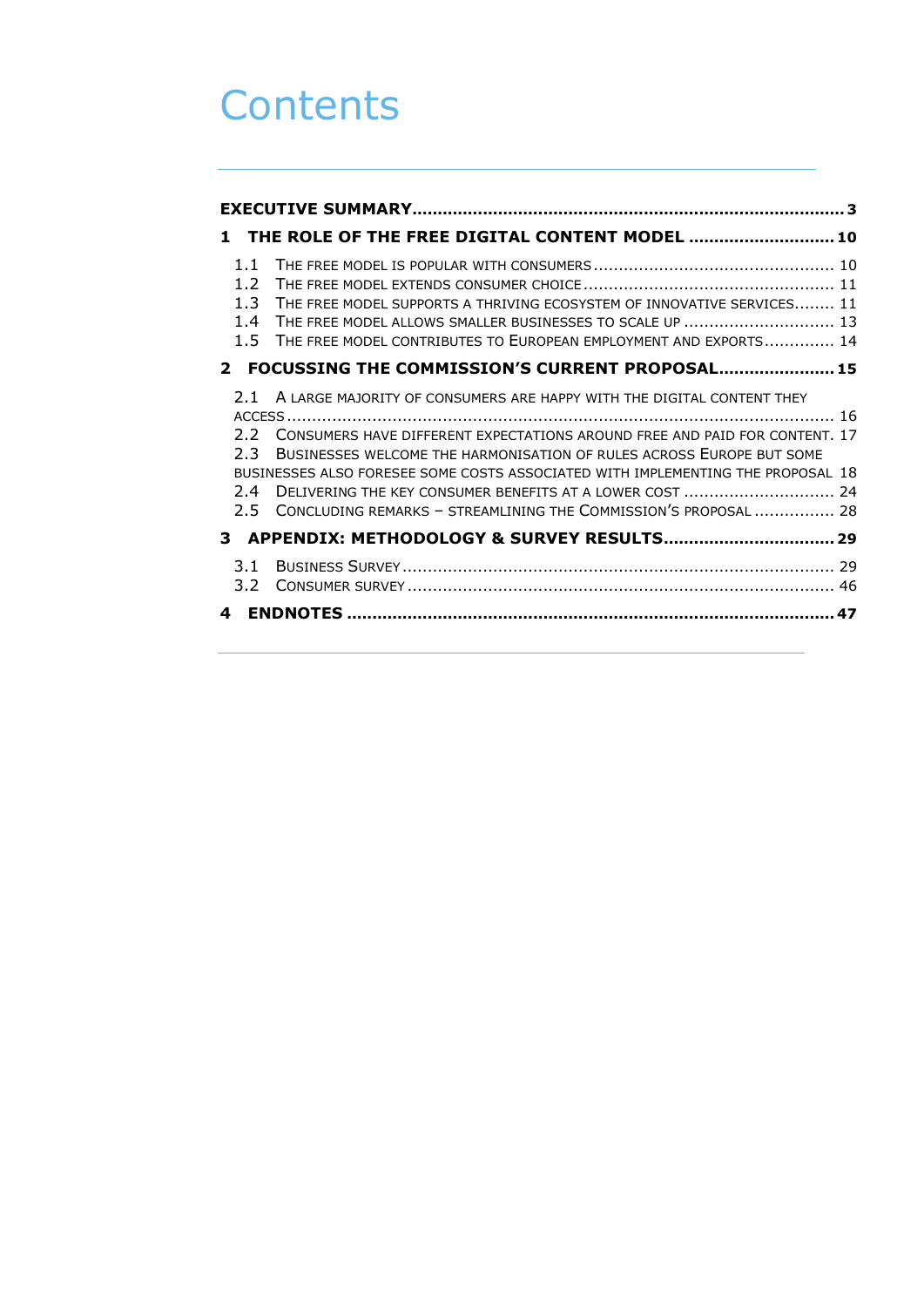## <span id="page-3-0"></span>Executive summary

**Digital content has transformed the lives of European citizens. With the widespread ownership of smart phones and tablets, Europeans can use digital content wherever they are, often for free. The sheer scale of the digital content available enables consumers to access thousands of songs, clips or apps at the click of a button.**

**On May 6th 2015 the European Commission (EC) launched its Digital Single Market (DSM) strategy to remove barriers to digital cross border trade and boost Europe's digital economy. As part of this package, the EC has published a draft proposal to introduce harmonised rules for the online supply of content (draft Directive).** 

**The proposal extends consumer rights and supplier obligations to the provision of free as well as paid for content. It adopts a broad definition of 'digital content' and 'supplier' and introduces a number of new concepts such as 'data actively provided by consumers' and 'data as counter-performance'.**

**In this context, EDiMA, a European trade association representing online platforms, has commissioned Deloitte to understand businesses' reactions to the proposal and consumers' experience and expectations in relation to free and paid for content they use.**

Currently, there are no harmonised rules for buying or selling digital content across national borders in the European Union (EU), which can impact on the Single Market and lead to uncertainty and cost for businesses and consumers. The proposed legislative package is an opportunity to further consumer confidence when buying digital content and to increase intra-European trade in digital content.

The draft Directive proposes that suppliers of free and paid for content will have the burden of proof to demonstrate the content is not faulty, and that they will repair or replace the faulty digital content for free. Consumers can have a refund if they have paid for faulty content. For faulty digital content that is accessed for free, the EC introduces the concept of 'data as counter-performance', treating data as a form of payment for digital content. The draft Directive proposes that in the case of faulty digital content the consumer can request the supplier to stop using and return their data, seeking to draw a parallel with a refund for paid for content. In cases where the digital content damages the consumer's device, the consumer of free or paid for content can get compensation from the supplier.

This report's findings are based on three components of research conducted for the study:<sup>1</sup>

- A **consumer survey** targeting c. 6,000 European consumers. This survey was conducted across four countries: France, Germany, Spain and the UK.<sup>2</sup> The consumer survey, implemented through the Google Consumer Surveys platform, asked consumers about their experiences and expectations in relation to free and paid digital content.
- A **business survey** targeting c. 1,400 business decision makers whose businesses supply digital content. This survey was conducted across four countries: France, Germany, Spain and the UK. The business survey was implemented online by the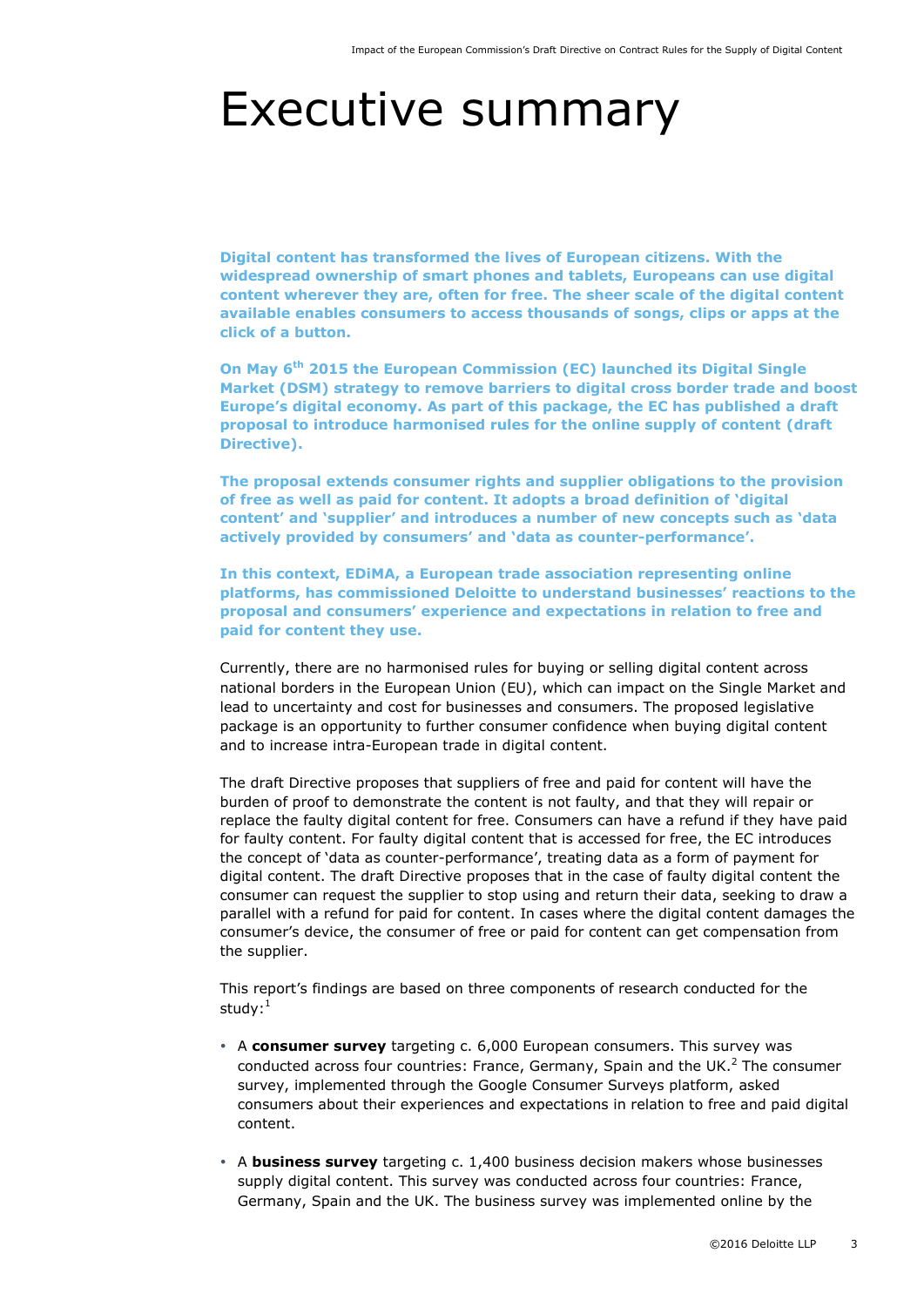leading market research firm, YouGov. Quotas were imposed on size of businesses, free and paid for content suppliers, and some sectors in order to obtain representation of businesses across key business characteristics of interest for the study. The survey results are not weighted to be representative of the general business population. The population of interest in this case is businesses that supply digital content.

 **Business interviews** conducted with 16 businesses or business associations representing businesses of various sizes and based in different countries across Europe. Interviews were conducted over the phone and explored businesses' reaction to various elements of the proposal in more detail.

## **The key findings of the research**

## **Free digital content is popular with consumers; it enables access to a wealth of innovative services and lowers barriers to entry for smaller businesses and start-ups**

In the digital environment, consumers have shown an appetite for free content. Whether it is looking at videos on YouTube, catching up with friends on Facebook, or playing Candy Crush Saga on the way to work, many consumers want their favourite apps for free. The consumer survey suggests that many consumers access a majority if not all of their digital content for free with around 50% of consumers surveyed only using free digital content. Less than 10% of consumers use more paid for content than free content.

The free model supports a thriving ecosystem of innovative services, ranging from guitar lessons to carpooling services, and lowers barriers to entry for Small and Medium Sized Enterprises (SMEs).

## **Consumers are generally happy with their digital content**

The consumer survey conducted for this study shows that most consumers (86%) of free digital content are happy with the quality of their content. A majority of consumers (74%) are happy with the digital content they pay for.

A majority of consumers have never felt the need to request a repair or replacement for free content that they have accessed, while one in four have done so occasionally. Only a small minority (7%) say that they often have to request a repair or replacement for free digital content.

## **Consumers have different expectations regarding free and paid for content**

Consumers are almost half as likely to expect compensation for damage caused by digital content if they accessed the content for free than if they paid for it.

After purchasing faulty content, 30% of consumers would want to receive a refund, 25% would want to receive a replacement and 20% would want to receive a repair. After accessing free but faulty digital content, a majority of consumers would expect a repair, replacement or nothing from the supplier. Around 19% of consumers say they would expect nothing from the supplier if they accessed the faulty digital content for free.

**Businesses welcome the harmonisation of rules across Europe but some businesses also foresee disproportionate costs and other impacts from the current draft of the Directive**

#### **Business sentiment towards the draft Directive**

Many businesses that supply digital content in Europe are positive about the draft Directive and confident in their ability to comply with it. According to the business survey, many more business respondents see the proposal positively than negatively. These

*A large majority - 86% - of consumers of free digital content are happy with the quality of content.*

*Consumer survey*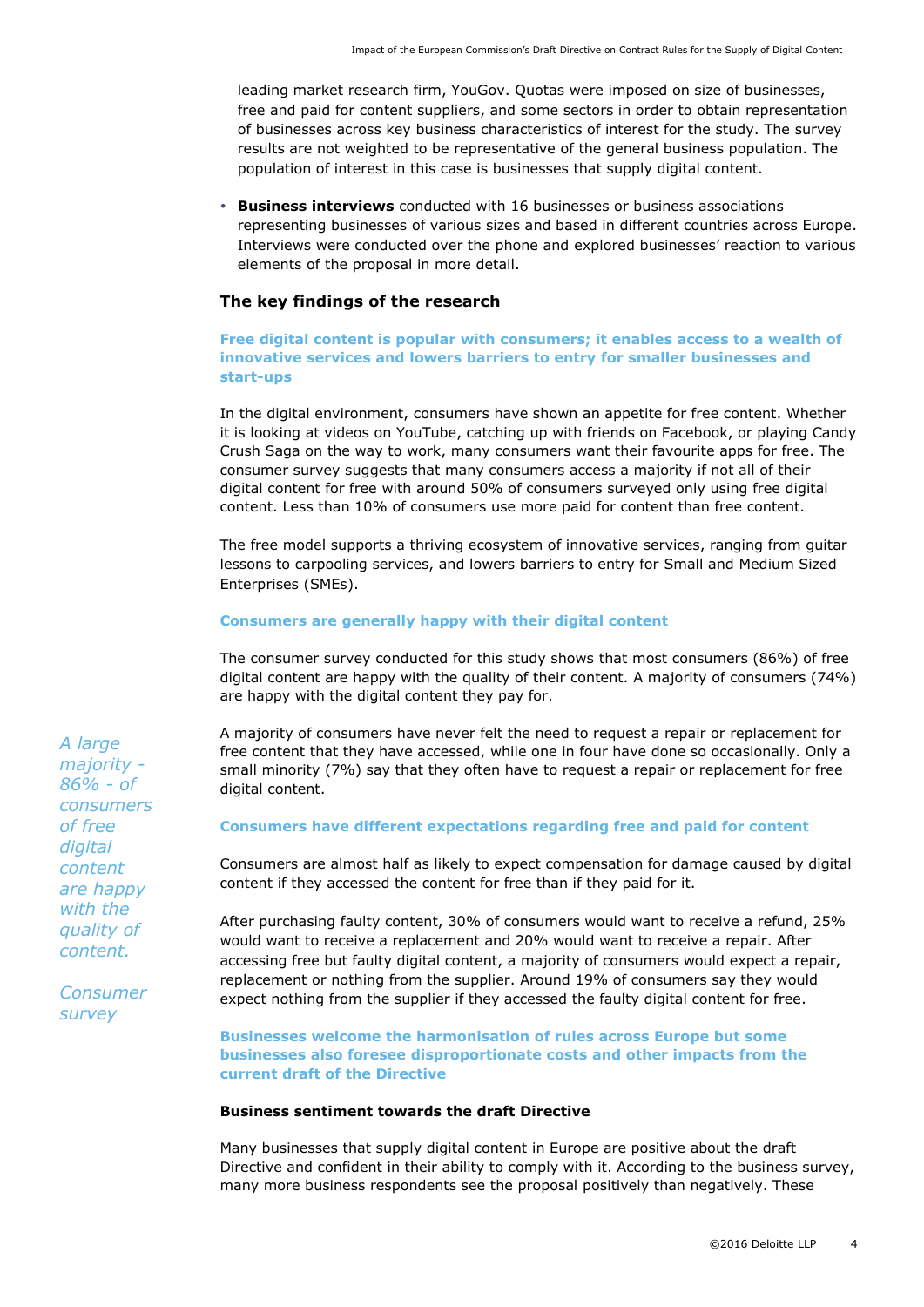businesses that supply digital content are present across many sectors of the economy when using the EC's definition of digital content.

In the media sector, fewer businesses think the proposal will have a positive impact and more businesses think they will have a negative impact than in the total sample of businesses. However, the balance of sentiment in the media sector is still positive or neutral across the elements of the draft Directive tested.

In relation to the requirements to pay the consumer damages and to return the consumer's data, the positive and negative sentiment is equally balanced among media sector businesses. Slightly over one-fourth of respondents in the media sector said these will have a negative impact on their business, with roughly the same proportion saying these will have a positive impact. The remainder said they expect the proposal to have no impact on their business.

#### **Impact on businesses**

When asked about the potential impact of the proposal on their business, 36% of respondents thought the proposal would promote sales by increasing consumer confidence, and 23% said harmonisation would reduce costs.

However, over a quarter of businesses (28%) also thought that the draft Directive would increase costs disproportionately, and 21% said some of their services would become inoperable.

**Figure 1: In which, if any, of the following ways do you think these regulations will impact your business?**



Note: Results are based on 1,366 business decision makers whose businesses provide digital content. Multiple answers per respondent were allowed. Source: Business survey, YouGov

#### **Impact on supply of digital content**

When asked about the impact of the draft Directive on their supply of digital content, 33% of business respondents said their business would increase supply and 37% said they would keep the supply unchanged. Some business respondents – 20% - said their business would decrease supply.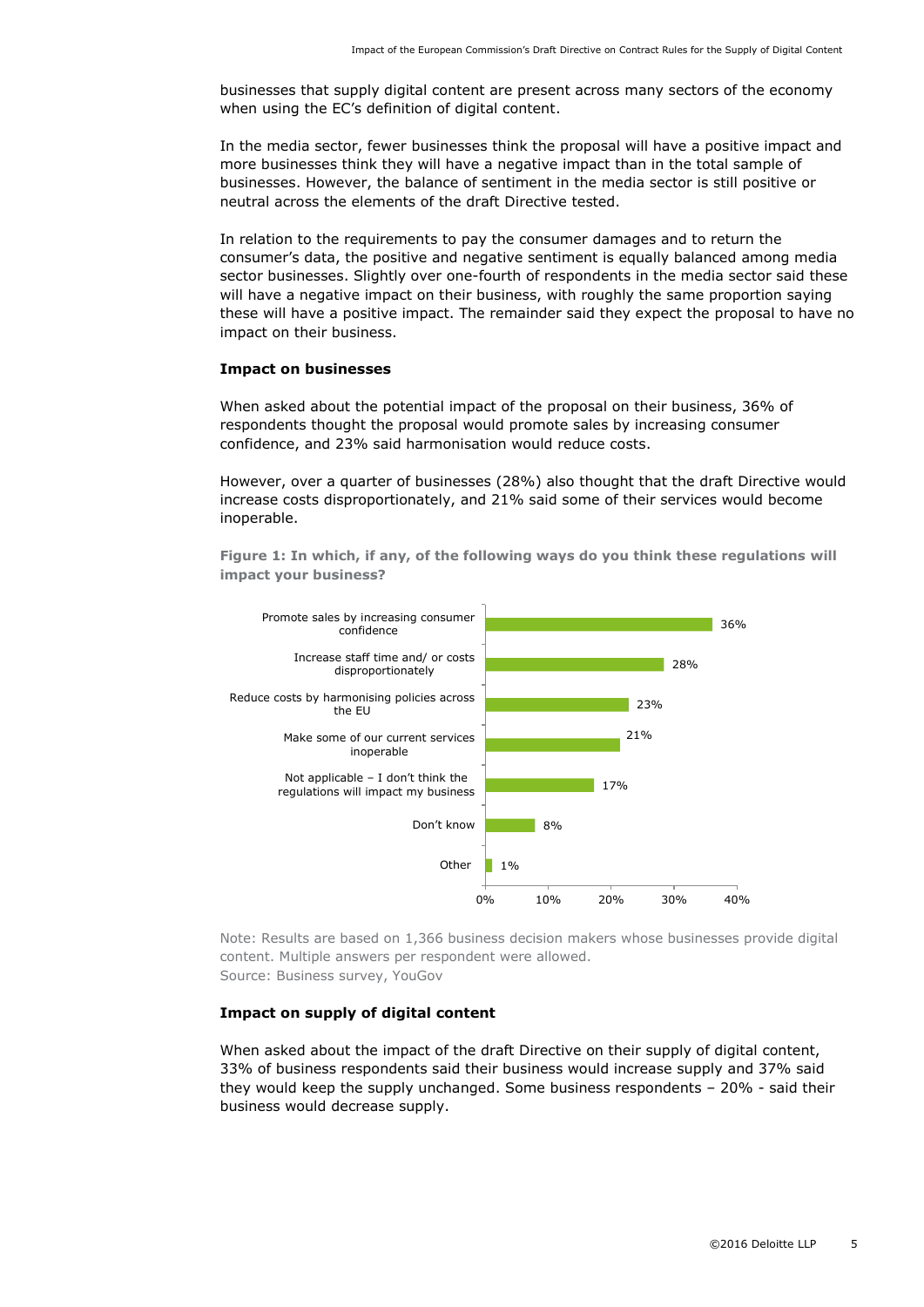**Figure 2: If the regulations are implemented, do you think your business will increase or decrease the amount of digital content it supplies, or will it remain unchanged?**



Note: Results are based on 1,366 business decision makers whose businesses provide digital content.

Source: Business survey, YouGov

#### **Impact on investment and business activity**

When asked about additional actions that respondents think their businesses would take in response to the proposal, nearly one-quarter of business decision makers (22%) said their business would be unlikely to take any action.

Some business respondents said their business would increase investment and business activity in Europe while others said they would reduce these. Nearly one-quarter (22%) of business decision makers said their business would increase investment in new ideas and 20% said it would increase business activity in Europe. In contrast, 16% of respondents said their business would reduce investment, 12% said they would decrease business activity in Europe and 7% said they would close down their business if the draft Directive was implemented.

Some business respondents said they would respond by seeking to start to charge for free services (15%) or to increase the price of paid digital content services (12%).

Multiple responses were allowed in this question and hence the results are not additive.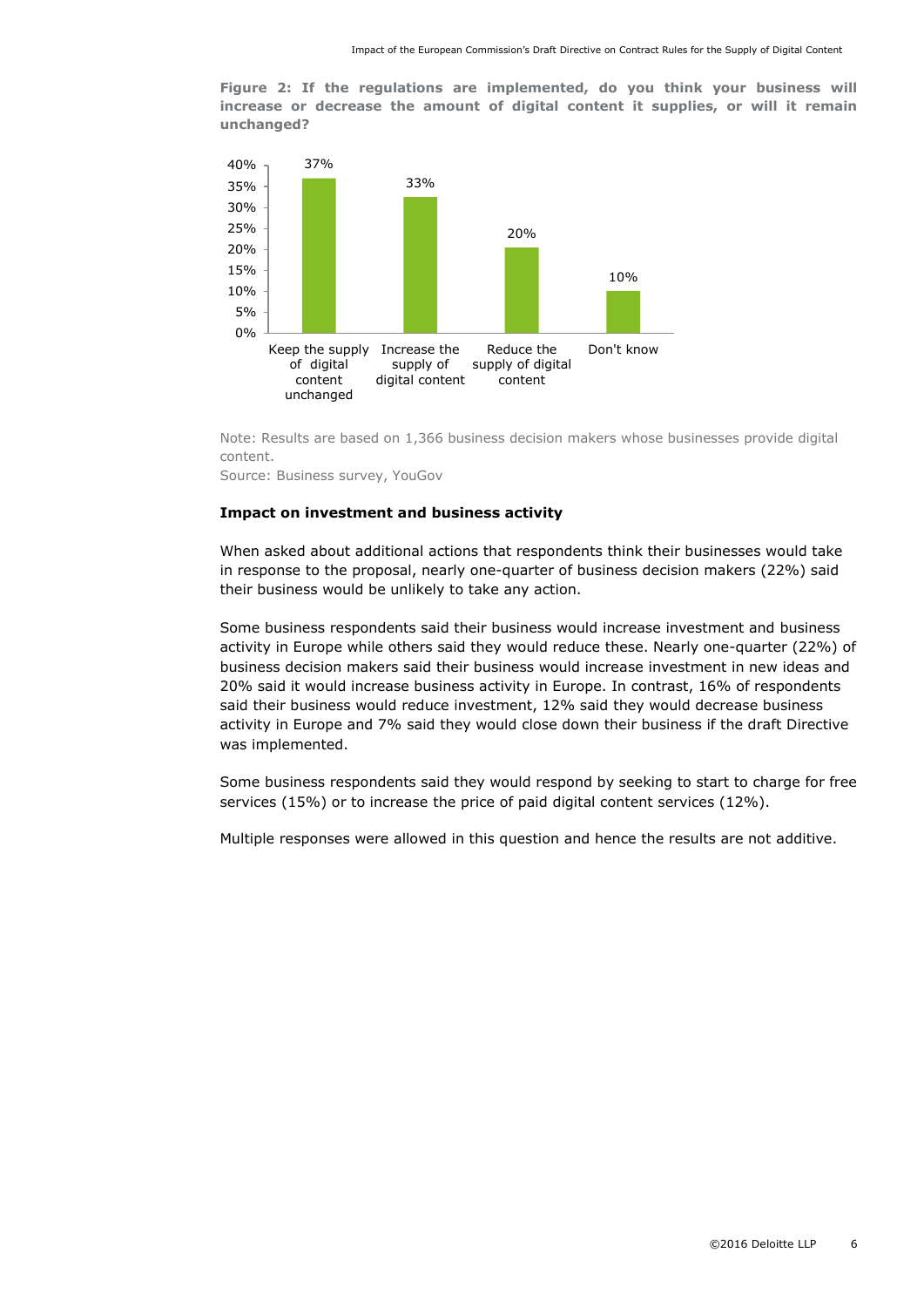**Figure 3: What other actions, if any, do you think your business is likely to take if the regulations contained in the proposed directive in relation to the supply of digital content are implemented?** 



Note: Results are based on 1,366 business decision makers whose businesses provide digital content. Multiple answers per respondent were allowed. Source: Business survey, YouGov

While a majority of business decision makers see the proposal positively or expect it to have no impact on their business, some decision makers say their business will face disproportionate cost, reduce the supply of digital content, reduce investment or business activity, or attempt to charge for services.

## **There appears to be scope to focus the Commission's proposal on consumers' priorities**

Whilst a majority of businesses that supply digital content are confident in their ability to comply with the draft Directive and welcome the positive benefits it can bring, there appears to be scope to streamline elements of the proposal to focus on consumers' priorities and to provide practical requirements in a number of areas.

Businesses interviewed asked for a clear identification of the consumer issues the draft Directive wishes to address, further exploration of the different sectors potentially impacted and how they might be affected, as well as the Commission working jointly with industry in order to develop a workable proposal that will benefit consumers and businesses.

#### **Consumers do not prioritise the return of their data**

The consumer survey suggests that only 12% of consumers prioritise the supplier returning their data and only 15% prioritise the supplier stopping using their data in response to faulty content.

#### **Treating data as 'counter-performance' presents practical challenges**

Businesses interviewed spoke of the practical difficulties of treating data as counterperformance. These included the fact that, unlike money, data has no standardised value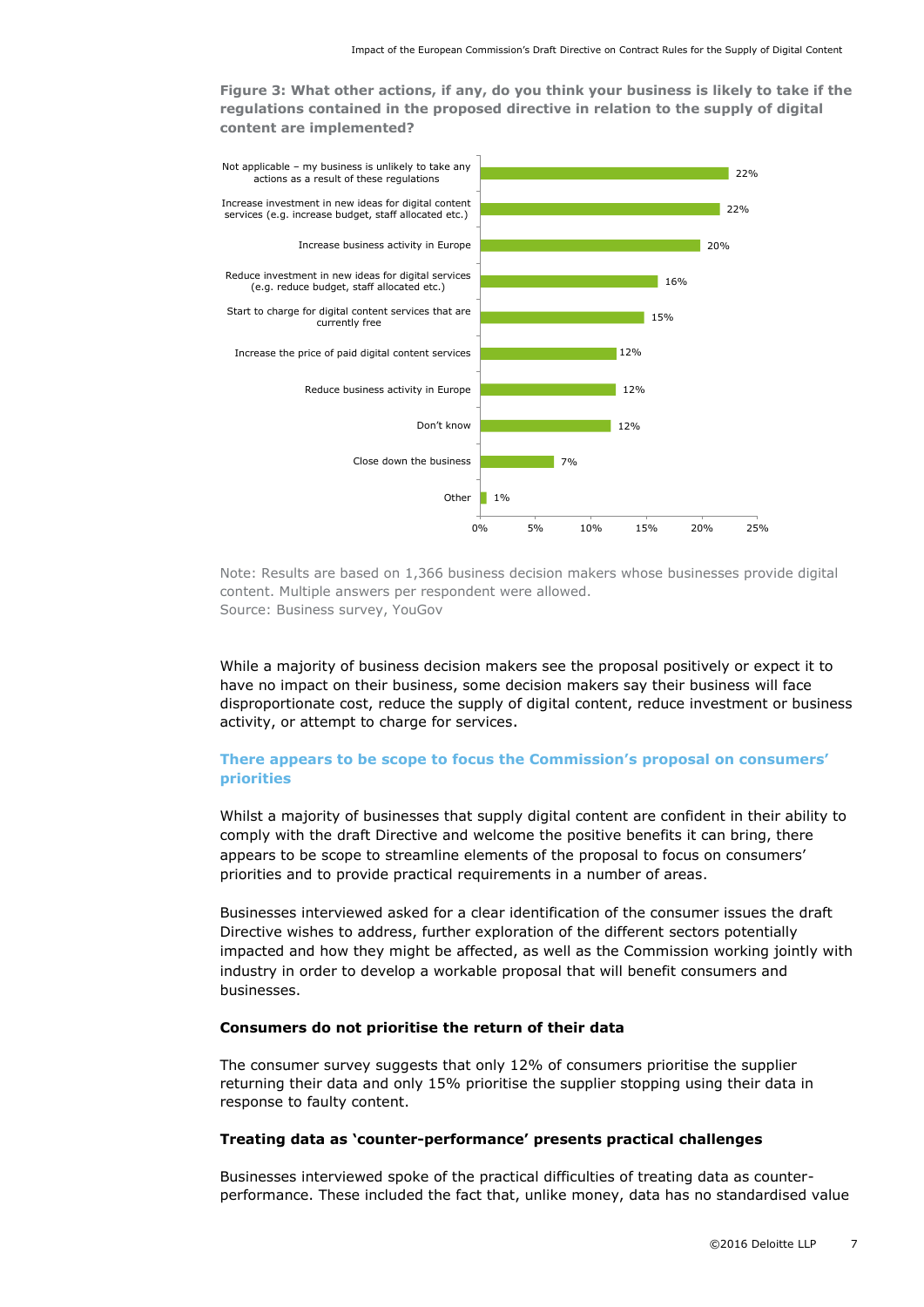and its value differs across uses, organisations, people and contexts. Often data in raw form has no value and some investment needs to be made to generate knowledge (or value) from it. Further, data is also not readily exchangeable for other goods and services and cannot be readily returned in the same way that money can be.

#### **Businesses do not always directly monetise data**

Many business decision makers say their businesses use data for a variety of commercial purposes which involve indirect rather than direct monetisation. These include using data for product/service improvement (35%), to provide personalised services to consumers (37%), to enable the product to function (23%) or to improve security (22%).

## **Returning data to the consumer presents challenges to businesses**

Businesses interviewed for the study highlighted a number of key challenges from retrieving data and returning it to the user. Particular challenges relate to the EC's extension of obligations to include not only personal data but also *'any other data generated through the user's use of the digital content'*. Some of their concerns included:

- the costs involved in re-designing systems;
- the inconsistency between the requirements to anonymise the consumer data and allow the consumer to ask for their data back;
- the potential disclosure to competitors of the know-how applied to analysing, using and aggregating data; and
- the potential impact on other users' experience.

### **Some definitions in the proposed Directive are broad and create uncertainty**

Businesses interviewed found various definitions and descriptions in the draft Directive unclear. Many businesses interviewed highlighted the broad definition of digital content, the definition of supplier and the definition of data 'actively provided' by the consumer. Some felt that the scope of 'supplier' was too broad and that under the current definition responsibility to the consumer could extend to not just the content developer but also the platform, although the platform may not necessarily have the means to repair the digital content.

Results from the business survey highlight the prevalence of businesses supplying digital content under the definition of digital content proposed by the EC across many sectors of the economy and not just in the Information and Communications Technology (ICT) sector.

## **Suppliers may find it difficult to prove that their content is not faulty**

Businesses interviewed noted that the delivery of digital content is dependent on a number of factors outside of the supplier's control, such as the internet connection and the storage space on the user's hard drive. Because of this, it may be difficult for the supplier to prove that the content is not responsible for the user's poor experience or the damage to the user's device.

#### **Concluding remarks – streamlining the Commission's proposal**

Digital content is important for European consumers and for the European economy. The ICT<sup>3</sup> sector contributes c.  $\epsilon$ 500 billion to the European economy, and c. 6 million jobs.<sup>4</sup> Over half of ICT related business decision makers<sup>5</sup> in the business survey say their business offers digital content, of which more than half say they offer content for free. Europe is a world leader in the app economy, with 5 of the top 10 grossing apps being from European developers, and 35% of their revenues coming from non-European users.<sup>6</sup>

Clarity for consumers about their rights and harmonisation across the EU can help build consumer confidence, which would benefit businesses. However, based on the research in

*'It is extremely time consuming for a small business like mine to even figure out how these rules apply to us'.*

*SME business decision maker*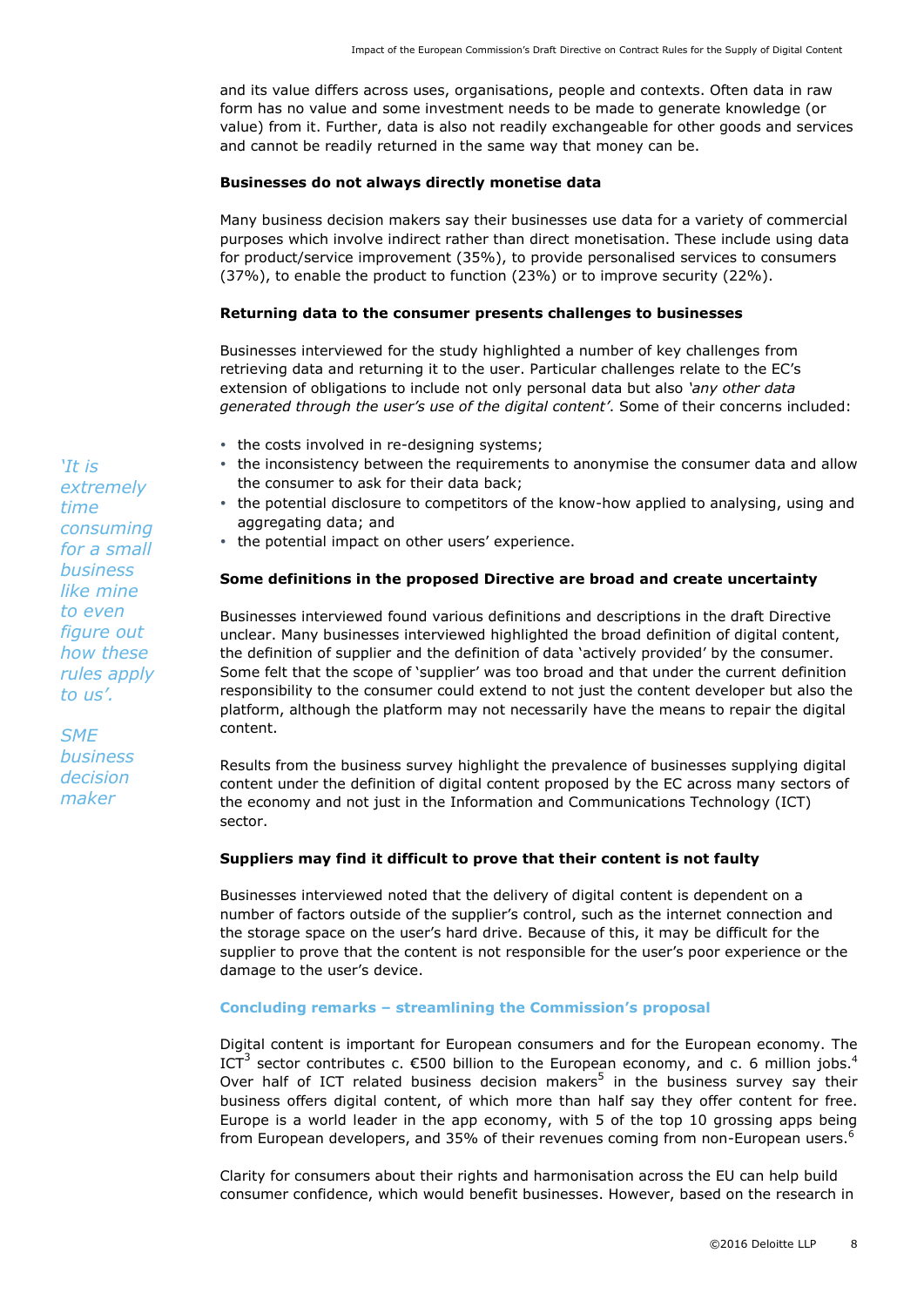this study, a few areas emerge where the EC's proposal could be streamlined to focus on consumers' priorities and minimise the cost to businesses. In particular, the draft Directive may:

- Take into account consumers' current satisfaction with free digital content, and their different expectations in relation to their rights when using free versus paid for digital content;
- Provide clearer and narrower definitions of certain terms in the draft Directive, such as the definitions of digital content, supplier of digital content and actively provided data, and where applicable use definitions consistent with other Directives;
- Ensure proportionality in the requirements on suppliers to identify, collect and retrieve consumer data, taking into account where it may not be possible or it may be disproportionately costly for businesses to deliver on such requirements;
- Revise elements that may prevent companies from anonymising and minimising the use of consumer data in line with the provisions in the General Data Protection Regulation (GDPR); avoid companies having to collect and hold more data, especially more personalised data, to comply with the draft Directive;
- Allow businesses to preserve their intellectual property as part of data disclosure to consumers; and
- Ensure proportionality in the burden of proof on the supplier, for example by limiting the obligation, to acknowledge that it can be difficult for the supplier to always establish conformity with the contract.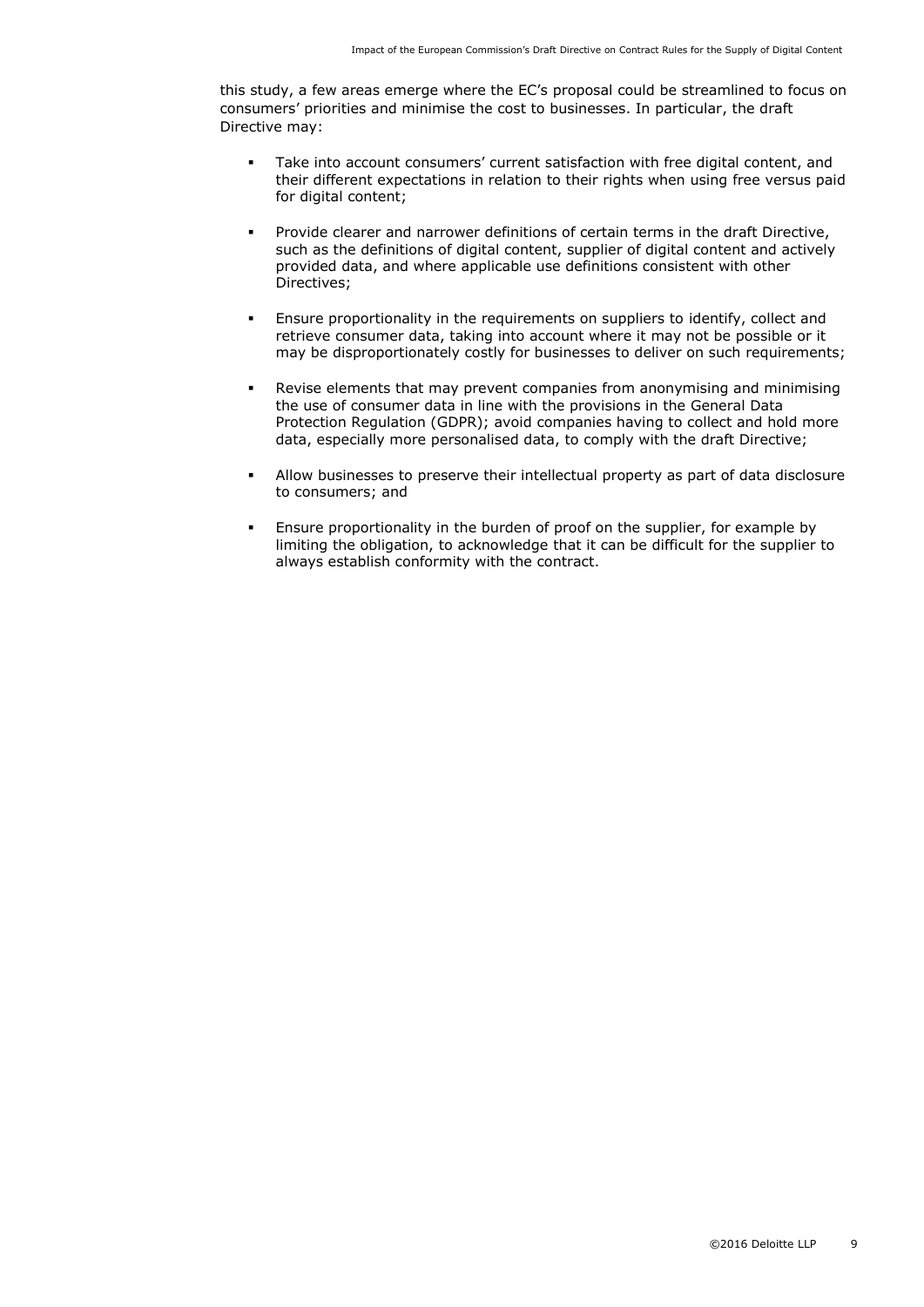# <span id="page-10-0"></span>1 The role of the free digital content model

**The free digital content model is popular with consumers. It extends consumer choice and supports a myriad of innovative services. It lowers barriers to entry for smaller businesses and start-ups, contributing to European employment and to Europe's position on the global digital stage.** 

Digital content has transformed the lives of European citizens. With the widespread ownership of smart phones and tablets, Europeans can use digital content wherever they are. There is an app for just about everything. You can use an app to find a lift to a concert, mix music, learn the guitar, or map a run. These apps belong to a digital space where innovation flourishes.

This section discusses the importance of the free digital content model and the benefits it brings to consumers and businesses.

#### <span id="page-10-1"></span>**1.1 The free model is popular with consumers**



*Case study: RogerVoice<sup>7</sup>*

RogerVoice is an app that uses voice-recognition technology to capture speech mobiles, landlines and teleconferences. The app has the potential to help millions of hard-of-hearing people make phone calls for the first time.

The creator, Olivier Jeannel, grew up with hearing difficulties. He cites the reach of the mobile app market as key to helping as many people as possible. The French start-up is now a truly global app and is available in most countries  $-$  it can recognize over 80 languages.<sup>8</sup>

In the initial stages of development, the app made use of Google Play's beta testing programme. Through this, it was possible to invite people across the world to test the app, which ensured that it was just right when the first version was put on public display.

In the digital space, consumers have shown an appetite for free services. Whether it is looking at videos on YouTube, catching up with friends on Facebook, or playing Candy Crush Saga on the way to work, consumers want their favourite apps for free.

In fact, around half (49%) of consumers surveyed say that they only use free content, 28% say they use more free than paid for content and 14% say they consume the same amount of free and paid for content.

The three most frequently viewed websites in France, Germany, Spain and the UK - Google, Youtube and Facebook – are all free sites. $9101112$ 

Only a minority of consumers surveyed frequently pay for digital services. Research by the EC found that only 20% of users have paid for an online service and 44% had paid for digital content in the past year.<sup>13</sup> The same study found that consumers of digital content

*'I don't see how we could break into the competitive app market and gain users quickly without offering a free app. It's just the way it works'.*

*App developer*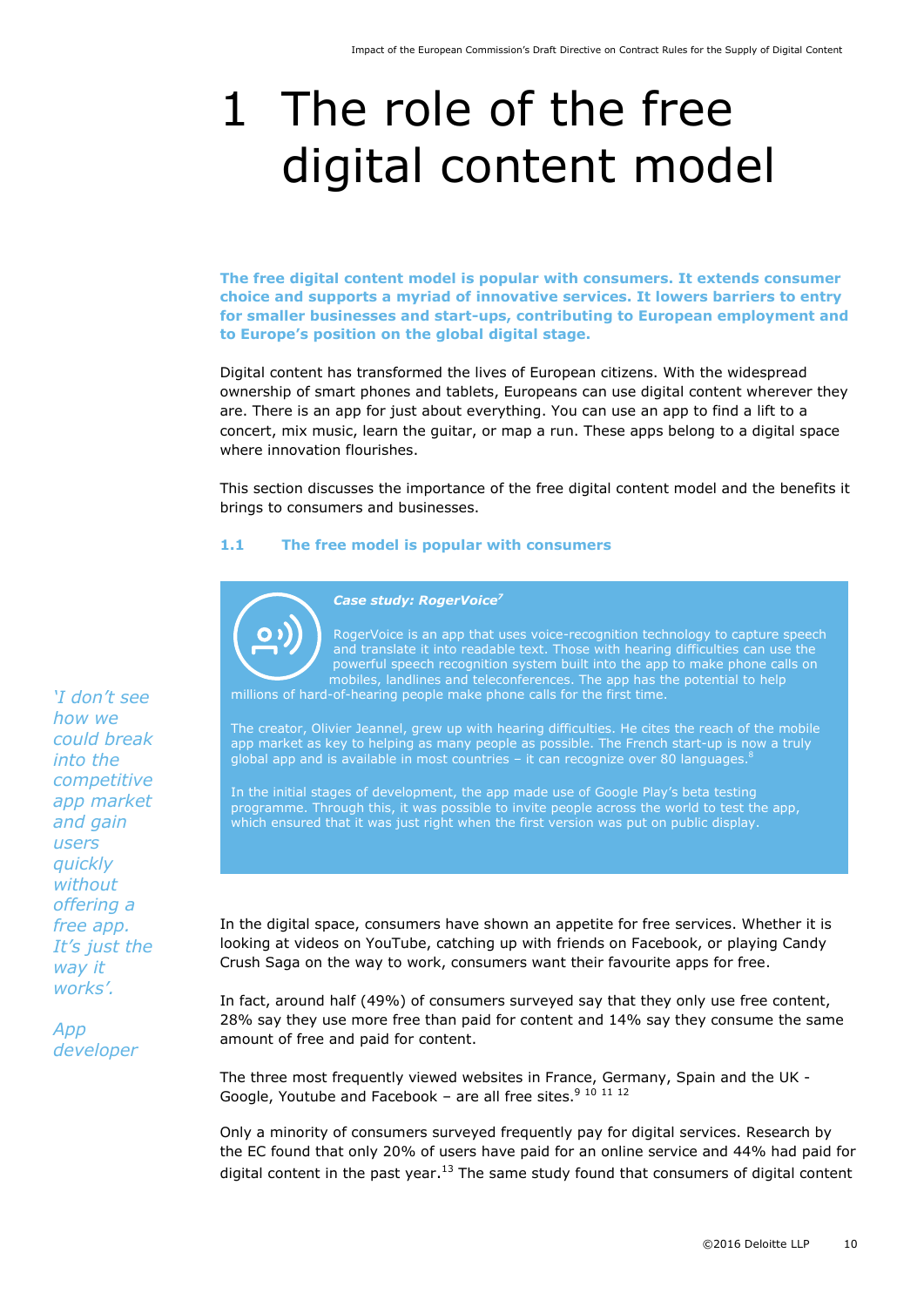tend to be a young demographic, with over 82% of the youngest age group accessing digital content over the year.

## <span id="page-11-0"></span>**1.2 The free model extends consumer choice**

Through the free model, many more consumers access digital content than if they had to pay. A majority of consumers would choose not to pay if suppliers charged for the content. Research for this study asked consumers to recall a particular item of digital content that they have accessed for free, such as social media or the news. When asked whether they would access the content, if they had to pay for it, only 19% said they would pay.<sup>14</sup> This is supported by other studies. For example, research by Forrester estimated that only 5% of consumers will ever pay for digital content.<sup>15</sup>

Businesses use the free model to reach a larger pool of consumers than they otherwise could do. Over 50% of respondents in this study's business survey said the ability to reach more consumers is a key advantage of the free model; one-third of business respondents said the model allows them to offer a wider range of services, and one-third said it allows them to target more price sensitive consumers.

**Figure 4: In your opinion, which, if any, of the following would you say are advantages of being able to offer free digital content compared to providing digital content that is paid for by users?**



Note: Results are based on 1,366 business decision makers whose businesses provide digital content. Multiple answers per respondent were allowed. Source: Business survey, YouGov

#### <span id="page-11-1"></span>**1.3 The free model supports a thriving ecosystem of innovative services**

The free model supports a thriving ecosystem of businesses that provide a range of innovative services that is expanding every day.

*'Our mission is to delight the fans –*  $W$  $\theta$ *constantly try to think about what makes customers happy'.*

*Small games developer*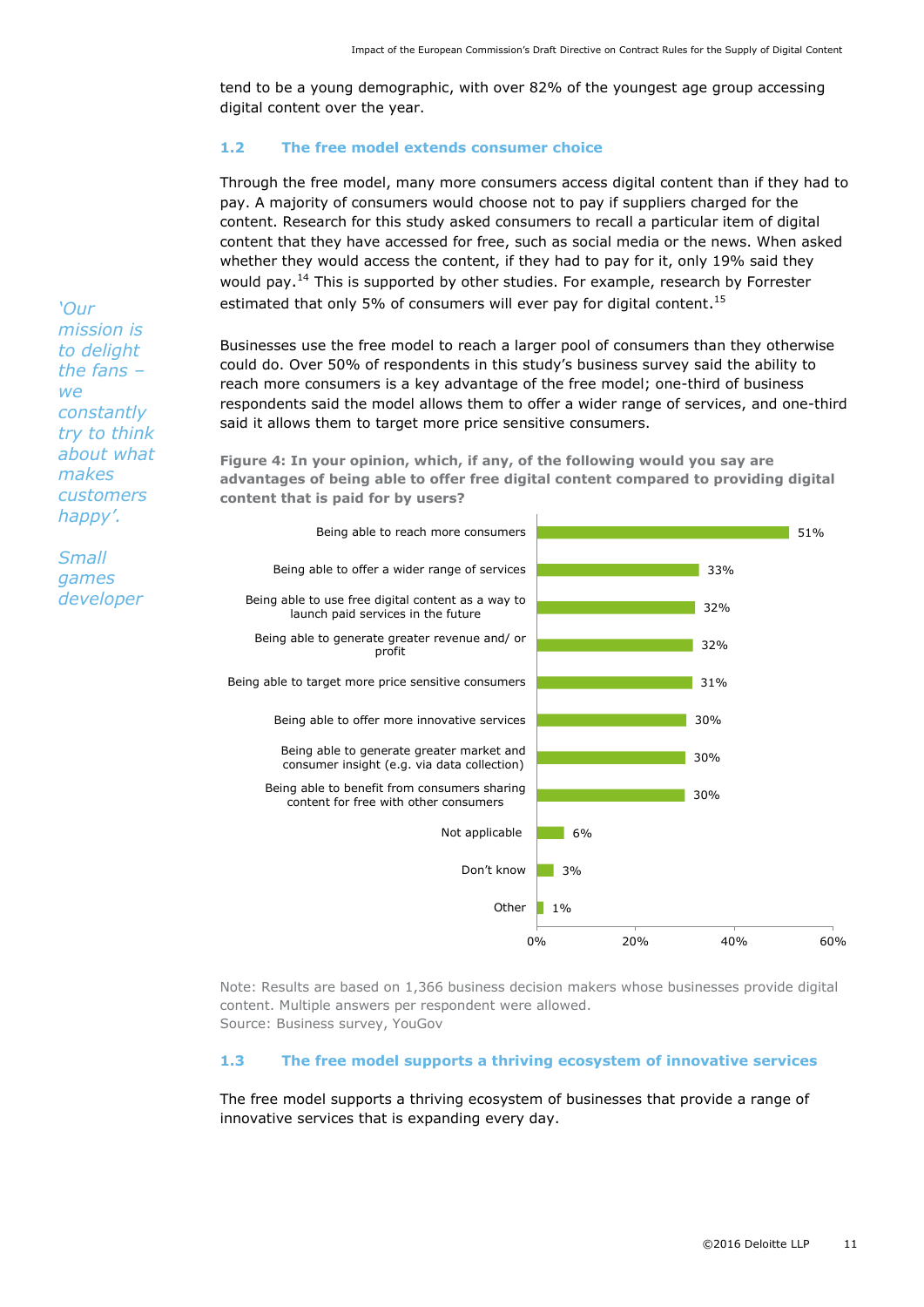

#### *Case study: Edjing<sup>16</sup>*

The free music mixing app, Edjing, launched in 2012 and has since earnt the title of the world's number one DJ app.<sup>1</sup>

The app has won over aspiring DJ's all over the world with 30 million downloads and growing.<sup>18</sup> The founder and CEO, Jean-Baptiste Hironde, wanted to create an affordable app and make DJing accessible to everyone. $19$ 

'DJ gears were out of price/unaffordable, and DJ software was too complex, as it was mostly designed for professionals. This fact gave birth to Edjing in 2012, the first affordable and easyto-use digital DJ solution.'<sup>20</sup>

By listening to user feedback to improve the product, Edjing has developed a number of innovative tools and features. It has even partnered with the global music streaming service, Deezer. Because of these innovations, music enthusiasts can now stream and mix tunes online.

Platforms such as edX and Coursera offer free online courses from the world's top universities. Music streaming platforms such as Spotify offer millions of songs for free; and communication platforms such as Skype let users make once expensive long distance calls for free. Through using apps on their smart phones, users can access free services such as guitar lessons, dog sitting and carpooling services. These particular examples are featured in the case studies throughout this section.

Various monetisation models have also emerged to allow the consumer to access a variety of content without paying. These include offering completely free services, 'freemium' models (offering a core product for free and charging for premium services), metered paywalls (accessing content with a subscription), advertisement-supported free content and licensing of data.



## *Case study: Forza Football app<sup>21</sup>*

Launched in 2012, the Forza Football app provides an online hub of football stats and forums, allowing football fans to follow their favourite team and chat with like-minded individuals. The app boasts two and a half million active users, with users downloading the app for free from the Google Play store.

Highlighting how the company leverages user information, the CEO Patrik Anderson states that 'it makes it easy to track where people are downloading the app, which parts of it they're using, and what we need to focus on.'

'We can find out what they like and dislike, and we're made aware of any program errors immediately so we can fix them.'

Digital businesses use the free model to reach a large number of consumers quickly to test new ideas. Businesses can display their product and allow users to sample content and services. <sup>22</sup> With strong communication lines between user and creator, businesses can iterate versions of the content, confirming what works with the user and what does not.

About one-third of respondents in this study's business survey said the free model enabled businesses to offer more innovative services, offer a wider range of services and generate more insight into the market and customers. The usefulness of the model to test the most successful ideas that consumers will be willing to pay for is also noted by respondents.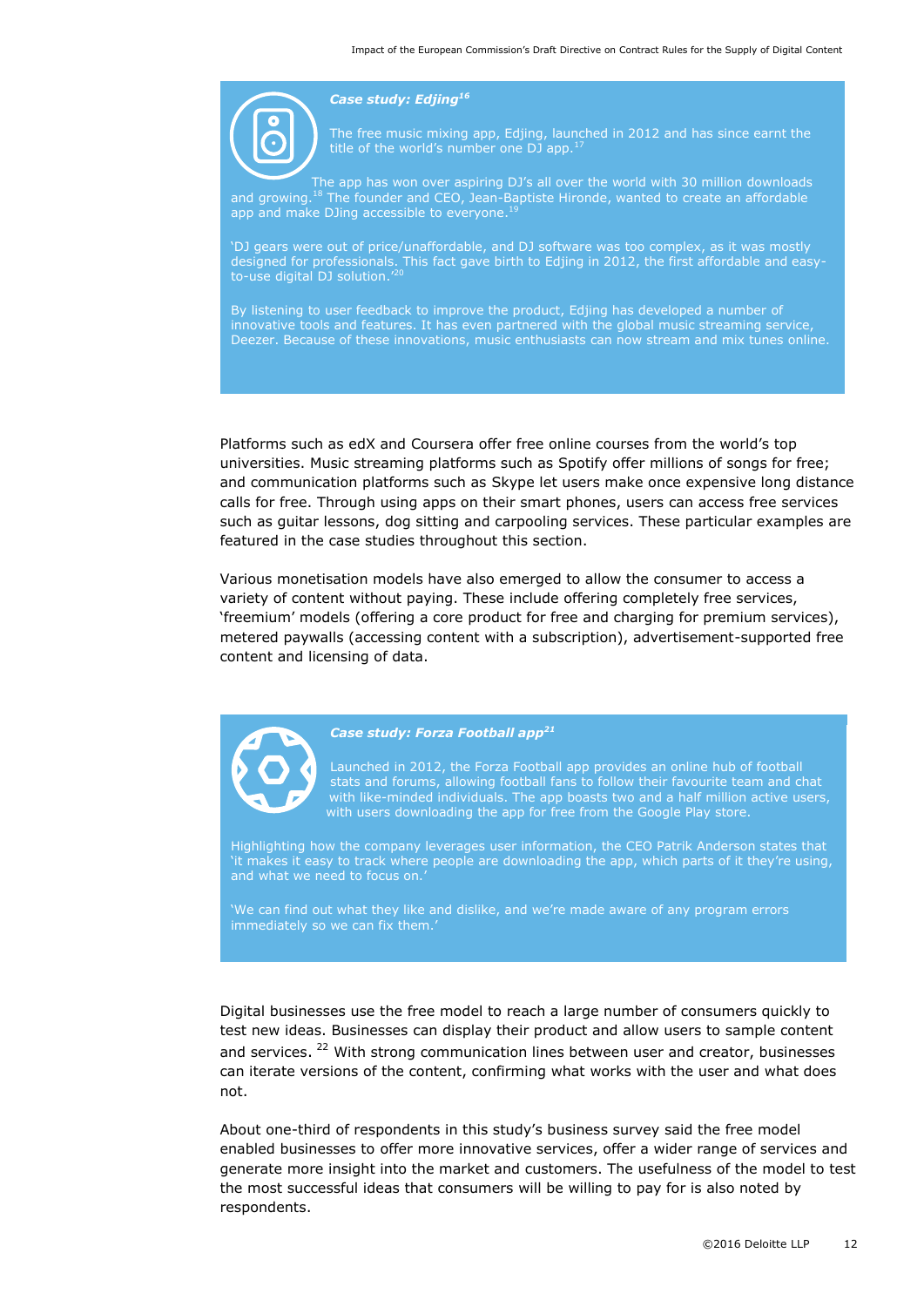#### <span id="page-13-0"></span>**1.4 The free model allows smaller businesses to scale up**

The free model allows smaller businesses to reach a large number of consumers. According to one SME interviewed, the free model is particularly beneficial in the first few years, as it 'allows you to test your product without having to worry about it being perfect'.

This study's business survey finds that one-third of SMEs contacted across different sectors<sup>23</sup> provide digital content. Out of respondents whose businesses provide digital content, nearly two-thirds provide free digital content.

SMEs in the ICT sector contribute 41% to sector wide Gross Value Added (GVA) and 58% to sector wide employment.<sup>24</sup> Over half of SMEs contacted in the IT and Media sectors provide digital content, of which almost two-fifths provide free digital content.

In the smartphone apps market, app developers often use the free or 'freemium' model. One study finds that on SlideMe, the second largest Android app & games marketplace, around 75% of app developers offer completely free apps with a further 10% using the 'freemium' model.<sup>25</sup>

The free model levels the playing field for European SMEs in the digital market by reducing the barriers to entry. By making digital content and services free to download and stream, small businesses do not have to raise large sums of money for marketing and advertising.

## *Case study: Seriously<sup>26</sup> <sup>27</sup>*

*Seriously* is a mobile games developer that creates free puzzle and adventure games.

The company has a unique strategy - to build entertainment franchises that have games at their core. As one of the co-founders Stalbow puts it: 'We're trying to do Hollywood backwards.'

'If Hollywood starts with the TV show or the movie as the engine driver of its IP and then builds businesses around that,' then Seriously wants to 'build a game and then start building it out backwards.'

The theory is that unlike TV shows or movies, games allow a company to directly engage with and understand its audiences. This relationship can then be expanded on through other media and products, such as movies, toys etc.

*Seriously* is the creator of the well-known Best Friends game. It started off with a small marketing budget with 10 employees. The developer has since grown to 40 employees and is a well-known game developer.



#### *Case study: Peak Games<sup>28</sup>*

Peak Games is a community-based games developer that creates multiplayer games that are free to download.

With creations such as Toy Blast, Lost Bubble and Okey Plus, the developer sees 65,000 installs per day on the Android platform. Erdem Inan, the Director of Marketing, talks about the dynamism of the business model which enables a fast and flexible iteration cycle. The developer can quickly fix problems and bugs with the games and push improvements out to the user.

geographies including the US.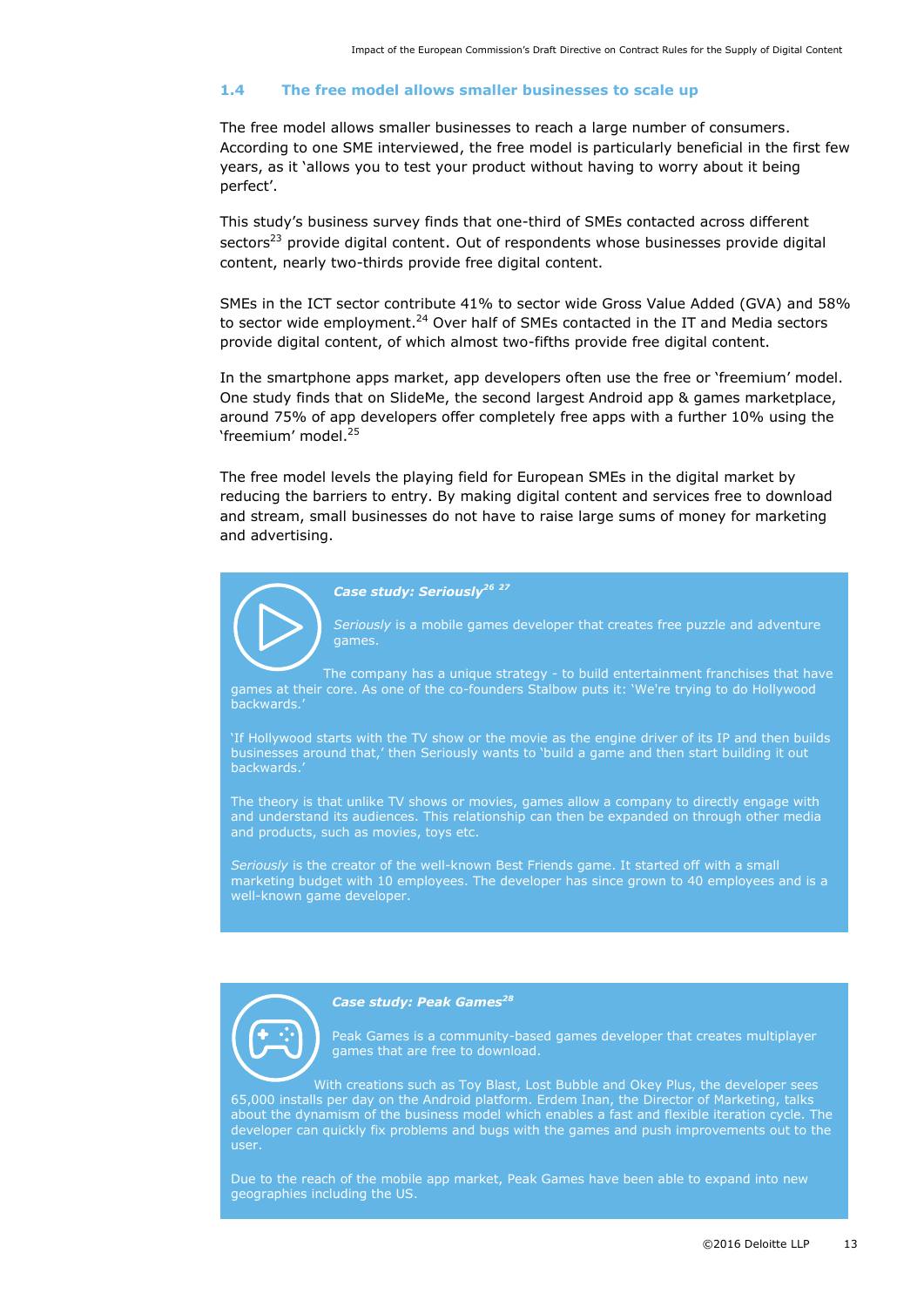## <span id="page-14-0"></span>**1.5 The free model contributes to European employment and exports**

Digital content plays a central role in European ICT industries. This study's business survey finds that nearly six out of 10 ICT businesses provide digital content, and half of those provide free digital content. The EU-28's ICT sector directly contributes  $c \in \mathsf{E517}$ billion of GVA and 6 million jobs to the European economy, excluding supply chain and ripple effects. 29

The free model contributes to the global success of the European games industry. Out of the top ten worldwide grossing apps on the Google Play store, five are apps developed by European businesses.<sup>30</sup> Mobile game developers such as Supercell and King currently lead this list, with their mobile game apps ahead of those developed by American developers. In 2014, European mobile game developers generated over 35% of their revenues outside of the EU-28.<sup>31</sup>

The European games industry, responsible for creations such as Angry Birds and Candy Crush Saga, also supports jobs across the value chain. A Deloitte study on mobile games estimated that the freemium model in the games industry supported 21,000 full-time employees throughout the EU 28.<sup>32</sup>

Digital content nurtures a wider ecosystem that generates value for the economy. A report by Interactive Advertising Bureau (IAB) Europe estimates that 5.4 million European jobs and c. €500 billion of GVA are supported by online advertising, including supply chain and ripple effects across the economy.<sup>33</sup>

Europe is a strong digital performer and yet there remains huge potential in the digital economy to create even more jobs. According to one estimate, only 2% of European enterprises are taking full advantage of digital opportunities; if the EU mirrors more developed markets such as the US, 400,000 to 1.5 million new jobs could be created in the internet economy.<sup>34</sup>

*Out of the top 10 grossing apps worldwide on the Google Play store, five are by European businesses.*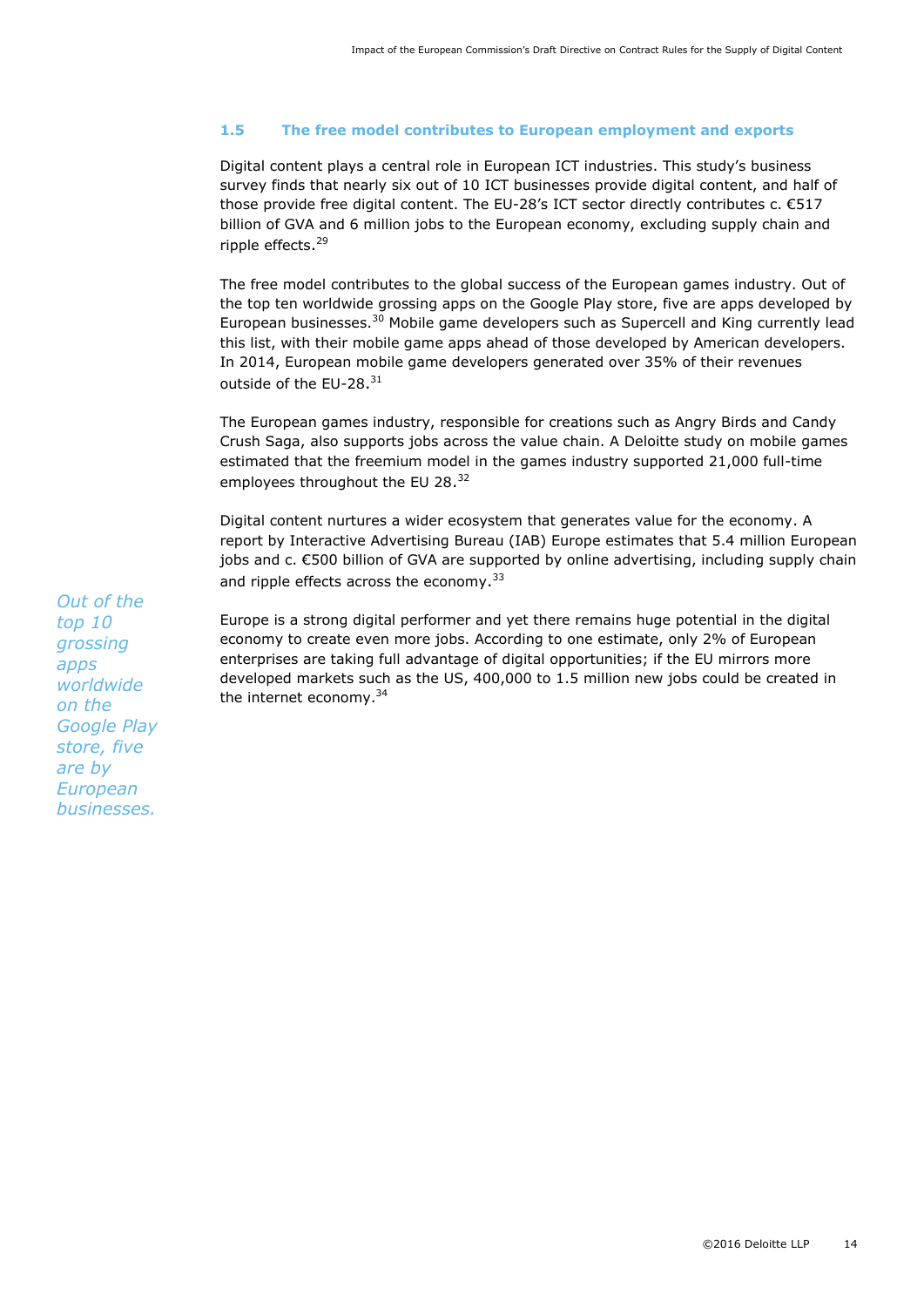# <span id="page-15-0"></span>2 Focussing the Commission's current proposal

**Research conducted for this study suggests that consumers are generally happy with the quality of their digital content, particularly digital content that they access for free. While a majority of businesses welcome the harmonisation of rules across Europe, some businesses also foresee disproportionate costs and other impacts of complying with the proposal.** 

**Businesses interviewed for this study highlighted concerns related to the broad or unclear definitions of key concepts such as 'digital content', 'supplier' or 'data actively provided' by consumers, and to the costs of implementing some elements of the proposal, particularly those associated with the treatment of data as 'counter-performance'.**

This section describes the key findings from the research with consumers and businesses, which are summarised as follows:

- Consumers are mostly happy with the quality of digital content they access particularly free digital content;
- Although businesses are generally positive about key elements of the draft Directive, which are expected to promote consumer confidence, some businesses also foresee disproportionate costs of complying with them;
- There appears to be scope to streamline some elements of the proposal in acknowledgement that:
	- o Consumers have different expectations about free and paid for digital content;
	- $\circ$  The concept of 'data as counter-performance' and the data retrieval obligations in the draft Directive raise practical concerns for businesses particularly in the media sector;
	- o Various definitions in the draft Directive are broad in scope and create uncertainty; and
	- It can be difficult for a supplier to prove that the digital content provided by him or her was not faulty in some circumstances.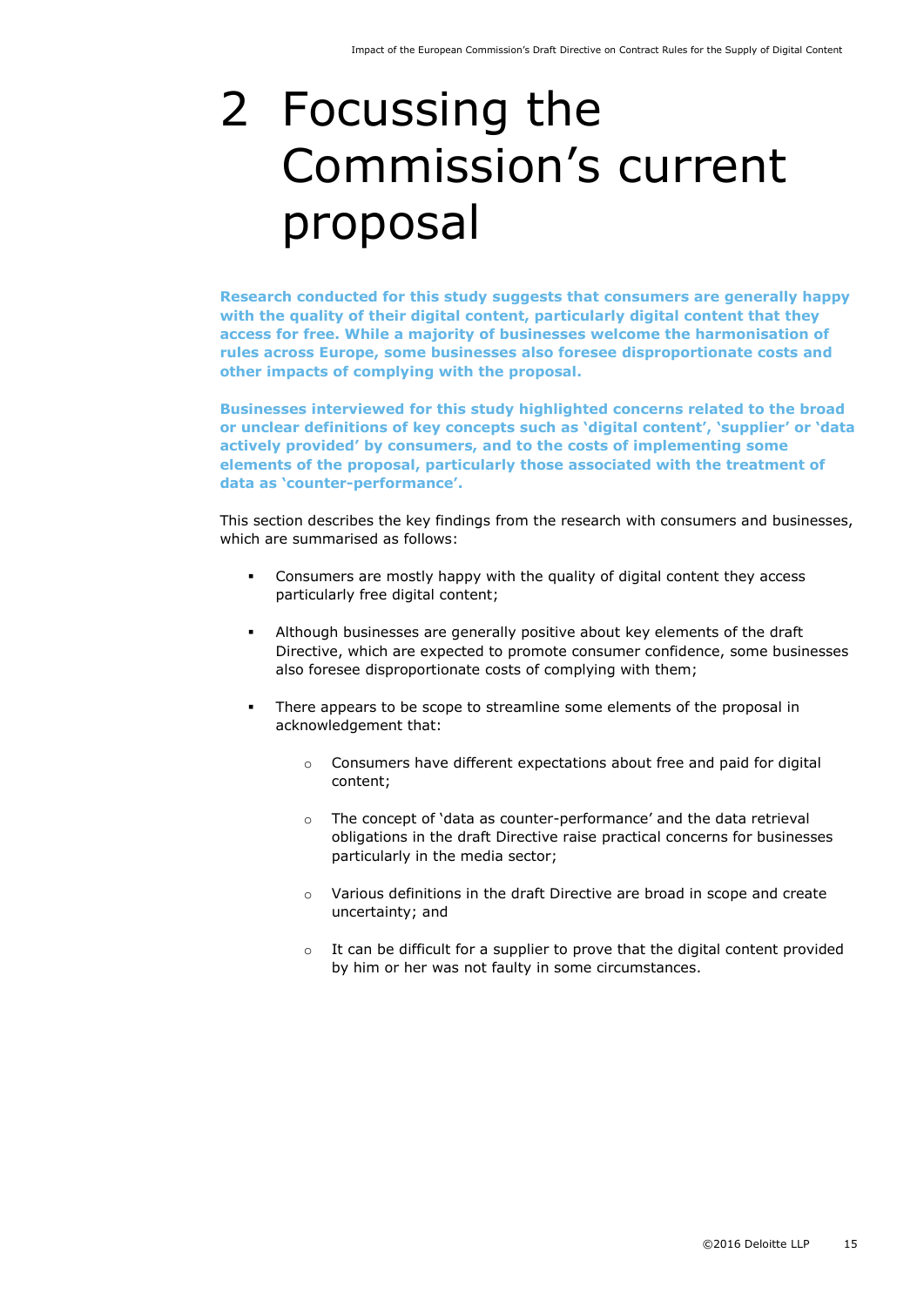#### *Key elements of the draft Directive on the supply of digital content*

The draft Directive stipulates the rights that consumers have around the quality of digital content that they receive. It sets out standards to which suppliers of digital content must adhere. The obligations apply to suppliers of both free and paid for content.

The draft Directive uses a broader definition of 'digital content' than that used in existing legislation such as the Consumer Rights Directive (CRD). As well as video, audio, applications, digital games and any other software supplied in digital form, it applies to services that allow the creation, processing or storage of consumer data in digital form, and to services allowing the sharing of and interaction with user data in digital form.

The draft Directive also uses a broad definition of 'supplier', which means that more than one party in the value chain could be responsible for the faulty digital content.

The proposed Directive places the burden of proof to show that digital content is in conformity with the contract on the supplier of free and paid for digital content. There is no time limit on the burden of proof. If faulty digital content is supplied, a number of remedies are available to the consumer.

As a first right, the consumer is entitled to have the digital content brought into conformity with the contract for free. If this is not possible, the consumer is entitled to a reduction in the price of (paid for) digital content. He/she is also entitled to terminate the contract for both free and paid for digital content.

The draft Directive introduces the concept of 'data as counter-performance' in European legislation, by which it suggests that consumers pay for digital content they access for free with their data. The proposal applies to data that is 'actively provided' by the consumer. If a consumer terminates the contract the supplier must stop using all data actively provided or generated by the consumer. The supplier must also help the consumer to retrieve all his/her data if requested.

The proposal also makes suppliers of free and paid for digital content liable for damage caused to the consumer's digital environment due to faulty digital content. The consumer can expect compensation from the supplier in such cases. Additionally, it provides the consumer with a right to terminate the contract if the supplier modifies the digital content in a way that negatively affects him/her and a right to terminate long term contracts of more than 12 months.

## <span id="page-16-0"></span>**2.1 A large majority of consumers are happy with the digital content they access**

The consumer survey shows that consumers are satisfied with their digital content experiences. A large majority of consumers of free (86%) and paid for (74%) digital content are happy with the quality of their content. Overall satisfaction for free digital content is greater than paid for content.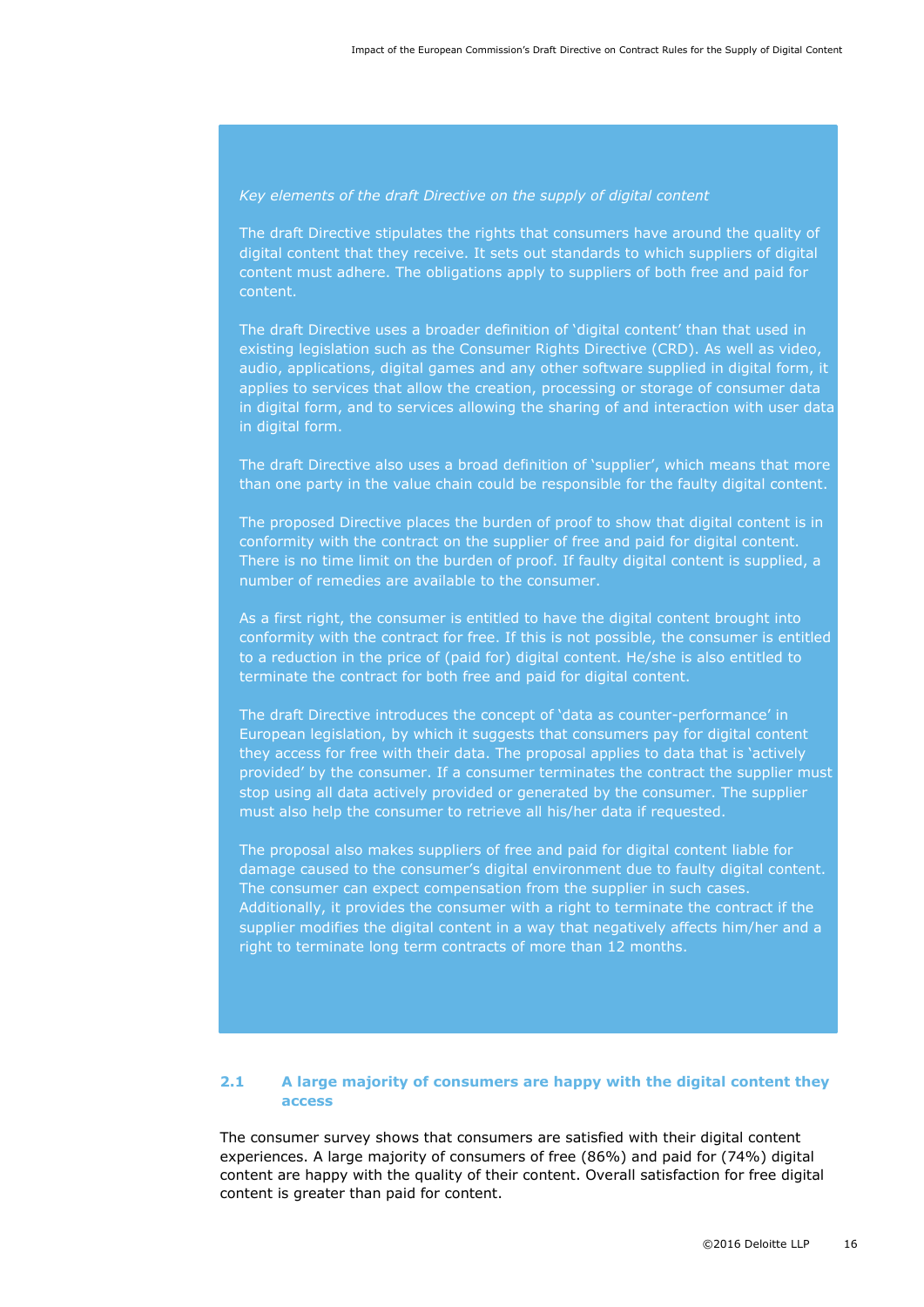Digital businesses interviewed for this study noted that with the intense competition online, there is a strong desire to attract new customers and to maintain or grow their current customer base, and hence businesses are compelled to strive to provide high quality content. Some businesses spoke of the importance of their online reputation, saying that critical online reviews on social media do considerable damage to their reputation and brand.

A majority of consumers (61%) have never felt the need to request a repair or replacement for free content that they have accessed while 24% have done so occasionally. A small minority (7%) say that they request a repair or replacement often.

These results are broadly consistent with the consumer survey conducted to inform the Commission's consultation process. That survey found that across four types of digital content, c. 66% of consumers did not report experiencing a problem with the digital content they used in the 12 months preceding the survey.<sup>35</sup>

In the digital environment, damage to a consumer's device or hardware when accessing digital content could be caused by various factors. Around half (51%) of consumers surveyed had never had their phone or computer damaged by digital content. For the 25% of users that had experienced damage, not all of it was caused by faulty digital content. Over half of those surveyed said the damage was due to faulty content and the rest said it was due to incompatibility with device.

Businesses interviewed questioned whether they should be responsible if the content is incompatible and the consumer has been provided with the information about the required version of hardware.

Evidence from the consumer survey conducted as part of the Commission's research appears to corroborate this. $36$  Users in that survey were asked about the problems encountered when purchasing tangible goods, digital content or digital services online.

Some survey respondents (31%) had experienced at least one problem when making or trying to make an online purchase over the past year. However, for a majority of respondents the problem related to the purchase of tangible goods online, as opposed to digital content (although as the Commission report notes this is because digital content and services tend to be free and the volume of purchases tends to be low). Nonetheless, for those experiencing a problem, a majority of respondents complained and the complaint handling by the seller satisfied just under two-thirds of the complainants.  $37$ 

## <span id="page-17-0"></span>**2.2 Consumers have different expectations around free and paid for content**

Consumers have different expectations when they access digital content for free and when they pay for it.

Consumers are more likely to expect compensation for damage to their digital environment if they paid for content. While 66% of consumers say they expect compensation for damage if they pay for the digital content (in some cases only if the content is faulty), 36% of consumers say they expect it for free content.<sup>38</sup>

Consumers of paid for content prefer a refund most frequently while a majority of consumers of free content expect a repair, replacement or nothing. Some consumers (11%) say they would expect nothing from the supplier of faulty digital content if they had paid for it, which rises to 19% if the faulty digital content was accessed for free.

*61% of consumers have never felt the need to request a repair or a replacement for free content.*

*Consumer survey*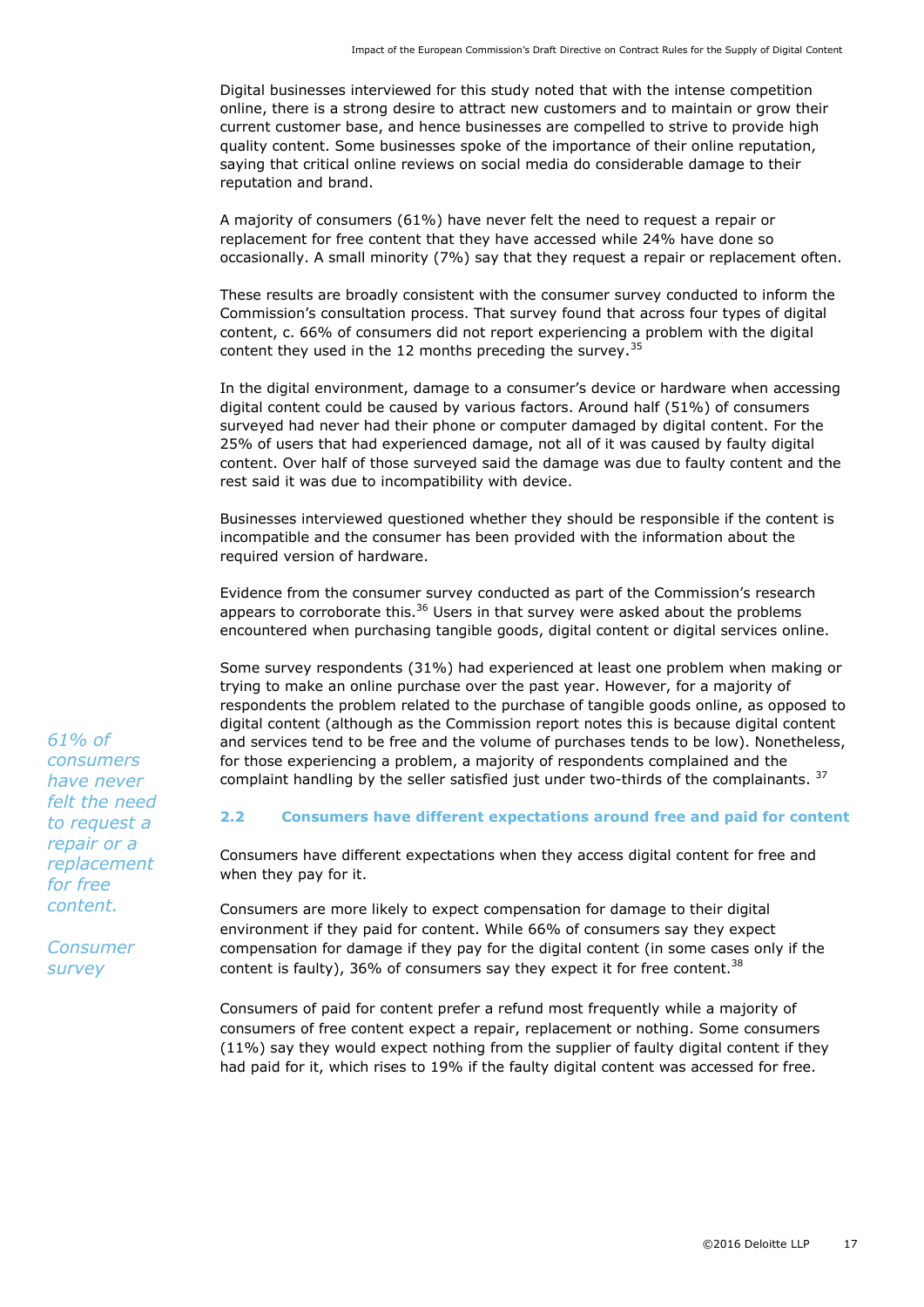**Figure 5: Imagine you have recently paid for digital content and have found a fault with it, what would you want from the supplier? Please select one.**

**Figure 6: Imagine you have recently received digital content for free and have found a fault with it, what would you want from the supplier? Please select one.**



Note: Results are based on c. 6,000 users of digital content, across Spain, France, Germany and the UK.

<span id="page-18-0"></span>Source: Consumer survey, implemented by Google Consumer Survey

## **2.3 Businesses welcome the harmonisation of rules across Europe, but some businesses also foresee some costs associated with implementing the proposal**

The business survey explored business decision makers' sentiment towards different elements of the draft Directive, their views on how the current proposal may impact their business and the kind of actions their business might take in response. The results are presented in this section.

The business survey included suppliers of digital content from different industry sectors,<sup>39</sup> sizes of business, types of customers, free versus paid content supply, proportion of business turnover driven by digital content, and those collecting actively versus inactively provided customer data. Aggregate results are described in this section with full analysis along key dimensions presented in the appendix.

## <span id="page-18-1"></span>**2.3.1 Business sentiment towards the draft Directive**

Many businesses surveyed are positive about the draft Directive and confident in their ability to comply with it. According to the business survey conducted for this study, many more business decision makers whose businesses supply digital content see the proposal positively than negatively [\(Figure 7\)](#page-19-0). Across all sectors, between 17% of business decision makers (in relation to the requirement to pay damages) and 7% of business decision makers (in relation to the burden of proof) think the proposal would impact their business' supply of digital content negatively. The remainder think it will have a positive or no impact on their supply of digital content, or they do not know the impact.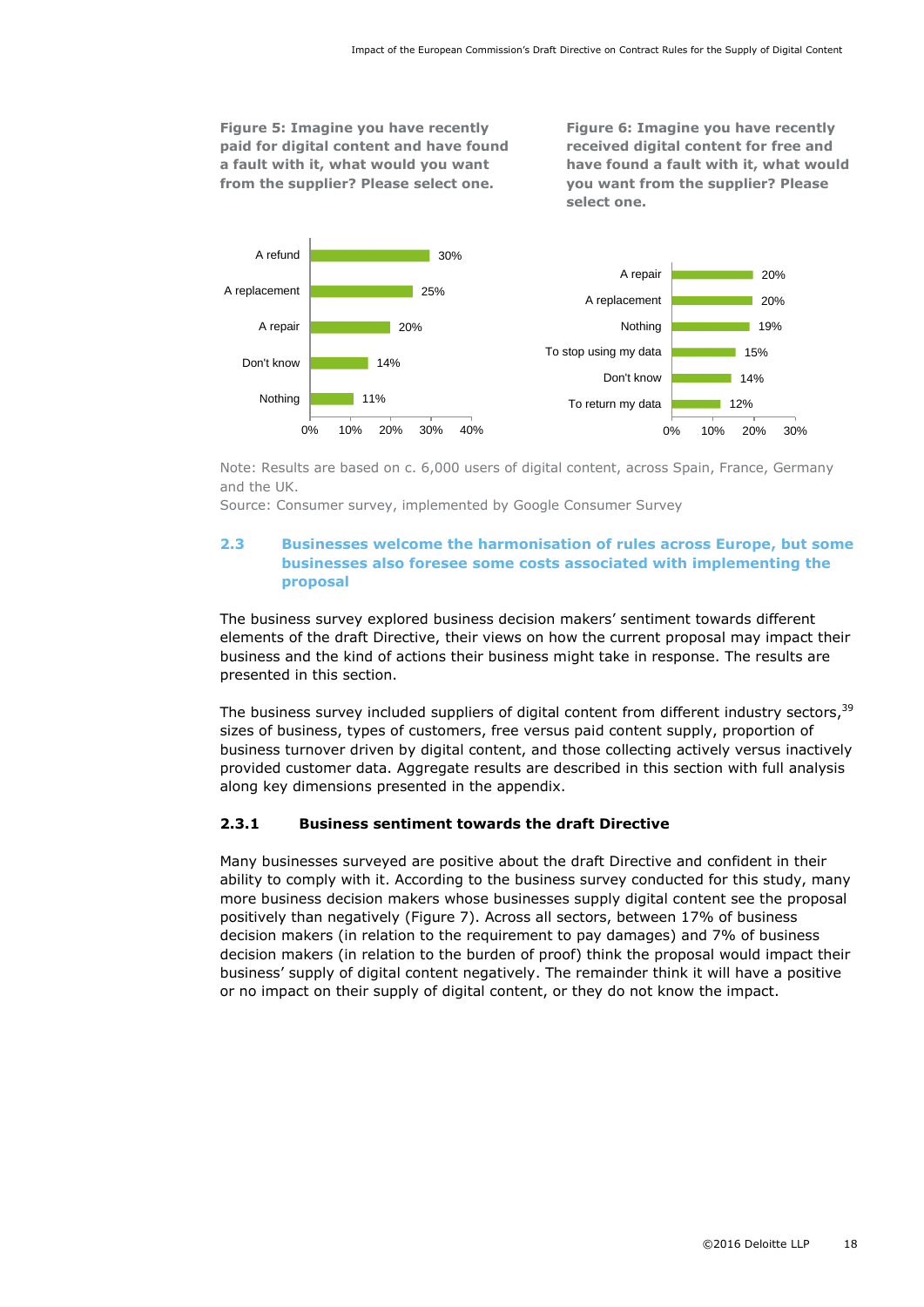## <span id="page-19-0"></span>**Figure 7: To what extent, if at all, do you think that the following regulation, contained in the proposed Directive will have a positive or negative impact on your business' supply of digital content?**

 $56\%$  51% 51% 52% 54% 26% 29% 27% 34% 29% 29% 7% 10% 17% 11% 14% 11% 6% 5% 5% 5% 5% 6%  $0%$ 20% 40% 60% 80% 100% 1 2 3 4 5 6 All sectors



Note: Results are based on 1,366 business decision makers whose businesses provide digital content.

Source: Business survey, YouGov

Note: Results are based on 133 business decision makers whose businesses provide digital content and fall in the media/PR/advertising sector. Source: Business survey, YouGov

Decision makers whose businesses supplied free (or free and paid for) digital content were asked to consider the questions in relation to their business' supply of free content; decision makers at suppliers of paid for digital content only were asked to consider the question in relation to their business' supply of paid for content

#### Questions:

1. The supplier is responsible to prove that any digital content it supplies is not faulty.

2. The supplier must fix faulty digital content for free.

3. The supplier must compensate the consumer for damage caused by faulty digital content. For example, damage caused to a consumer's smartphone, software or network connection by downloading a faulty application. 4. If the consumer terminates the contract, the supplier must not use any of the consumer's data. This includes personal data and any data generated by the consumer through their use of the digital content.

5. The supplier must help the consumer retrieve the data provided or generated by them or by their use of digital content (for example, the consumer's browsing history), if requested.

6. The supplier can seek compensation from their own suppliers, where an error on their behalf led to the supply of faulty digital content.

As shown in [Figure 7,](#page-19-0) fewer business decision makers in the media sector<sup>40</sup> think the proposal will have a positive impact and more of them think it will have a negative impact, compared to respondents from other sectors. However, the balance of sentiment is still positive or neutral across the different elements of the draft Directive. In relation to the requirement to pay the consumer damages or to return the consumer's data, a similar proportion of businesses in the media sector think the proposal will have a positive and negative impact on their business, with slightly over one-fourth of business decision makers taking each view.

## **2.3.2 Impact on businesses**

When asked about the potential impact of the proposal on their business, 36% of respondents felt it would improve sales by increasing consumer confidence, and 23% said harmonisation would reduce costs, as shown in [Figure 8.](#page-20-0)

However, a number of business decision makers (28%) surveyed thought that the draft Directive would increase costs disproportionately for their business, and 21% said some of their services would become inoperable.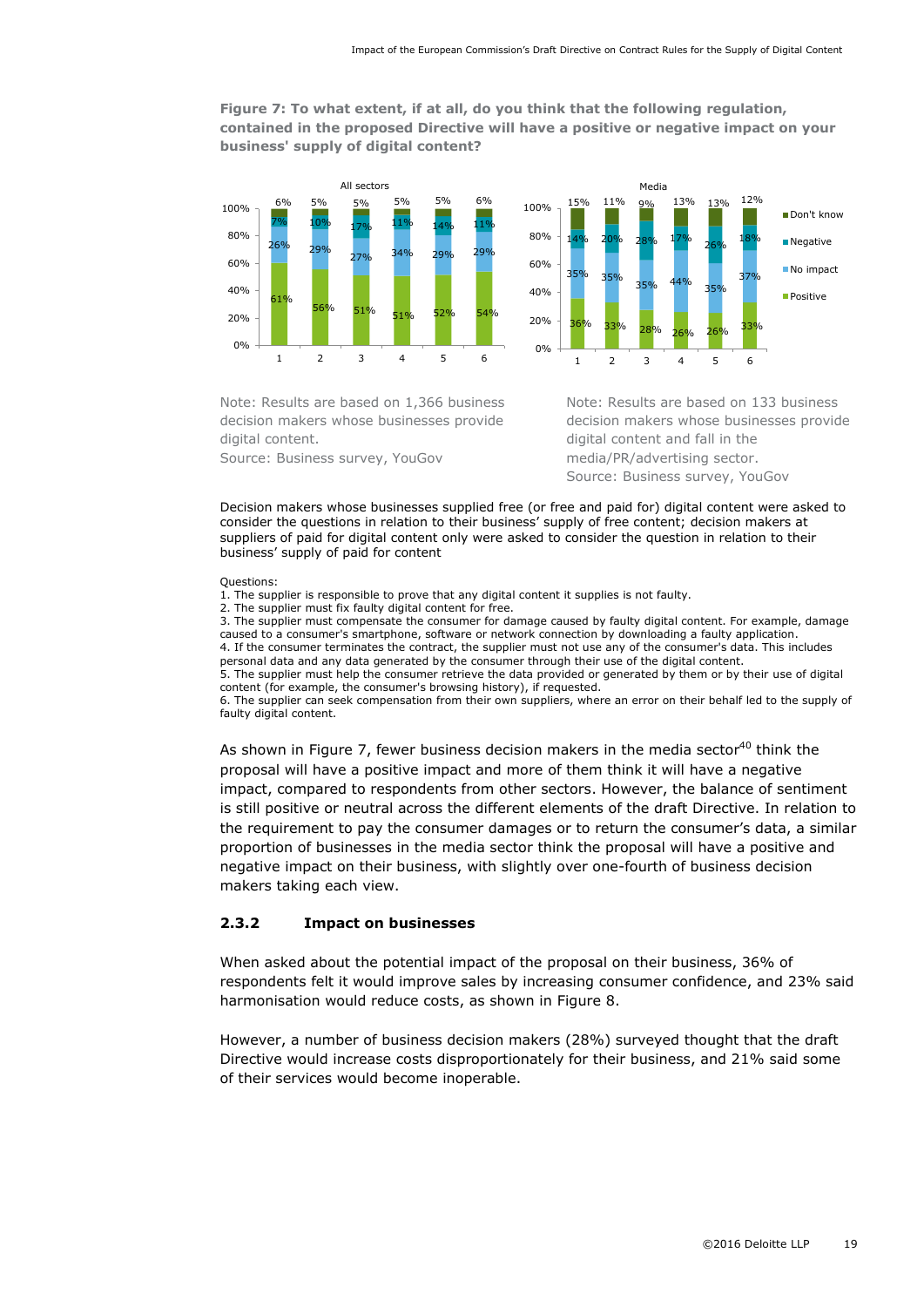<span id="page-20-0"></span>**Figure 8: In which, if any, of the following ways do you think these regulations will impact your business?**



Note: Results are based on 1,366 business decision makers whose businesses provide digital content. Multiple answers per respondent were allowed. Source: Business survey, YouGov

Businesses interviewed discussed various costs associated with complying with the draft Directive, such as staff time to prove the digital content was not faulty or time to redesign systems to trace back all data generated by a user to return it if required. Some businesses interviewed also noted that the requirements could divert attention and resource away from the development of new services and ideas.

Other costs included the cost of handling consumer demands for compensation and/or data and hiring legal teams to establish the business' contractual obligations under the draft Directive. Smaller businesses and start-ups interviewed for this study in particular noted that they did not have the large teams required to deal with such requests.

## **2.3.3 Impact on businesses' supply of digital content**

When asked about the potential impact of the draft Directive on their supply of digital content, 33% business respondents said their business would increase supply and 37% said their business would keep supply unchanged. Some business respondents - 20% said their business would reduce the supply of digital content.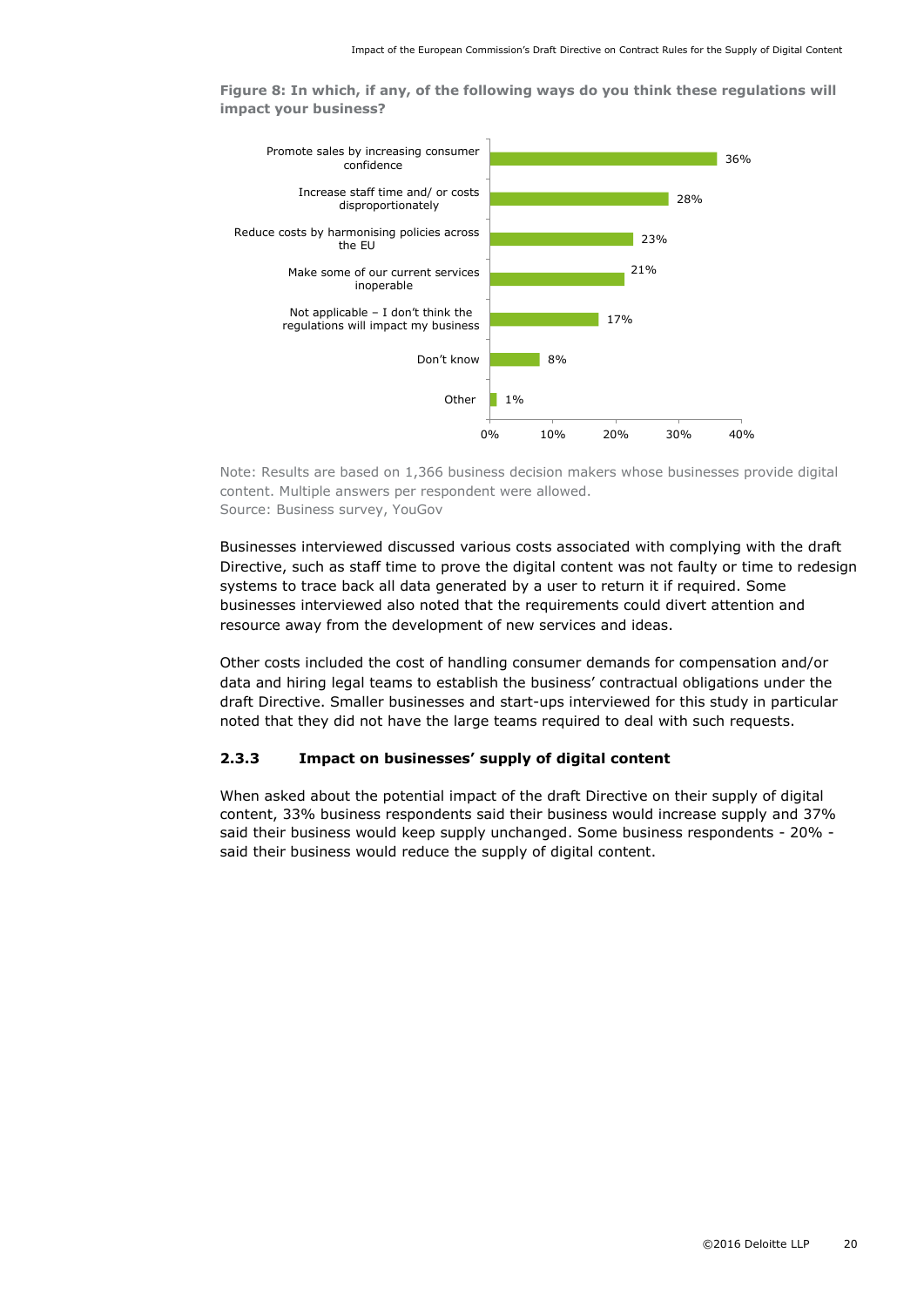**Figure 9: If the regulations contained in the proposed Directive in relation to the supply of digital content are implemented, do you think your business will increase or decrease the amount of free digital content/digital content it supplies, or will it remain unchanged?**



Note: Results are based on 1,366 business decision makers whose businesses provide digital content.

Source: Business survey, YouGov

Respondents from the media sector were less likely than the sample average to say their business would increase the supply of digital content (14% in the media sector compared to 33% across all sectors). They were more likely to say their business would keep the supply of digital content constant or that they don't know what their business would do.

**Figure 10: If the regulations contained in the proposed Directive in relation to the supply of digital content are implemented, do you think your business will increase or decrease the amount of free digital content/digital content it supplies, or will it remain unchanged?**



Note: Results are based on 1,366 business decision makers whose businesses provide digital content, 133 in the Media/marketing/advertising/PR & sales sector, 265 in IT & Telecoms sector.

Source: Business survey, YouGov

As shown in [Figure 11,](#page-22-0) decision makers from small businesses were less likely to say that their business would increase the supply of digital content compared to respondents from larger businesses (27% for small businesses and 45% for large businesses). Decision makers from smaller businesses were more likely to say they would keep the supply unchanged or that they do not know how their business would respond compared to the total sample.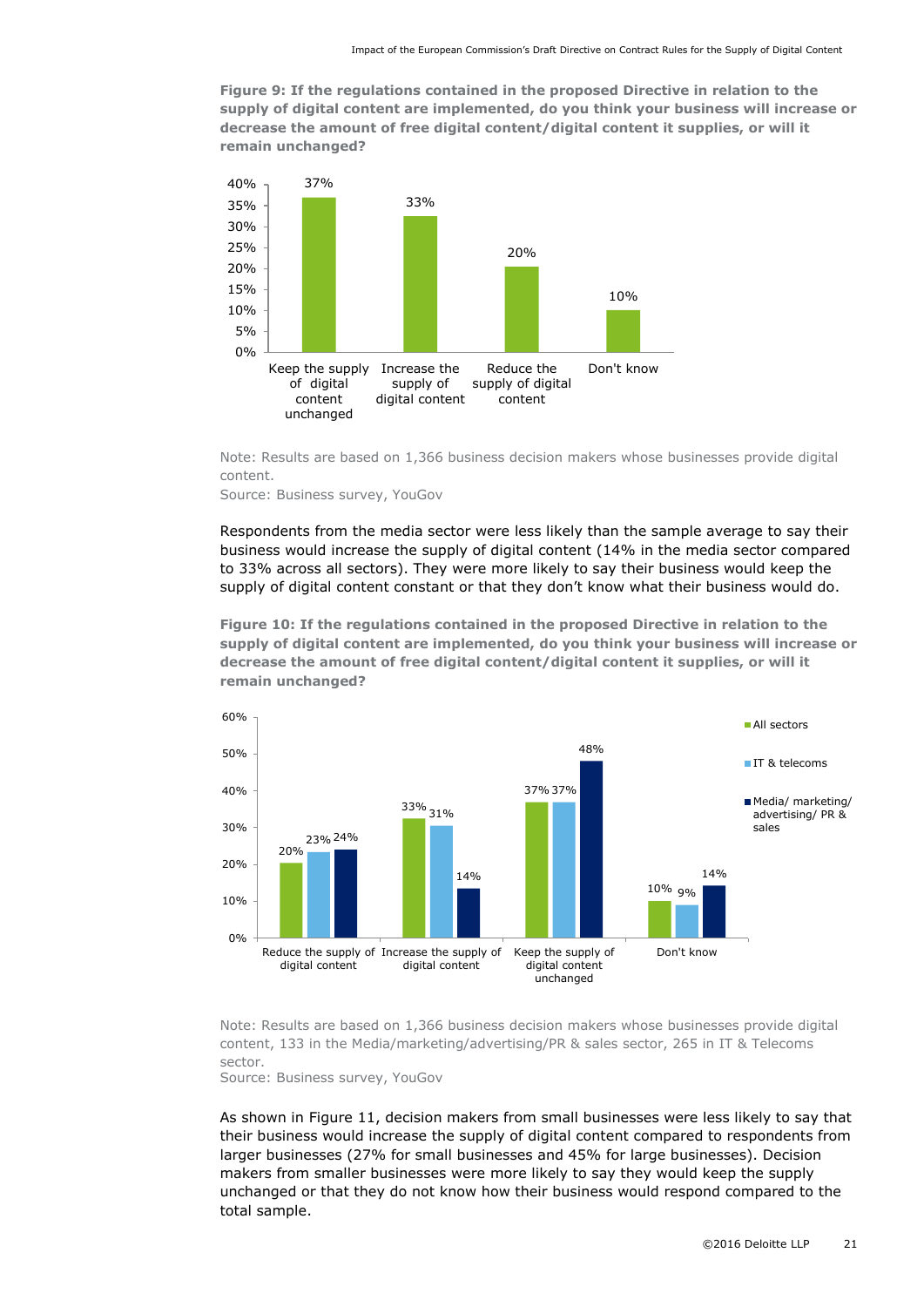<span id="page-22-0"></span>**Figure 11: If the regulations contained in the proposed Directive in relation to the supply of digital content are implemented, do you think your business will increase or decrease the amount of free digital content/digital content it supplies, or will it remain unchanged?**



Note: Results are based on 1,366 business decision makers whose businesses provide digital content, representing 830 small, 345 medium, and 191 large businesses. Source: Business survey, YouGov

#### **2.3.4 Impact on investment and business activity**

Business decision makers were also asked about the impact of the draft Directive on their investment, business activity in Europe and prices.

Some business respondents said their business would increase investment and business activity in Europe while others said they would reduce these. Nearly one-quarter (22%) of business decision makers said their business would increase investment in new ideas and 20% said it would increase business activity in Europe. In contrast, 16% of respondents said their business would reduce investment, 12% said they would decrease business activity in Europe and 7% said they would close down their business if the draft Directive was implemented.

Some business respondents said they would respond by seeking to start to charge for free services (15%) or to increase the price of paid digital content services (12%).

Nearly one-quarter of business decision makers (22%) said their business would be unlikely to take any action.

Multiple responses were allowed in this question and hence the results are not additive.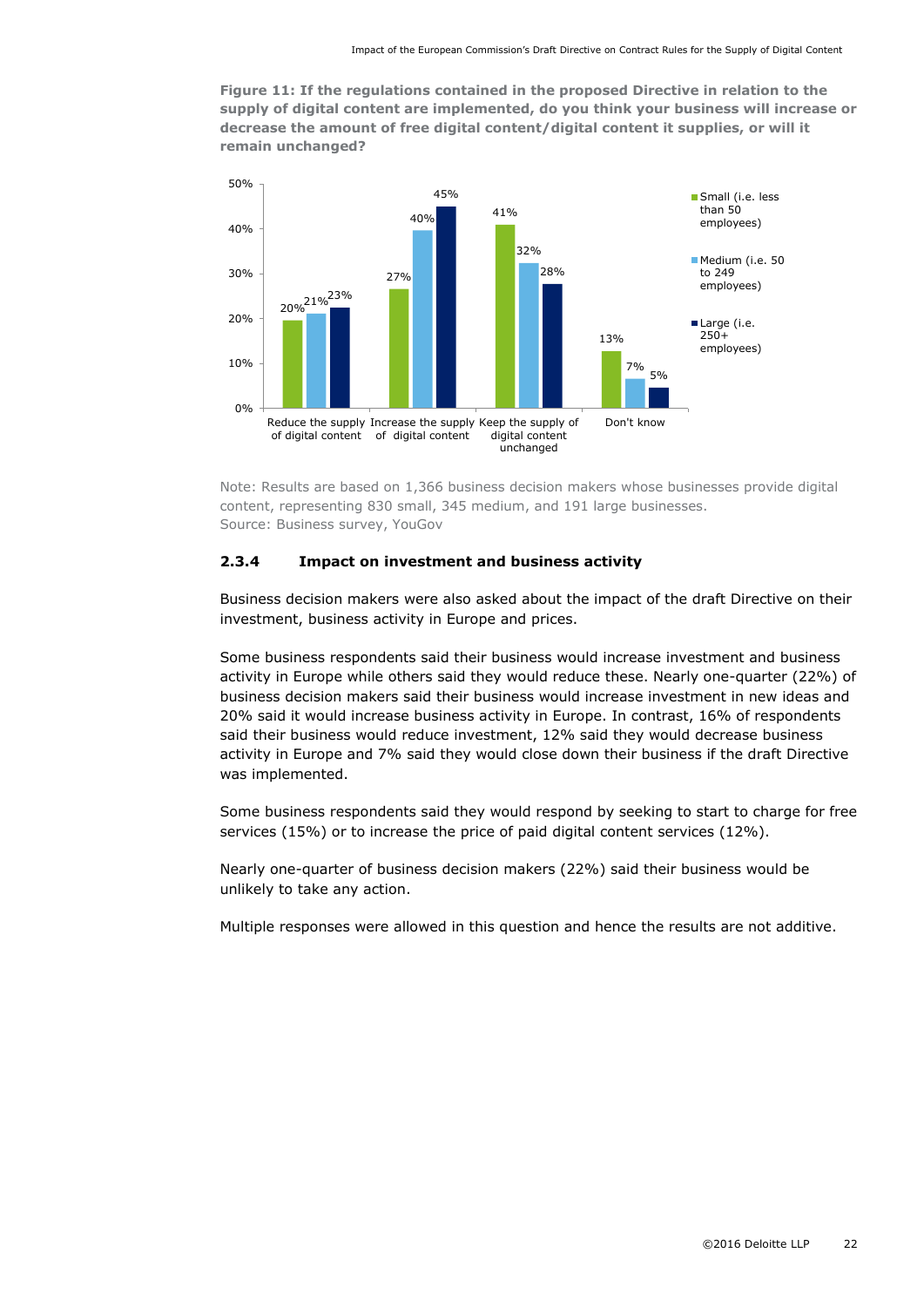**Figure 12: What other actions, if any, do you think your business is likely to take if the regulations contained in the proposed directive in relation to the supply of digital content are implemented?** 



Note: Results are based on 1,366 business decision makers whose businesses provide digital content. Multiple answers per respondent were allowed. Source: Business survey, YouGov

While a majority of business decision makers see the proposal positively or expect it to have no impact on their business, some decision makers say their business will face disproportionate cost, reduce the supply of digital content or reduce activity in some other way.

#### **2.3.5 Impacts in sub-groups of the sample**

Responses to business views on the draft Directive were also analysed by key respondent characteristics. Headline findings are:

- Decision makers from the media/marketing/advertising/sales industry were generally less positive in their views than the total sample. They were more likely to say 'not applicable' and 'do not know' to questions regarding the impact on their business or their likely actions, and less likely to select all other answers, particularly those relating to increase in investment or business activity in Europe;
- Decision makers from small businesses, defined as businesses with 1 49 employees, were generally less positive in their views compared to respondents from medium and large sized businesses. They were more likely to say 'not applicable' and 'do not know' to questions regarding the impact on their business or their likely actions, and less likely to select all other answers, particularly those relating to increase in investment or business activity in Europe;
- There were no material differences in the views of decision makers who said the majority of their business turnover was driven by digital content and those that said half or less of their turnover was driven by digital content;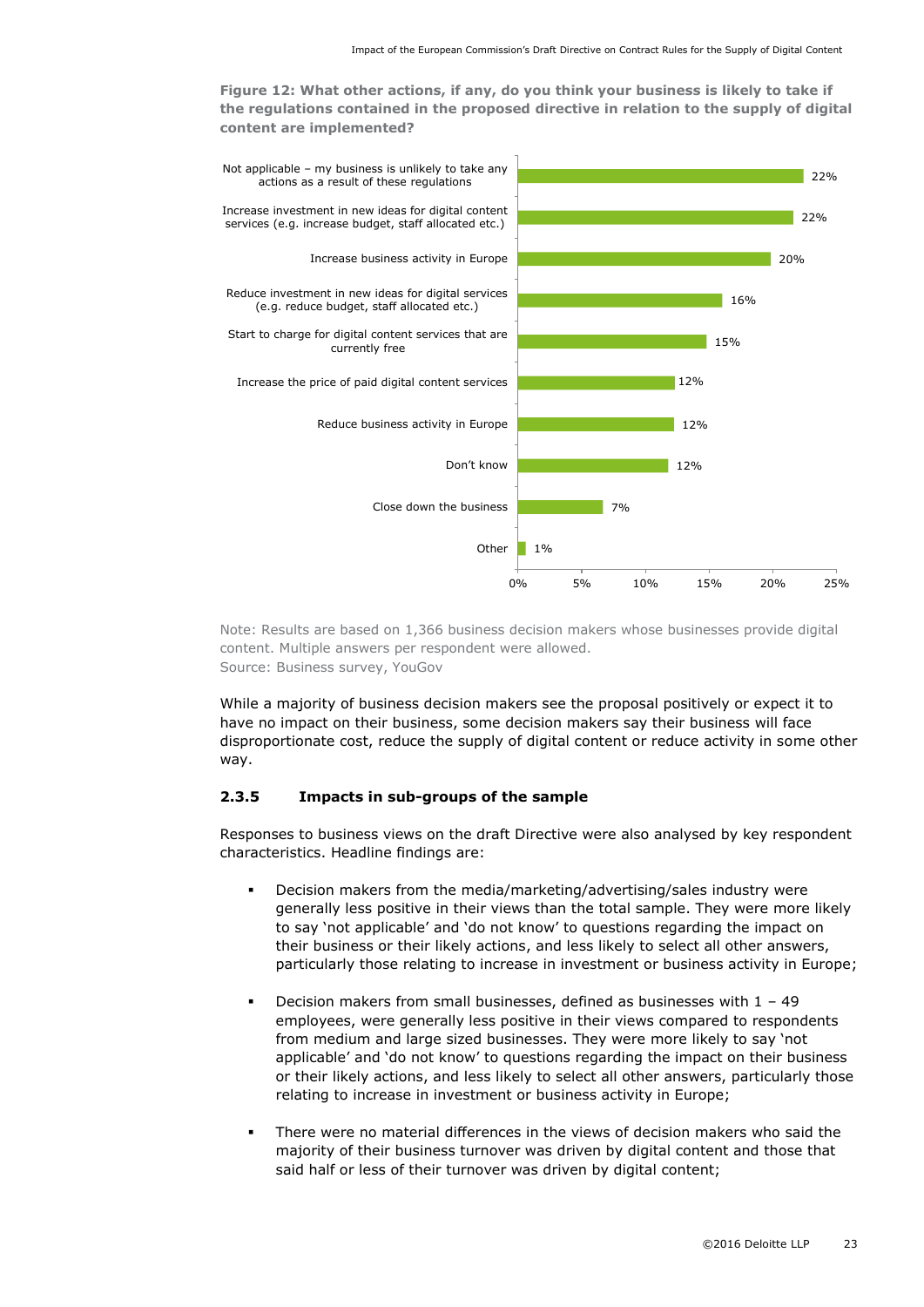- There were no material differences in the views of decision makers whose businesses collected data 'actively provided' by users and those whose businesses collected data not actively provided by the user. Decision makers whose businesses collected neither of these were more likely to say the proposal did not apply to their business;
- There were no material differences in the views of decision makers whose businesses provided free digital content and those who provided paid for digital content; and
- There were no material differences in the views of decision makers from businessto-business and business-to-consumer enterprises, while decision makers from business-to-government enterprises were slightly more positive than the rest in their views. 41

The full analysis along the various dimensions is presented in the appendix.

## <span id="page-24-0"></span>**2.4 Delivering the key consumer benefits at a lower cost**

The research for this study suggests there may be scope to streamline elements of the proposed draft Directive to focus on consumer priorities at a lower cost for businesses.

## **2.4.1 The concept of 'data as counter-performance' and the data retrieval obligations**

The interviews conducted highlighted various practical concerns around the obligations concerning data in the draft Directive.

The draft Directive introduces the concept of 'data as counter-performance', which means that data is treated as a form of payment for digital content. The consumer can request the supplier for all personal data or other data generated by him or her to be returned.<sup>42</sup>

The consumer survey results show that consumers do not appear to prioritise the retrieval of data when consuming free content. At the same time, businesses use data for a variety of commercial purposes that do not involve direct monetisation. Businesses interviewed say they face additional costs of returning data back to the consumer and for some business models, for example in the games industry, returning data would negatively affect the experience of all other consumers of the service.

**Most consumers do not prioritise retrieval of their data if faulty digital content is supplied**

The survey results indicate that most consumers do not prioritise getting their data back if they access free digital content that is faulty. Many consumers (58%) expect a repair, a replacement or nothing, while only 12% expect to retrieve their data from the supplier. 15% of consumers expect the supplier to stop using the data they had provided.

Businesses interviewed questioned the use of non-personal consumer data to the consumer. This was especially so for aggregated data. They noted this may often simply be a series of digits that could not possibly be of much use to the consumer.

**The concept of 'data as a counter-performance' presents practical challenges** 

The draft Directive suggests that digital content can often be accessed in exchange for counter-performance other than money, such as a consumer's data. It suggests that treating data differently to money would discriminate between different business models unfairly.

However, businesses interviewed spoke of various practical challenges of treating data as counter-performance. They suggested that, unlike money, data has no standardised

*18% of consumers expect nothing from the supplier if they find a fault with free digital content.*

*Consumer survey*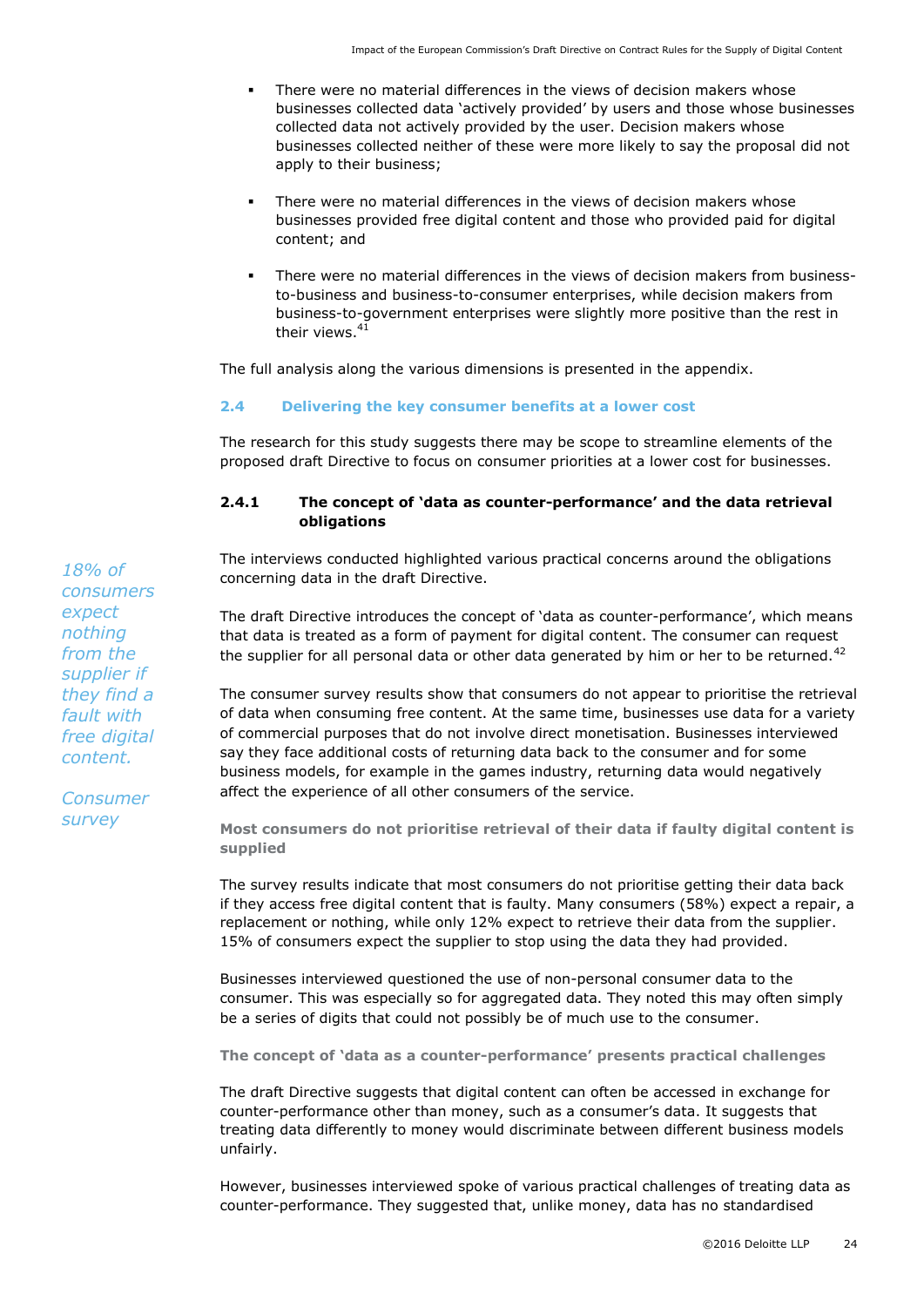value. The value of data can vary across uses, organisations, people and contexts. Often data in raw form has no value and some investment needs to be made to generate knowledge (or value) from it. Further, data is not readily exchangeable for other goods and services and cannot readily be returned in the same way that money can be.

**Businesses use data for a variety of commercial purposes and do not always directly monetise it**

The draft Directive states that information about individuals is often and increasingly seen by market participants as having a value comparable to money. The business survey shows that businesses use consumer data for a variety of purposes other than direct monetisation.

**Figure 13: In which, if any, of the following ways does your business use data provided or generated by those accessing your digital content?**



Note: Results are based on 1,366 business decision makers whose businesses provide digital content. Multiple answers per respondent were allowed. Source: Business survey, YouGov

14% of business decision makers surveyed directly sell or licence consumer data and 34% use it to grow sales through targeted advertising and offers.

In contrast, 35% say their business uses data for product improvement, 32% say for efficiency improvement, 37% say to provide personalised services to consumers, 23% say to enable the product to function and 22% say to improve security.

Several businesses interviewed noted that data was often used to understand what features of an application were working or to see patterns in game play.

**Data retrieval obligations can be costly and difficult to implement practically**

#### *Costs for businesses*

Businesses interviewed discussed various costs associated with retrieving consumer data. A number of businesses pointed out that they would need to redesign their data systems to trace data back to each user, representing a significant cost to their business and in some cases, they said, may be impossible to implement. Businesses said they would have to invest in new systems that collect more consumer data than is currently collected to comply with the draft Directive, which they suggested was counterproductive.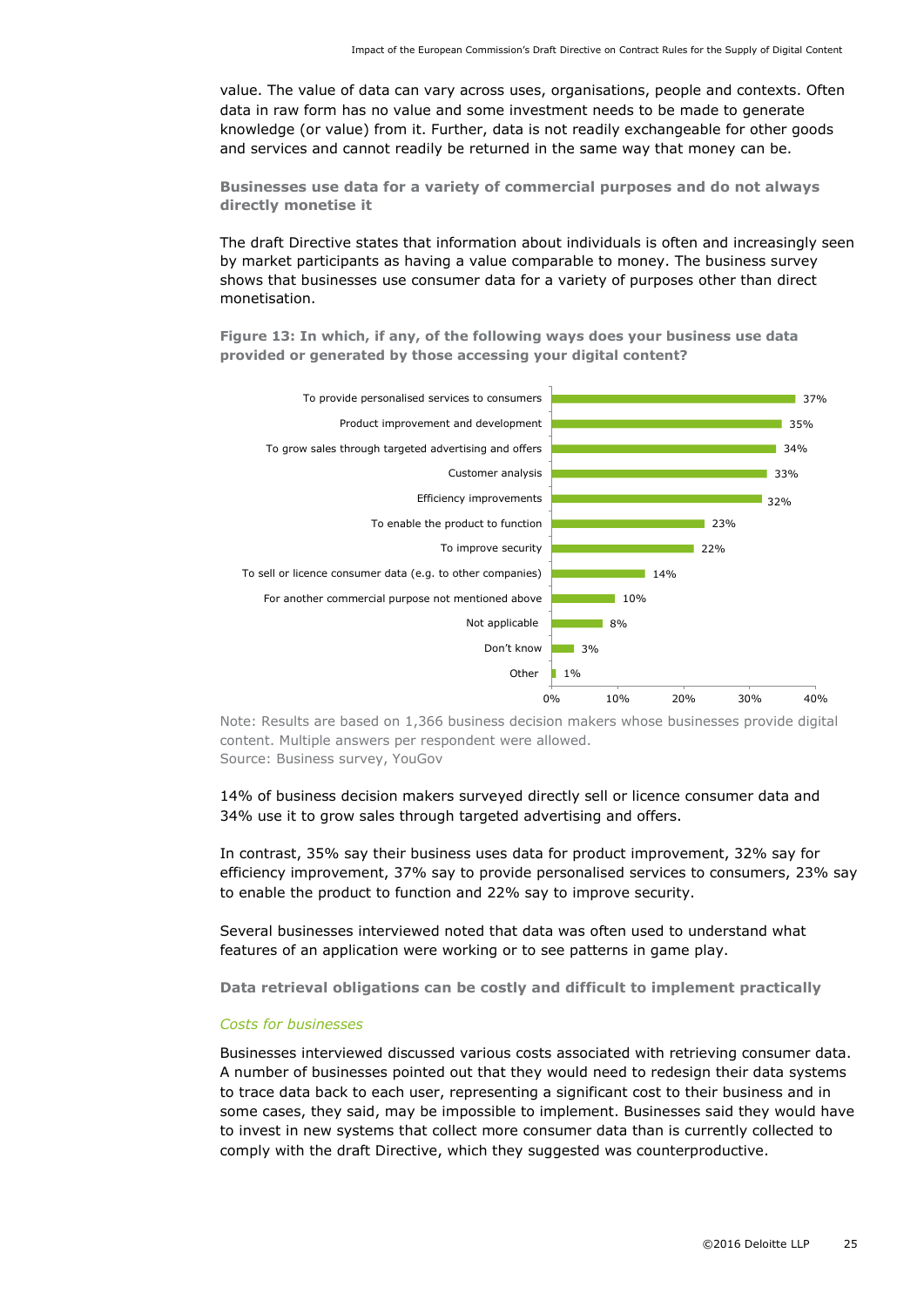Businesses interviewed were also concerned with the requirement to return the data in a 'common usable format'. They noted that in most industries businesses store and process data in multiple formats and there is no conventional format agreed across businesses.

#### *Inconsistency in the principles of data retrieval and data anonymisation*

A recurring theme in the business interviews was the apparent inconsistency between the principles of data retrieval and data anonymisation. As one business put it, 'if data is anonymised, how could it possibly be returned to the user'.

Several businesses noted that data anonymization was encouraged by existing legislation (such as the GDPR), whereas the new proposed Directive appears to be encouraging the opposite. For instance, the GDPR introduced the concept of pseudonymisation to help protect the privacy of individuals while still enabling the use of data for other purposes. Pseudonymisation is the processing of personal data so that it is no longer attributable to a specific individual. Such processing could make it impossible for a business to return a user's data back to him/her without collecting additional data.

#### *Unintended consequences for certain business models*

A number of businesses interviewed commented that the draft Directive might have various unintended adverse impacts on their business.

Game developers commented that in their industry data could be generated every time a player moves their avatar and tracing all this data back to a user would be extremely challenging. Moreover, deleting one player's data could affect the experience of all players who play together in online games.

This obligation could expose other industries to similar issues. For example, under the draft Directive, a travel website may have to delete particular reviews users have uploaded, as well as delete data around the visits or bookings made by some users, to comply with the data retrieval obligations. This would affect the rankings of say, hotels, and alter the experience of other users of the website.

#### *Disclosure of expertise and intellectual property*

A related concern raised by some businesses interviewed was that the way in which the data is analysed and used reflects businesses' expertise and that sharing data would externalise their intellectual property rights.

One interviewee provided the example of Minecraft, a video game that enables players to build constructions out of textured cubes. As these cubes contain source codes, returning the data for the cubes would release the developer's intellectual property and potentially disclose confidential information to competitors.

## **2.4.2 Certain definitions in the proposed Directive are fairly broad and create uncertainty about their application**

Most businesses interviewed highlighted their concern around the scope of the Directive. They felt that several key definitions in the draft Directive were not clear and were likely to create legal uncertainty for their business.

#### **Definition of digital content**

A repeated concern was that the definition of digital content in the draft Directive is much broader than that in previous legislation, such as the CRD and GDPR, which businesses said creates legal uncertainty.

*'Having parallel legislation for tangible goods and digital content only creates more uncertainty'.*

*Digital content supplier*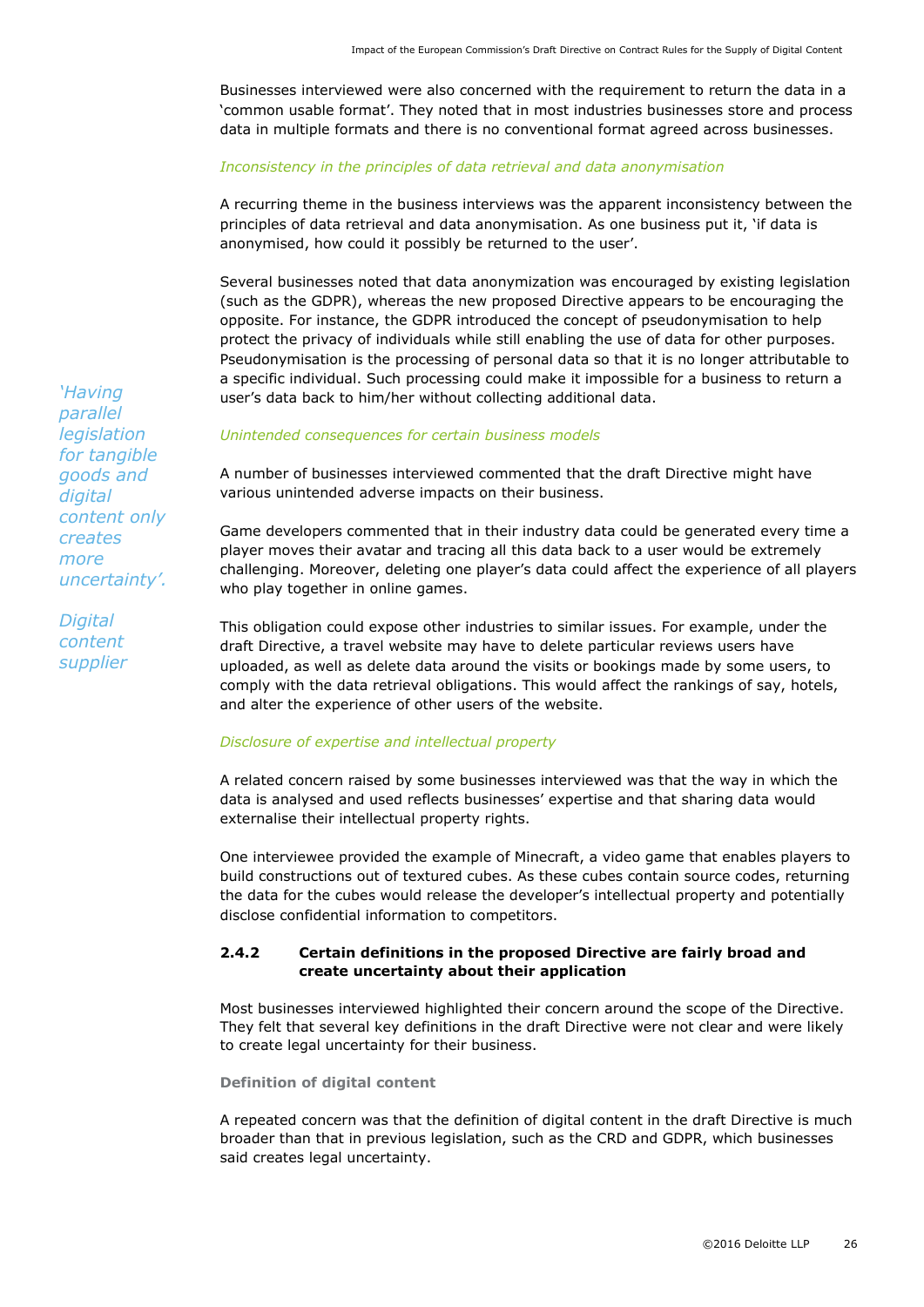For example, one business mentioned that the extension of the definition to include 'a service allowing the sharing of and any other interaction with data in digital form provided by other users' meant their business was covered by the draft Directive, while they were not suppliers of digital content under the CRD, for example.

Results from the business survey also highlight the prevalence of businesses supplying digital content under the definition proposed by the EC across all sectors of the economy and not just in the ICT sector.



**Figure 14: Which of the following apply to your business?**

Note: Results are based on 1,366 business decision makers whose businesses provide digital content. Multiple answers per respondent were allowed. Source: Business survey, YouGov

#### **Definition of supplier**

Many businesses interviewed thought the definition of 'supplier' of digital content was too broad.

Businesses noted that under the current draft Directive's definition different players in the value chain could be considered the supplier, such as the online shop, the publisher and the developer.

Some businesses interviewed were concerned that the draft Directive may make distributors and platforms responsible for faulty content, which they say could be problematic as they do not necessarily have the means to repair the content.

Another issue raised was around user generated content. Providers of digital content often have material generated by users on their websites or apps, such as reviews. Over a quarter of business respondents in the business survey provide digital content that is a service allowing the sharing of data. Interviewees were concerned that if the proposal was implemented, it may make businesses responsible for such content.

## **Definition of actively provided data**

Businesses interviewed were unsure what the scope of 'actively provided' data entailed. They questioned whether this was the same as obtaining user consent to collect data, as outlined in previous legislation, or if it went beyond that.

Businesses interviewed said they understood the IP address or information collected via cookies was not within the scope of actively provided data. However, they were unclear around other aspects. For example, one business from the games industry questioned whether a house that someone builds in a game is data actively provided or not.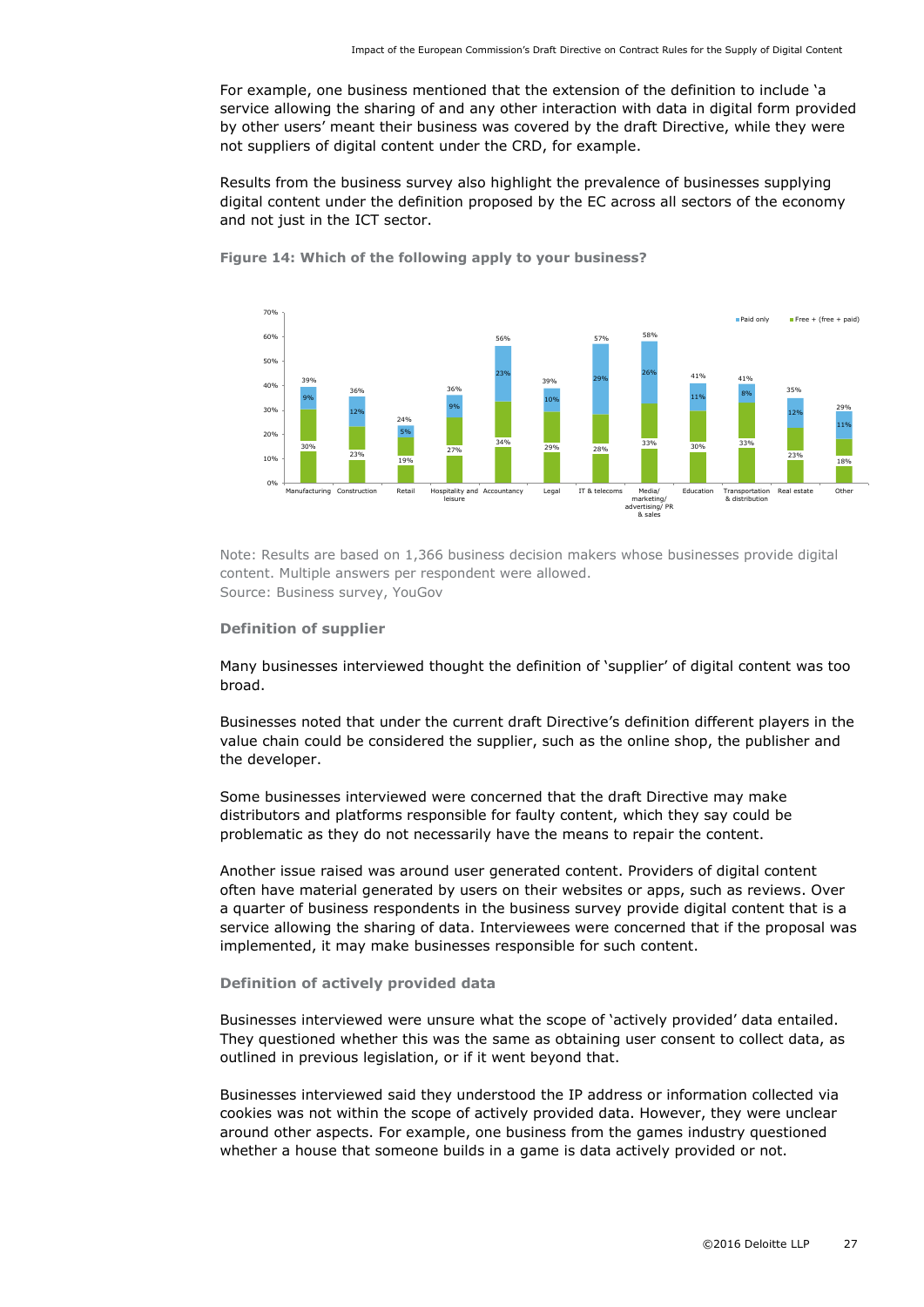## **2.4.3 It can sometimes be difficult for the supplier to prove the adverse experience was not due to faulty content**

Under the draft Directive, the burden of proof for faulty digital content is on the supplier rather than the consumer. Although intended to reduce the burden placed on consumers when pursuing damages or remedies, a number of businesses, both small and large, spoke of the complications that may arise with this element of the proposal.

Business interviewees noted that it is not straightforward to prove that an app is not responsible for damage to the phone on which the app is installed. Providing the evidence, as one android app developer mentioned, would require the replication of the consumer's digital environment. Start-ups interviewed were concerned with the time and resources this could take.

Businesses also commented that the delivery of the content is dependent on a number of factors outside of the supplier's control, such as the internet connection and storage space on the user's hard drive.

Some interviewees also suggested a time limit on the burden of proof on the supplier.

## <span id="page-28-0"></span>**2.5 Concluding remarks – streamlining the Commission's proposal**

Digital content is important for European consumers and for the European economy. Across all sectors, 4 in 10 business decision makers say their business offers digital content.

Consumer confidence and harmonisation in digital content are good for European businesses. Businesses are generally positive about those potential benefits and willing to embrace cross-border rules.

However, based on the research in this study, a few areas emerge where the EC's proposal could be streamlined to focus on consumers' priorities and minimise the cost to businesses. In particular, the draft Directive may:

- Take into account consumers' current satisfaction with free digital content, and their different expectations in relation to their rights when using free versus paid for digital content;
- Provide clearer and narrower definitions of certain terms in the draft Directive, such as the definitions of digital content, supplier of digital content and actively provided data, and where applicable use definitions consistent with other Directives;
- Ensure proportionality in the requirements on suppliers to identify, collect and retrieve consumer data, taking into account where it may not be possible or it may be disproportionately costly for businesses to deliver on such requirements;
- Revise elements that may prevent companies from anonymising and minimising the use of consumer data in line with the provisions in the GDPR; avoid companies having to collect and hold more data, especially more personalised data, to comply with the draft Directive;
- Allow businesses to preserve their intellectual property as part of data disclosure to consumers; and
- Ensure proportionality in the burden of proof on the supplier, for example by limiting the obligation, to acknowledge that it can be difficult for the supplier to always establish conformity with the contract.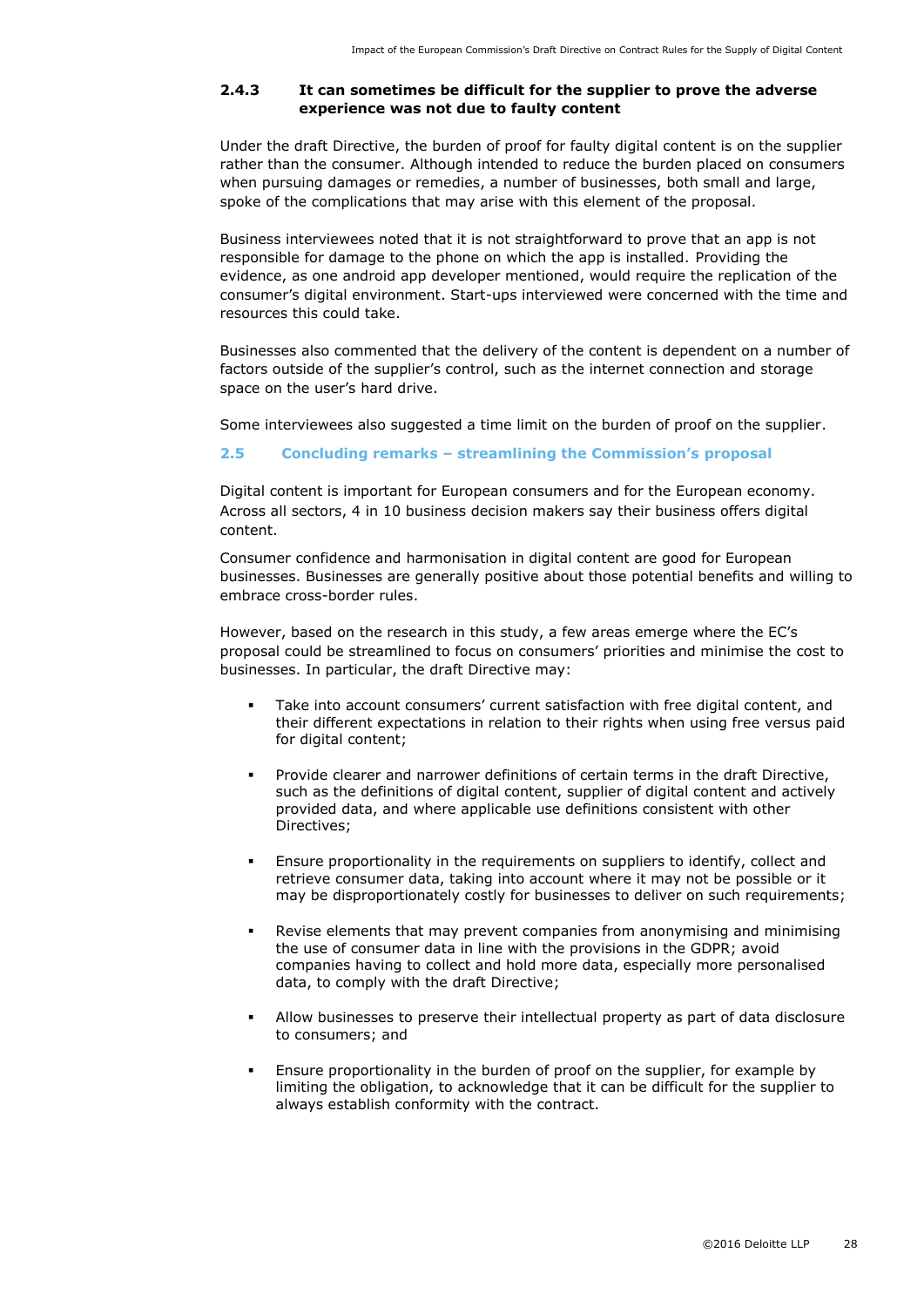# <span id="page-29-0"></span>3 Appendix: Methodology & survey results

#### <span id="page-29-1"></span>**3.1 Business Survey**

The study surveyed approximately 1,400 business decision makers across four European countries whose businesses supply digital content. The survey aimed to gauge the perceptions of European businesses about a number of key elements contained within the proposal and their potential impact on businesses.

The survey data was collected by YouGov plc on behalf of Deloitte, with the fieldwork undertaken between the 25th April – 12th May 2016. The questionnaire was designed by Deloitte. The survey was conducted and administered online to YouGov's panel of 800,000+ individuals

who have agreed to take part in surveys. Through YouGov's Business Omnibus service, this study specifically targeted business decision makers whose

| <b>UK</b> | <b>France</b> | <b>Spain</b> | <b>Germany</b> | <b>Total</b> |
|-----------|---------------|--------------|----------------|--------------|
| 411       | 290           | 323          | 312            | 1,366        |

businesses provide digital content.<sup>43</sup> Decision makers are defined as those who held management or other senior positions at an organisation and digital content defined with the same wording as used by the EC in the draft Directive. The questionnaire screened decision makers who did not provide digital content out of the 3,827 decision makers that started the survey, 1,366 were businesses decision makers whose business provided digital content and completed the survey in full.

The business survey targeted respondents across any sectors where businesses supply digital content according to the EC's definition, using the YouGov panel sector breakdown as the starting point. YouGov sampled business decision makers to have the following characteristics:

- At least 200 SME and 50 large business decision makers whose businesses provide free digital content in each country;
- 40-100 business decision makers whose businesses provide paid for digital content in each country;
- At least 100 respondents from each of the following sectors in the UK: media/marketing/advertising/PR and IT & Telecoms. 44

At the request of this study, YouGov removed respondents from the 'Medical & health services' and 'Financial services' sectors, which the EC excludes from the scope of the proposal. All the figures reported in this study exclude such respondents.

The sample included business decision makers from France, Spain, Germany and the UK, representing organizations of different sizes, of varying turnover, across different sectors and providing free and/or paid for content.

The sample of business respondents in the media and IT/Telecoms sector was boosted as these sectors are expected to be core suppliers of digital content. Quotas were also imposed on the number of SME business decision makers and on suppliers of free digital content as the survey wished to understand specifically the impact of the proposal on those segments.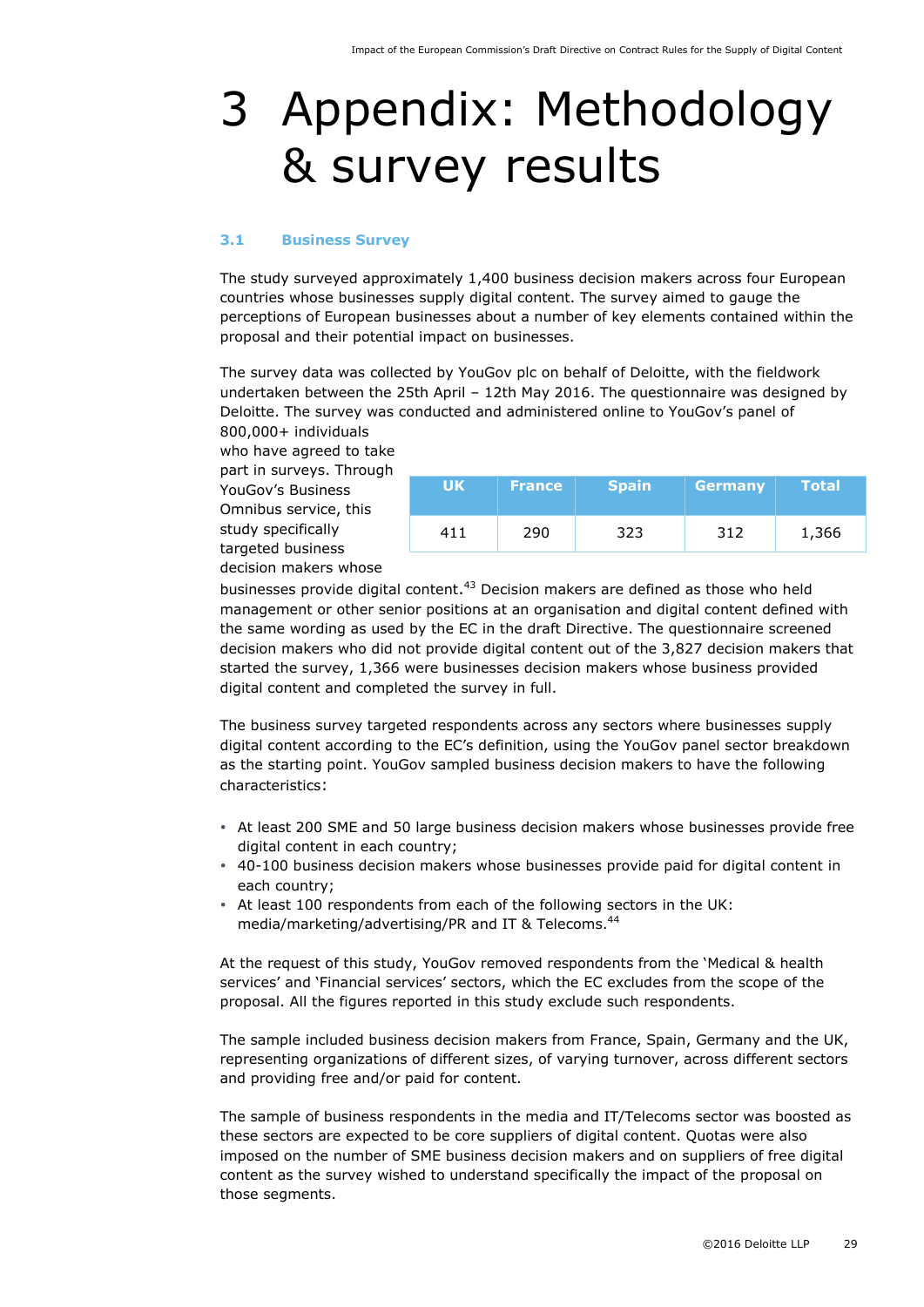The survey results are not weighted to be representative of the general business population. The population of interest in this case is businesses that supply digital content. The breakdown of the results according to key respondent characteristics are presented in this appendix.

**Figure 15: The number of business decision makers whose business offers free, paid, and free and paid for digital content**



Note: Results are based on 1,366 business decision makers whose businesses provide digital content.

Source: Business survey, YouGov

Businesses that provided free only or free and paid digital content were asked to consider the impact of the EC proposal in relation to their business' supply of free digital content as this was a key area of interest for the study. Businesses that provide paid for digital content only responded in relation to their business' supply of paid for digital content.

Decision makers whose businesses provide digital content were present across most sectors of the economy.

**Figure 16: The sectoral distribution of business decision makers whose businesses provide digital content**



Note: Results are based on 1,366 business decision makers whose businesses provide digital content

Source: Business survey, YouGov

The decision makers represent organizations of different sizes. Business decision makers from SMEs, defined as those with fewer than 250 employees, represent approximately 86% of the sample.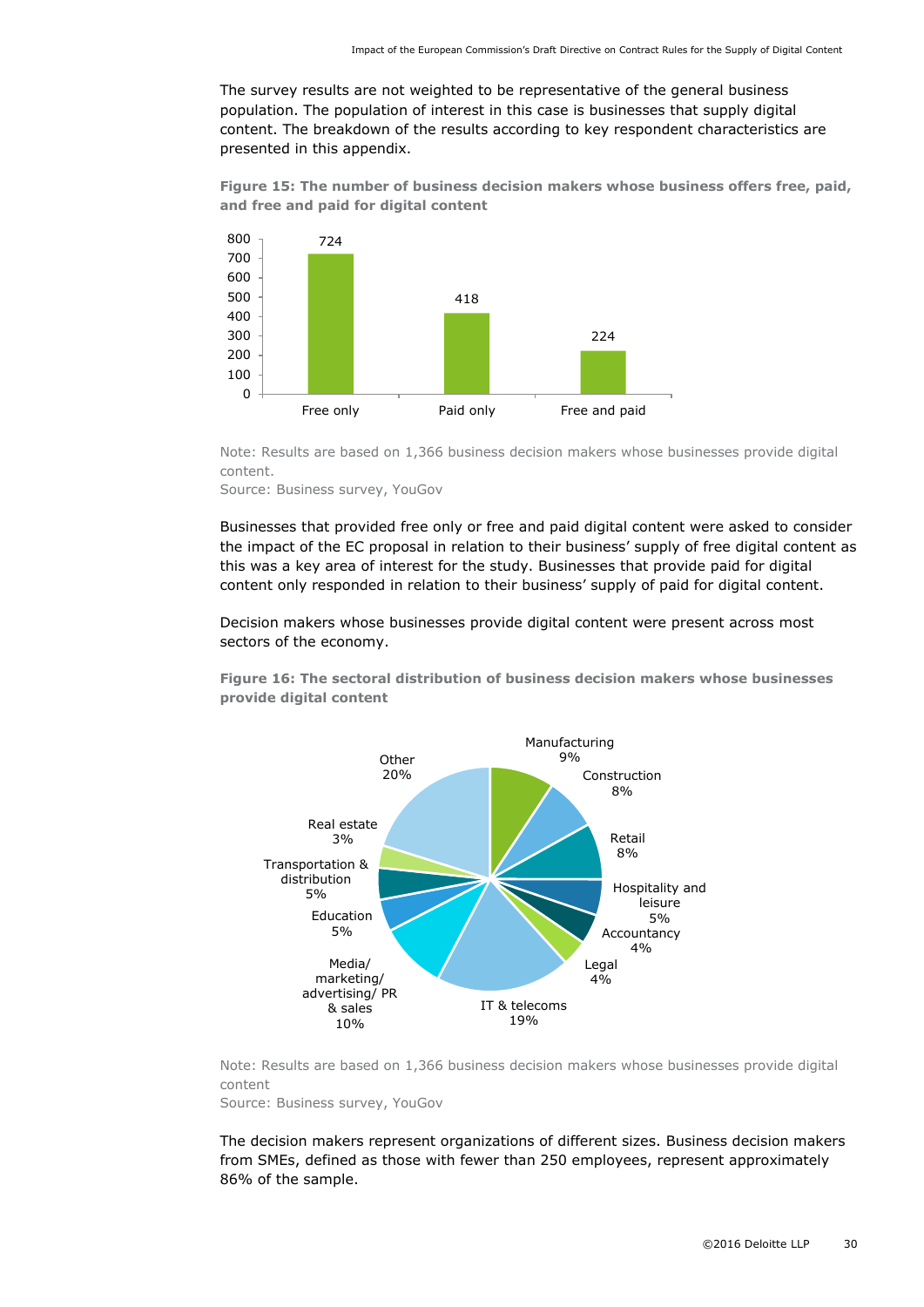**Figure 17: The proportion of business decision makers in small, medium and large businesses in the sample**



Note: Results are based on 1,366 business decision makers whose businesses provide digital content.

Source: Business survey, YouGov

The survey included decision makers from business-to-consumer (B2C), business-tobusiness (B2B) and business-to-government (B2G) businesses. The draft Directive has a provision whereby providers can seek redress from other suppliers in the supply chain. The study did not exclude business decision makers whose businesses were not B2C to understand the broader impacts of the draft Directive on businesses.



**Figure 18: The proportions of business decision makers in B2C, B2B and B2G businesses**

Note: Results are based on 1,366 business decision makers whose businesses provide digital content. More than one answer was allowed in this question. Source: Business survey, YouGov

The sample included business decision makers whose businesses supply all types of digital content in the scope of the draft Directive. The different components of the definition of 'digital content' were put to respondents and they were asked to select the types of content their business supplies.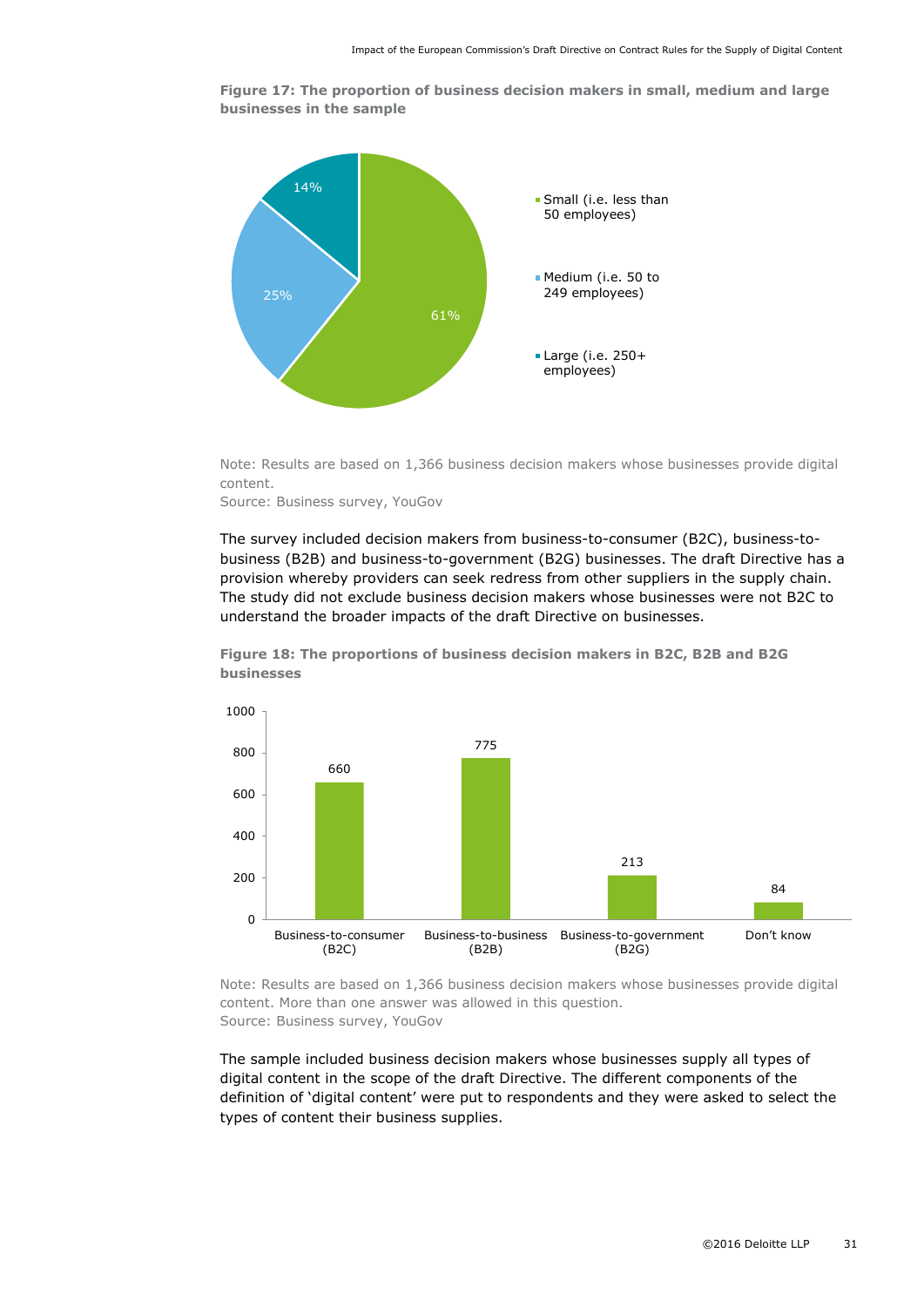**Figure 19: Types of digital content supplied by the businesses of business decision makers**



Note: Results are based on 1,366 business decision makers whose businesses provide digital content. More than one answer was allowed in this question. Source: Business survey, YouGov

Since any decision maker whose business supplied digital content was eligible for the survey, the questionnaire also asked respondents to provide the proportion of their turnover that was driven by digital content (or provide their best estimate). A majority of respondents had less than 50% of their business' turnover driven by digital content.



**Figure 20: The proportion of turnover driven by digital content for businesses of business decision makers**

Note: Results are based on 1,366 business decision makers whose businesses provide digital content.

Source: Business survey, YouGov

The draft Directive only applies to contracts where 'the supplier requests and the consumer actively provides data'.<sup>45</sup> Respondents were asked whether their business collects data that is actively supplied by consumers or data that is not actively supplied by consumers. They could select more than one option. They could also choose to say their business collects neither of these or that they do not know. A majority of respondents said their business collects actively provided data.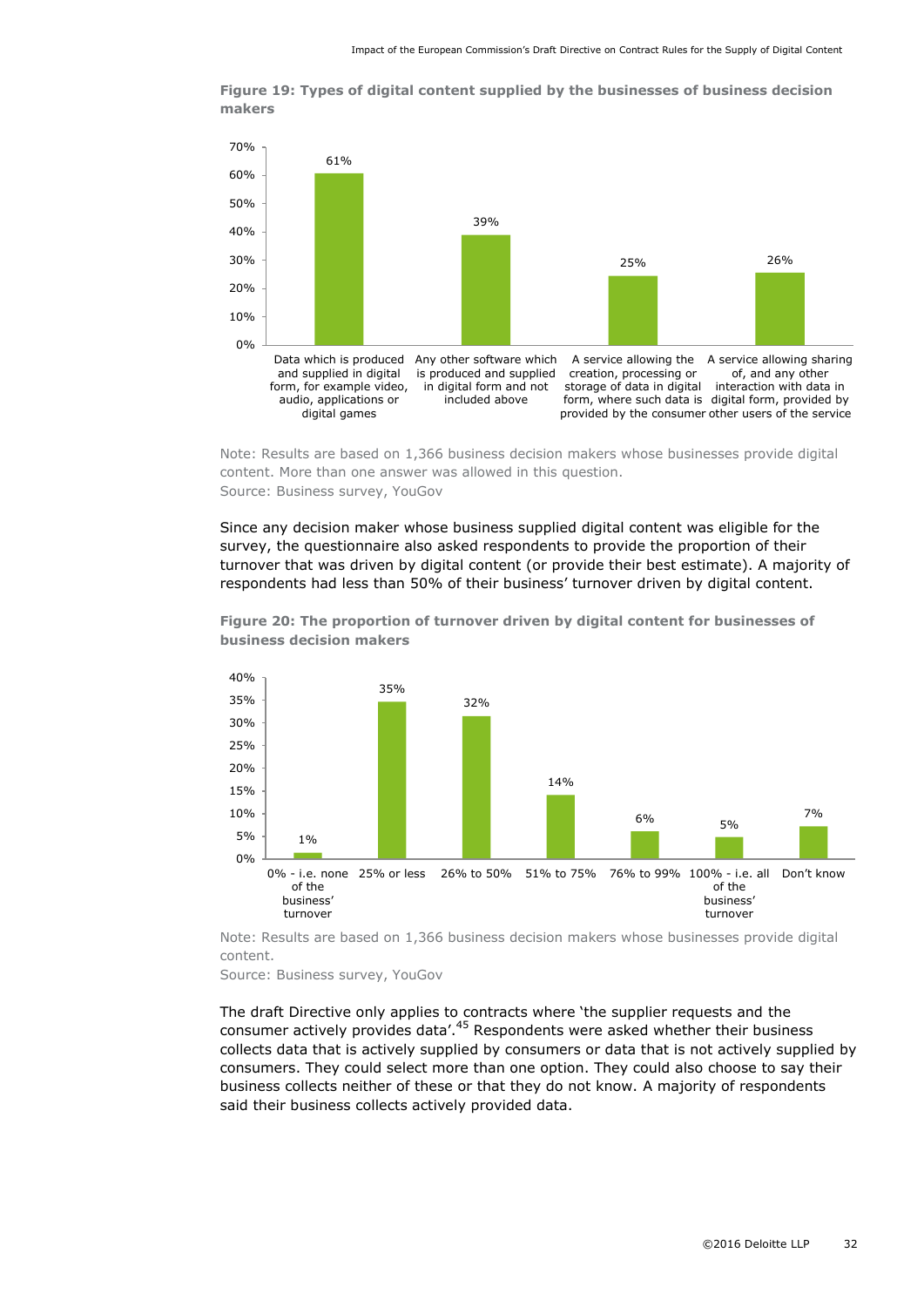**Figure 21: The proportion of business decision makers whose businesses collect data that is 'actively provided' by the user**



Note: Results are based on 1,366 business decision makers whose businesses provide digital content. Multiple answers per respondent were allowed. Source: Business survey, YouGov

### **3.1.1 Survey results**

The responses to questions on the impact of the draft Directive were analysed by key respondent characteristics, such as industry sector, size of business, the proportion of turnover driven by digital content, type of customer, free versus paid content supply, and whether the business collects data 'actively provided' by the user. The main conclusions presented do not change in light of this additional analysis.

#### **Sector**

There is some variation in how respondents feel the regulations will impact their business, depending on the industry sector the business is in.

Respondents whose businesses operate in the media sector were of particular interest for this study. Decision makers from businesses in the media sector were generally less positive about the different elements of the Directive than decision makers in the total sample. On the provisions around damages and returning consumer data (see [Figure 22\)](#page-34-0) the positive and negative sentiment was equally balanced among respondents in the media sector.

Respondents from IT & Telecoms were marginally less positive about the different elements of the proposal than decision makers from other sectors.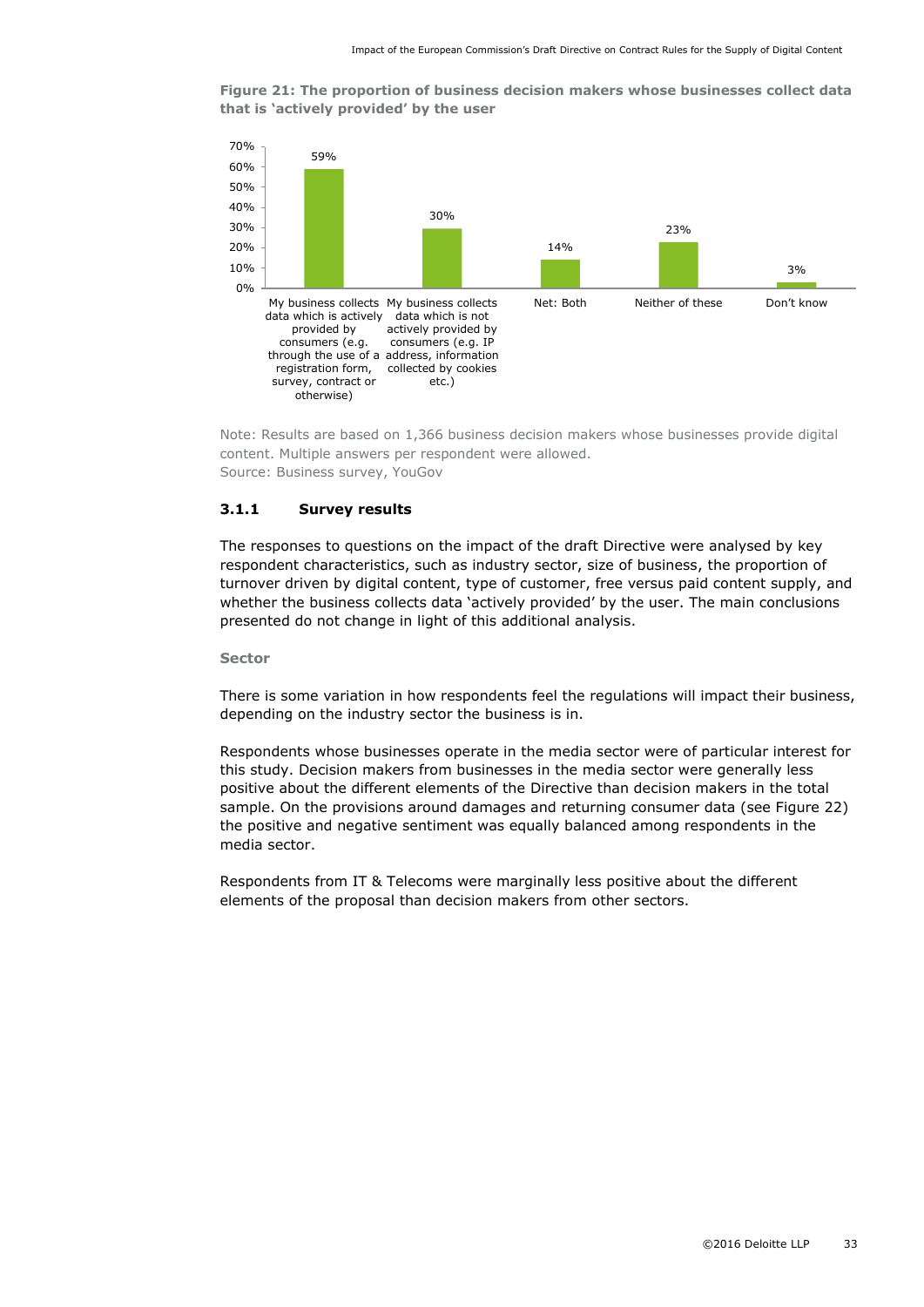<span id="page-34-0"></span>**Figure 22: To what extent, if at all, do you think that the following regulation, contained in the proposed Directive will have a positive or negative impact on your business' supply of free digital content/digital content?**



Note: Results are based on 1,366 business decision makers whose businesses provide digital content, 133 in the Media/marketing/advertising/PR & sales sector, 265 in IT & Telecoms sector. Different elements of the Directive (1-6) are described in [Figure 7](#page-19-0) in section [2.3.1.](#page-18-1) Source: Business survey, YouGov

Respondents from the media sector were less likely to say their business would increase the supply of digital content or that the proposal will promote sales. They were equally likely to say their business would reduce the supply of digital content. They were more likely to say their business would keep the supply of digital content constant, that they don't know how the proposal will impact their business or that the proposal will not impact their business.

**Figure 23: If the regulations contained in the proposed Directive in relation to the supply of digital content are implemented, do you think your business will increase or decrease the amount of digital content it supplies, or will it remain unchanged?**



Note: Results are based on 1,366 business decision makers whose businesses provide digital content, 133 in the Media/marketing/advertising/PR & sales sector, 265 in IT & Telecoms sector.

Source: Business survey, YouGov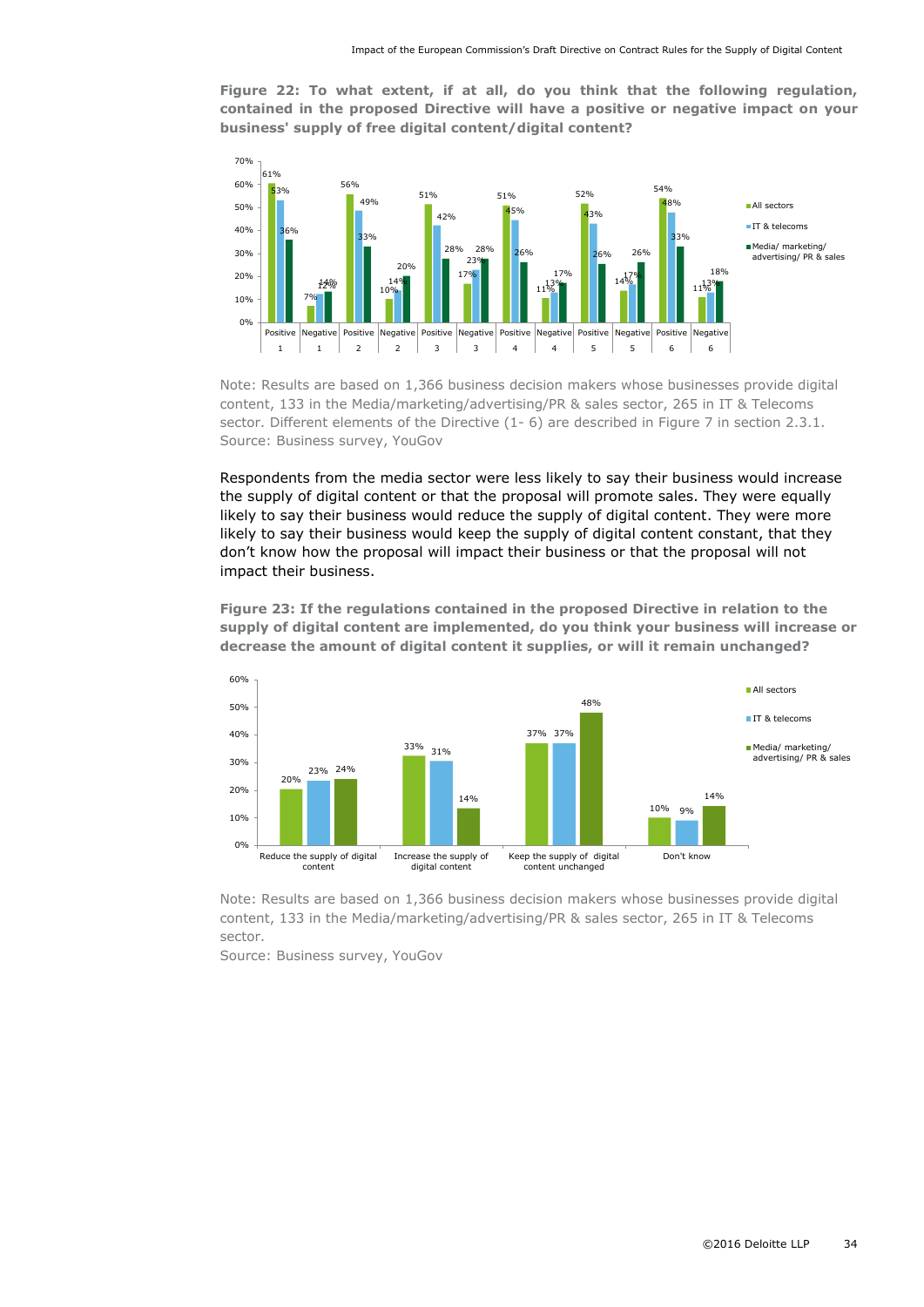**Figure 24: In which, if any, of the following ways do you think these regulations will impact your business?**



Note: Results are based on 1,366 business decision makers whose businesses provide digital content, 133 in the Media/marketing/advertising/PR & sales sector, 265 in IT & Telecoms sector. Multiple answers per respondent were allowed. Source: Business survey, YouGov

Respondents from the media sector were more likely to say that they were unlikely to take additional actions and less likely to select the other answers (in particular increase investment and close down the business). There were only small differences between respondents from the IT & Telecoms sector and those from all sectors, except that IT & Telecoms were more likely to say that they would increase the price of paid services.

**Figure 25: What other actions, if any, do you think your business is likely to take if the regulations contained in the proposed directive in relation to the supply of digital content are implemented?**



Note: Results are based on 1,366 business decision makers whose businesses provide digital content, 133 in the Media/marketing/advertising/PR & sales sector, 265 in IT & Telecoms sector. Multiple answers per respondent were allowed. Source: Business survey, YouGov

#### **Size of business**

Decision makers in larger businesses were slightly more positive about the proposal than decision makers in small and medium sized businesses.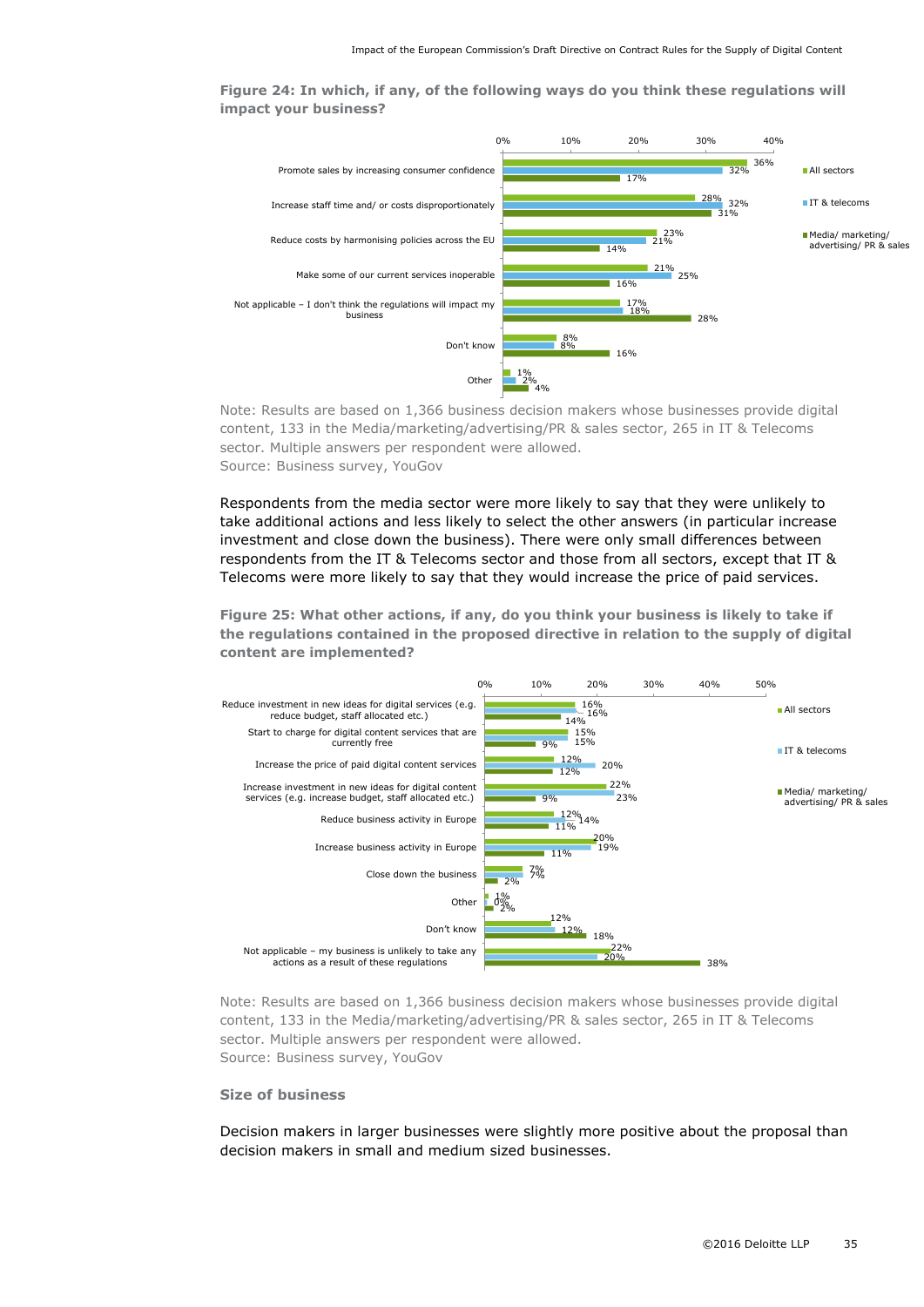**Figure 26: To what extent, if at all, do you think that the following regulation, contained in the proposed Directive will have a positive or negative impact on your business' supply of free digital content/digital content?**



Note: Results are based on 1,514 business decision makers whose businesses provide digital content, representing 830 small, 345 medium, and 191 large businesses. Different elements of the Directive (1- 6) are described in [Figure 7](#page-19-0) in section [2.3.1.](#page-18-1) Source: Business survey, YouGov

Decision makers from large firms (53%) were more likely to say the draft Directive will promote sales by increasing consumer confidence than decision makers from small (31%) and medium (38%) firms. They were also more likely to say their business would increase the supply of digital content. Decision makers at small and medium sized businesses were more likely to say they don't think the regulations will impact their business or that they don't know if they will, than those at large businesses.

**Figure 27: If the regulations contained in the proposed Directive in relation to the supply of digital content are implemented, do you think your business will increase or decrease the amount of digital content it supplies, or will it remain unchanged?**



Note: Results are based on 1,366 business decision makers whose businesses provide digital content, representing 830 small, 345 medium, and 191 large businesses. Source: Business survey, YouGov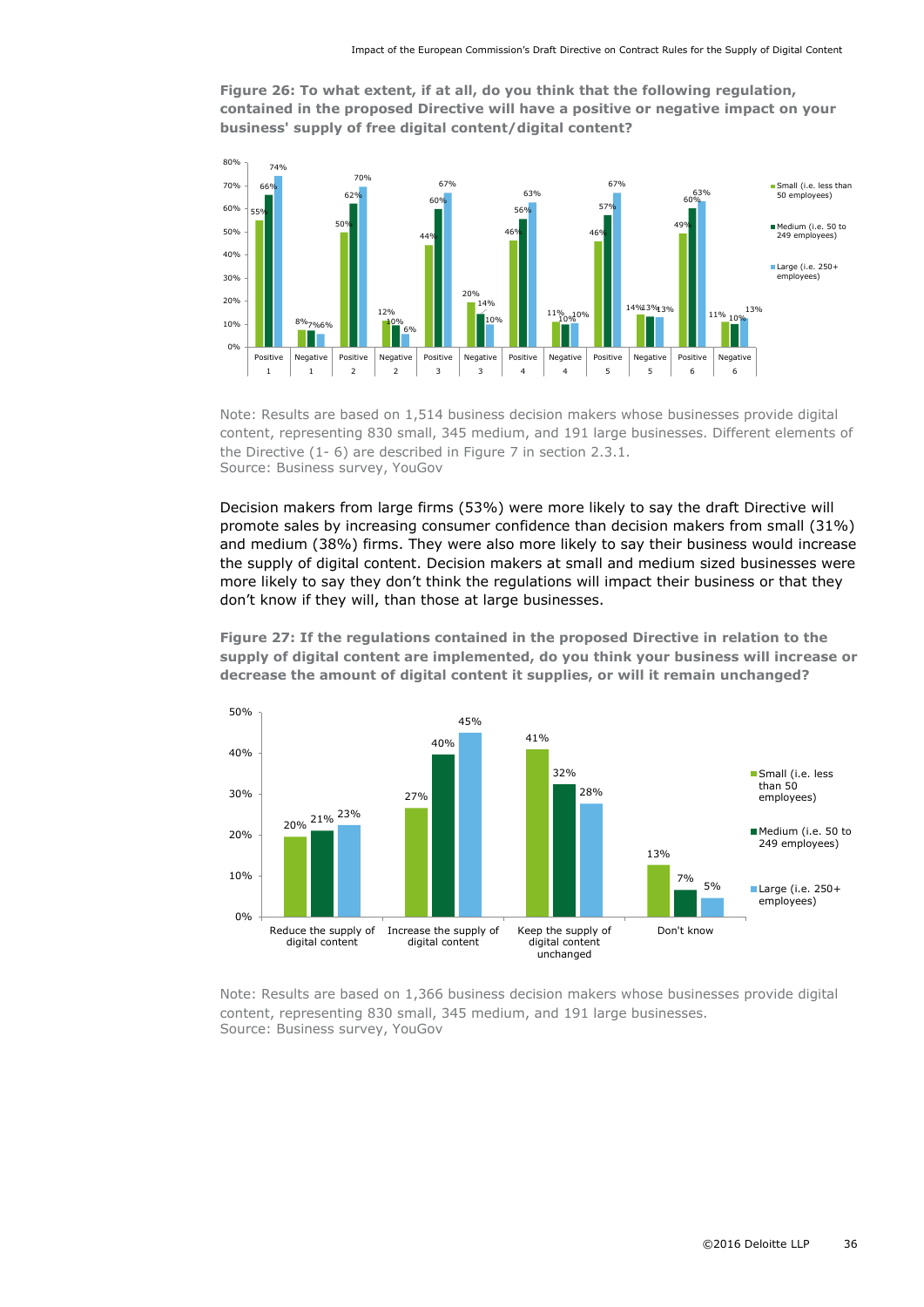**Figure 28: In which, if any, of the following ways do you think these regulations will impact your business?**



Note: Results are based on 1,366 business decision makers whose businesses provide digital content, representing 830 small, 345 medium, and 191 large businesses. Multiple answers per respondent were allowed. Source: Business survey, YouGov

Respondents from small businesses were more likely to say that they were unlikely to take additional actions and less likely to select the other answers (in particular increase investment or business activity in Europe). Those from large businesses were more likely to say that they would increase investment and business activity.

**Figure 29: What other actions, if any, do you think your business is likely to take if the regulations contained in the proposed directive in relation to the supply of digital content are implemented?**



Note: Results are based on 1,366 business decision makers whose businesses provide digital content, representing 830 small, 345 medium, and 191 large businesses. Multiple answers per respondent were allowed.

Source: Business survey, YouGov

#### **Digital content as a driver of turnover**

There was no material variation in the balance of sentiment towards the proposal depending on whether the overall turnover of the respondents' business was mostly driven by digital content. Those decision makers who responded 'Don't know' to the question about the proportion of turnover driven by digital content were more likely to say the proposal would not have an impact on their business.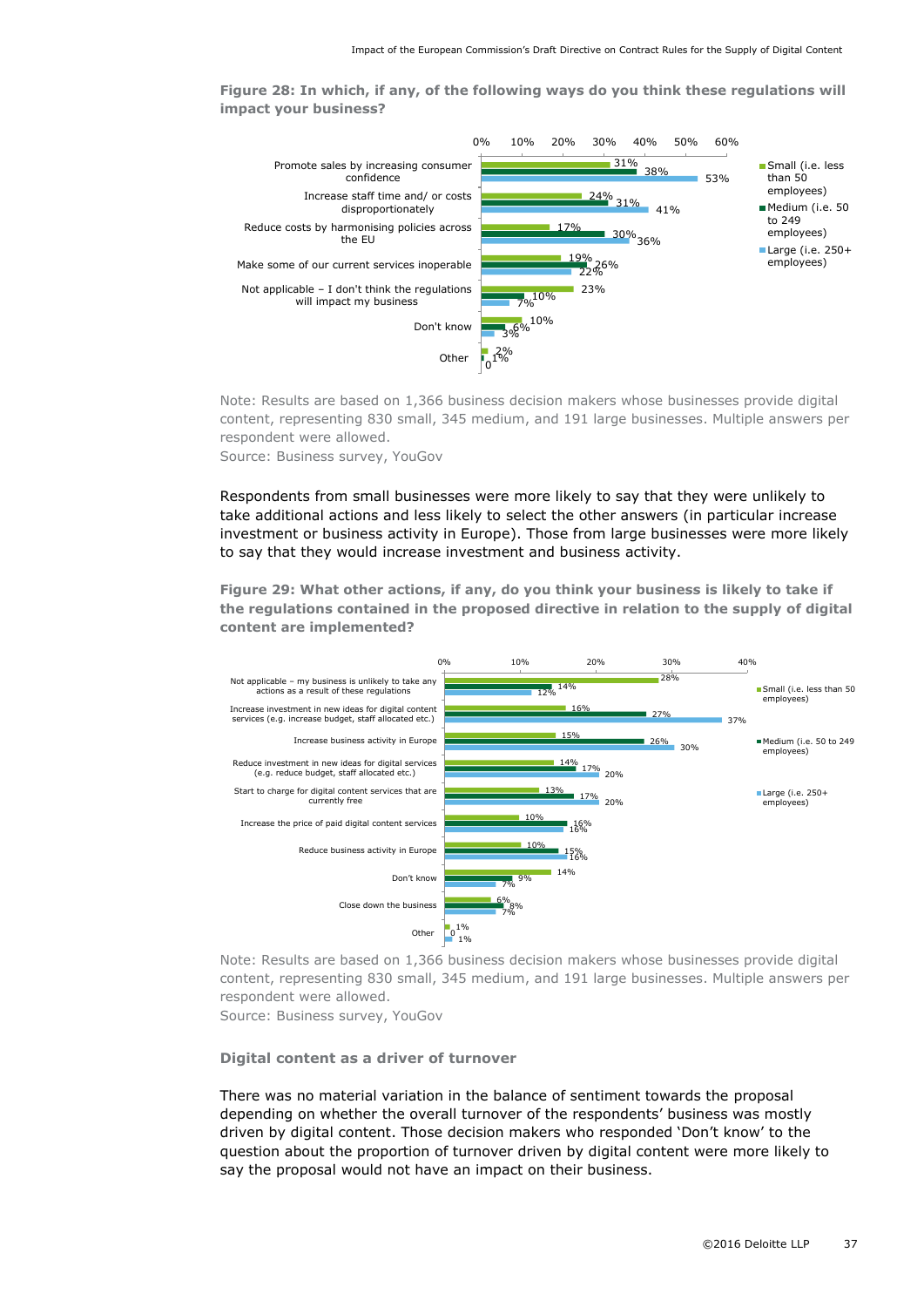**Figure 30: To what extent, if at all, do you think that the following regulation, contained in the proposed Directive will have a positive or negative impact on your business' supply of free digital content/digital content?**



Note: Results are based on 1,366 business decision makers whose businesses provide digital content, business makers with 50% of overall turnover or less driven by digital content ( $n =$ 924), with over 50% of overall turnover driven by the supply of digital content ( $n = 343$ ), don't know (n = 99). Different elements of the Directive (1- 6) are described in [Figure 7](#page-19-0) in section [2.3.1\)](#page-18-1).

Source: Business survey, YouGov

### There is little variation in the responses of decision makers to other questions depending on whether their businesses' turnover was mostly driven by digital content.

**Figure 31: If the regulations contained in the proposed Directive in relation to the supply of digital content are implemented, do you think your business will increase or decrease the amount of free digital content/digital content it supplies, or will it remain unchanged?**



Note: Results are based on 1,366 business decision makers whose businesses provide digital content, business makers with 50% of overall turnover or less driven by digital content ( $n =$ 924), with over 50% of overall turnover driven by the supply of digital content ( $n = 343$ ), don't know  $(n = 99)$ .

Source: Business survey, YouGov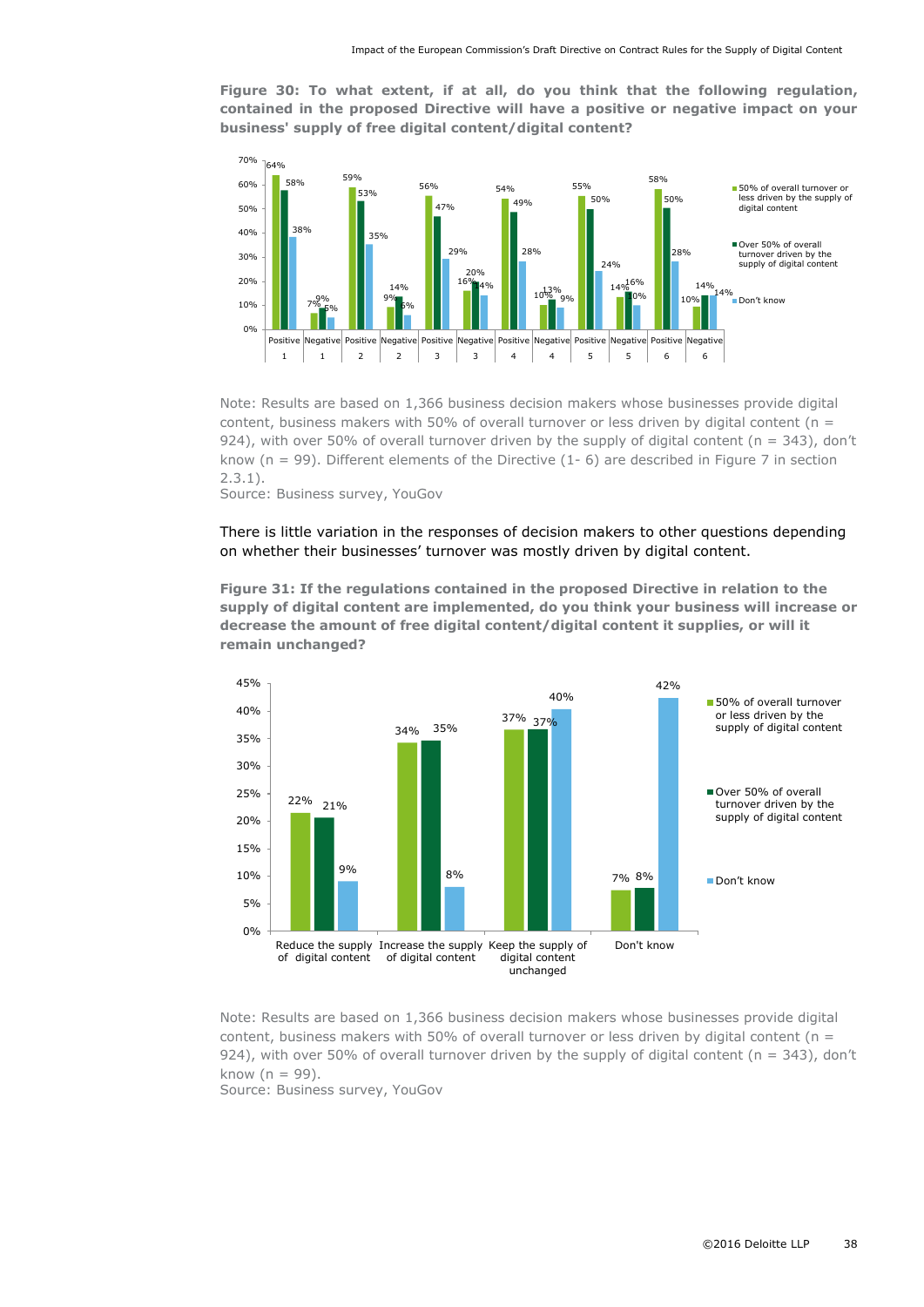**Figure 32: In which, if any, of the following ways do you think these regulations will impact your business?**



Note: Results are based on 1,366 business decision makers whose businesses provide digital content, business makers with 50% of overall turnover or less driven by digital content ( $n =$ 924), with over 50% of overall turnover driven by the supply of digital content ( $n = 343$ ), don't know (n = 99). Multiple answers per respondent were allowed. Source: Business survey, YouGov

## **Figure 33: What other actions, if any, do you think your business is likely to take if the regulations contained in the proposed directive in relation to the supply of digital content are implemented?**



Note: Results are based on 1,366 business decision makers whose businesses provide digital content, business makers with 50% of overall turnover or less driven by digital content ( $n =$ 924), with over 50% of overall turnover driven by the supply of digital content ( $n = 343$ ), don't know (n = 99). Multiple answers per respondent were allowed. Source: Business survey, YouGov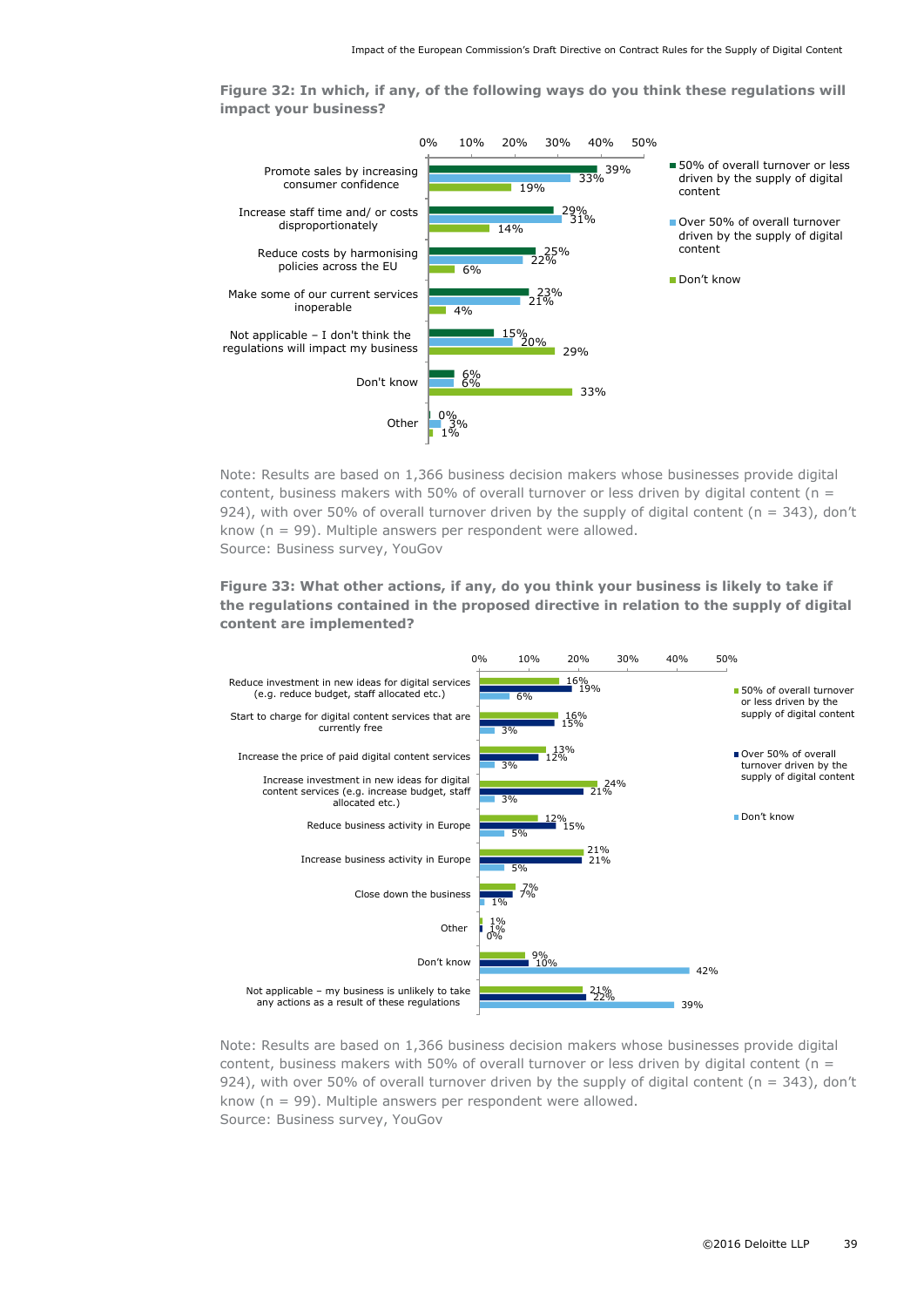#### **Type of customer**

There is little difference in the balance of sentiment towards the proposal across customer type. Decision makers from B2B businesses are on balance slightly less positive than those from B2C and B2G.

**Figure 34: To what extent, if at all, do you think that the following regulation, contained in the proposed Directive will have a positive or negative impact on your business' supply of free digital content/digital content?**



Note: Results are based on 1,366 business decision makers whose businesses provide digital content, B2C (n = 660), B2B (n = 775), B2G (n = 213), Don't know (n = 84). Different elements of the Directive (1- 6) are described in [Figure 7](#page-19-0) in section [2.3.1.](#page-18-1) Source: Business survey, YouGov

There is little variation in the responses of decision makers depending on whether their business is B2C or B2B. B2G business decision makers are less likely to say that their business will not be impacted and more likely to say they would increase supply or business activity in Europe.

**Figure 35: In which, if any, of the following ways do you think these regulations will impact your business?**



Note: Results are based on 1,366 business decision makers whose businesses provide digital content, B2C (n = 660), B2B (n = 775), B2G (n = 213), Don't know (n = 84). Multiple answers per respondent were allowed.

Source: Business survey, YouGov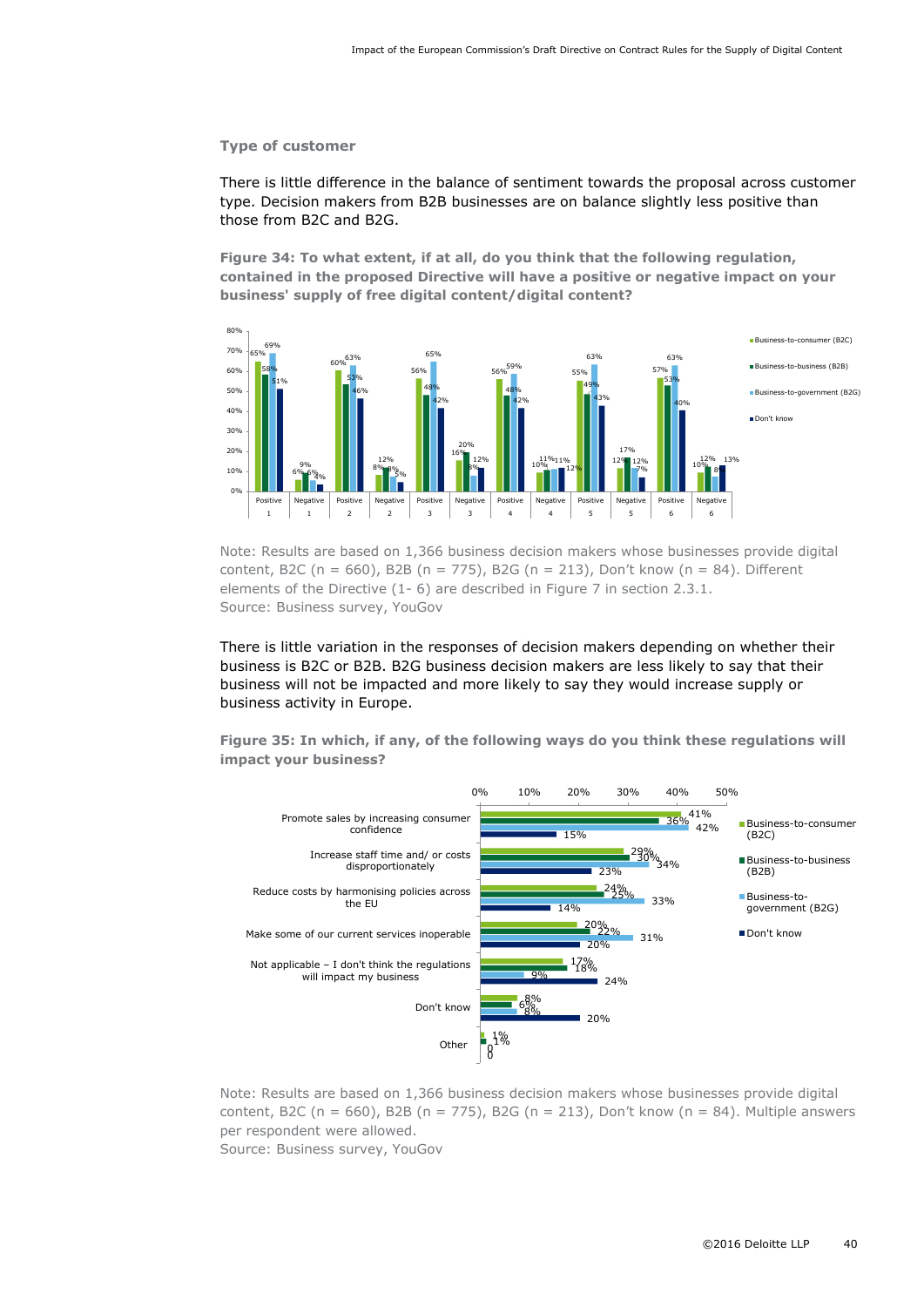**Figure 36: If the regulations contained in the proposed Directive in relation to the supply of digital content are implemented, do you think your business will increase or decrease the amount of free digital content/digital content it supplies, or will it remain unchanged?**



Note: Results are based on 1,366 business decision makers whose businesses provide digital content, B2C (n = 660), B2B (n = 775), B2G (n = 213), Don't know (n = 84). Source: Business survey, YouGov

**Figure 37: What other actions, if any, do you think your business is likely to take if the regulations contained in the proposed directive in relation to the supply of digital content are implemented?**



Note: Results are based on 1,366 business decision makers whose businesses provide digital content, B2C (n = 660), B2B (n = 775), B2G (n = 213), Don't know (n = 84). Multiple answers per respondent were allowed. Source: Business survey, YouGov

**Free versus paid for digital content providers**

There was no material variation in the balance of sentiment towards the proposal depending on whether decision makers' businesses supplied free or pay for digital content.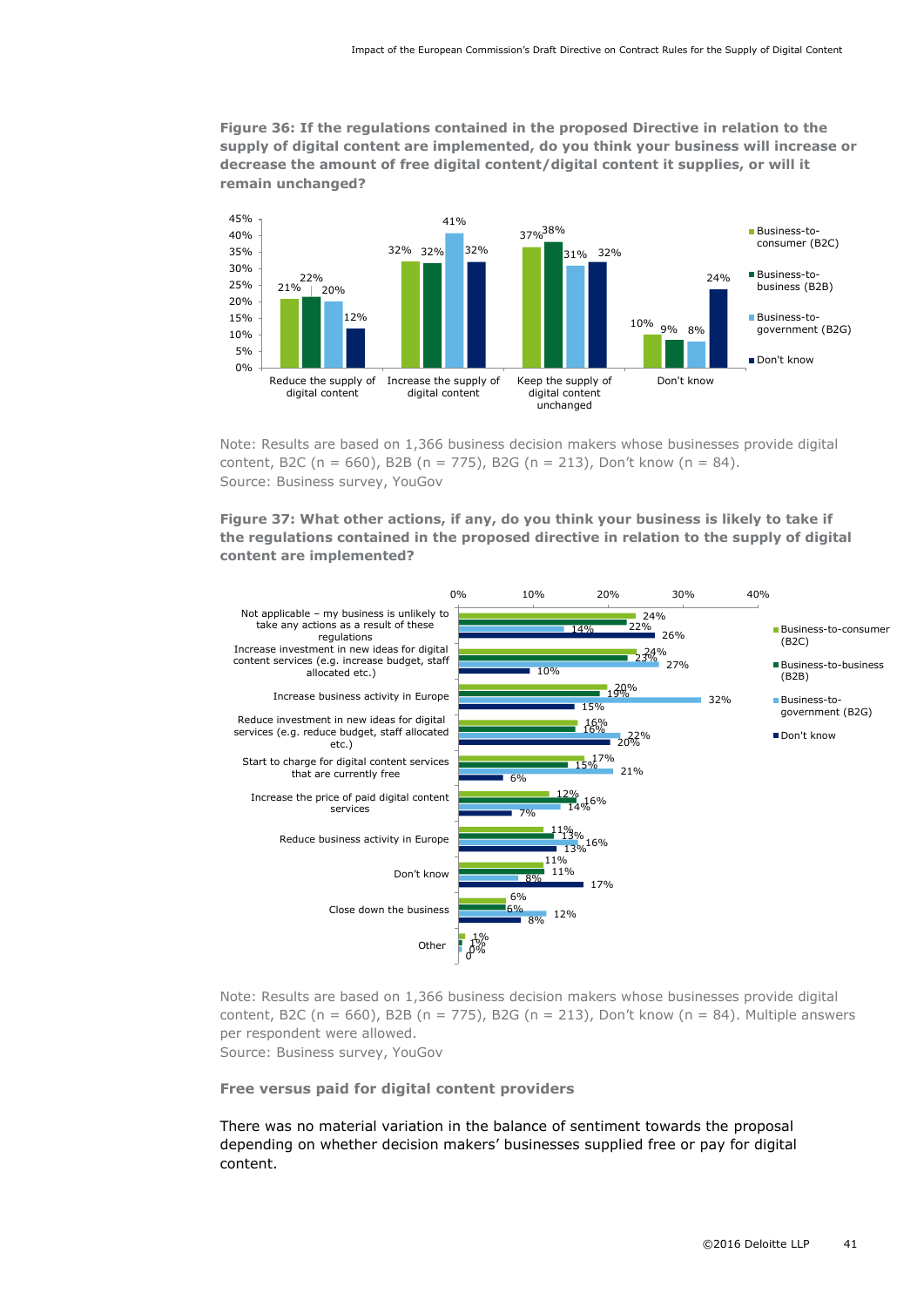**Figure 38: To what extent, if at all, do you think that the following regulation, contained in the proposed Directive will have a positive or negative impact on your business' supply of free digital content/digital content?**



Note: Results are based on 1366 business decision makers whose businesses provide digital content: respondents whose business provides free digital content ( $n = 948$ ; this includes 224 respondents whose business provides free and paid for content but who answered in relation to free only), and respondents whose business only provides paid for digital content ( $n = 418$ ). Different elements of the Directive (1- 6) are described in [Figure 7](#page-19-0) in section [2.3.1.](#page-18-1) Source: Business survey, YouGov

## There is little variation in the views of decision makers whose businesses supply free or paid for content in relation to the potential impact of the draft Directive on their business.

**Figure 39: If the regulations contained in the proposed Directive in relation to the supply of digital content are implemented, do you think your business will increase or decrease the amount of free digital content/digital content it supplies, or will it remain unchanged?**



Note: Results are based on 1366 business decision makers whose businesses provide digital content: respondents whose business provides free digital content ( $n = 948$ ; this includes 224 respondents whose business provides free and paid for content but who answered in relation to free only), and respondents whose business only provides paid for digital content ( $n = 418$ ) Source: Business survey, YouGov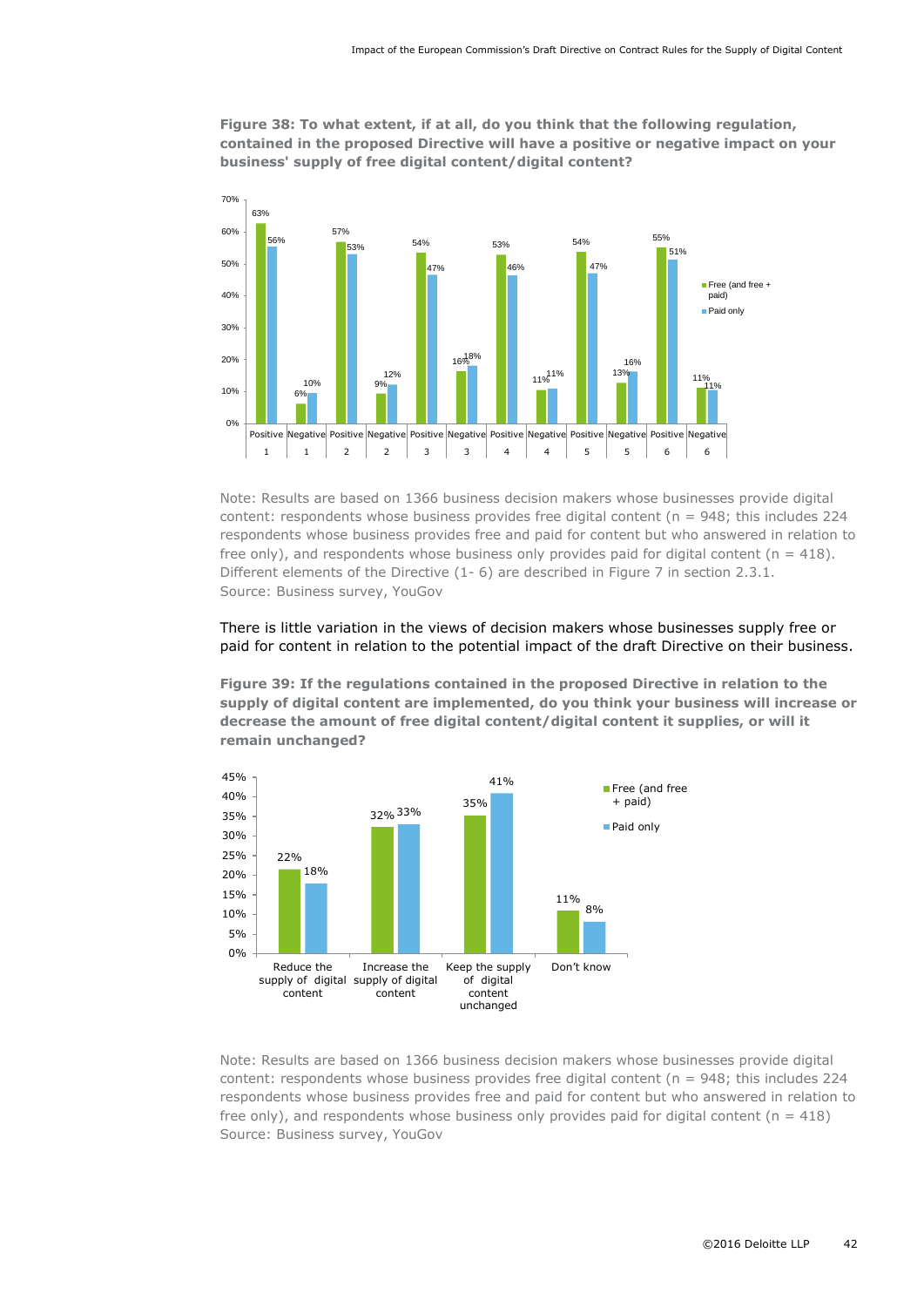30% 24% 22% 16% 8% 1% 32% 26% 19% 19% 20% 7%  $2%$ 0% 10% 20% 30% 40% Promote sales by increasing consumer confidence Increase staff time and/ or costs disproportionately Reduce costs by harmonising policies across the EU Make some of our current services inoperable Not applicable – I don't think the regulations will impact my business Don't know **Other** Free (and free + paid) ■ Paid only

**Figure 40: In which, if any, of the following ways do you think these regulations will impact your business?**

Note: Results are based on 1366 business decision makers whose businesses provide digital content, respondents whose business provides free digital content (n = 948; this includes 224 respondents whose business provides free and paid for content but who answered in relation to free only), respondents whose business only provides paid for digital content ( $n = 418$ ). Multiple answers per respondent were allowed. Source: Business survey, YouGov.

**Figure 41: What other actions, if any, do you think your business is likely to take if the regulations contained in the proposed directive in relation to the supply of digital content are implemented?**



Note: Results are based on 1366 business decision makers whose businesses provide digital content: respondents whose business provides free digital content ( $n = 948$ ; this includes 224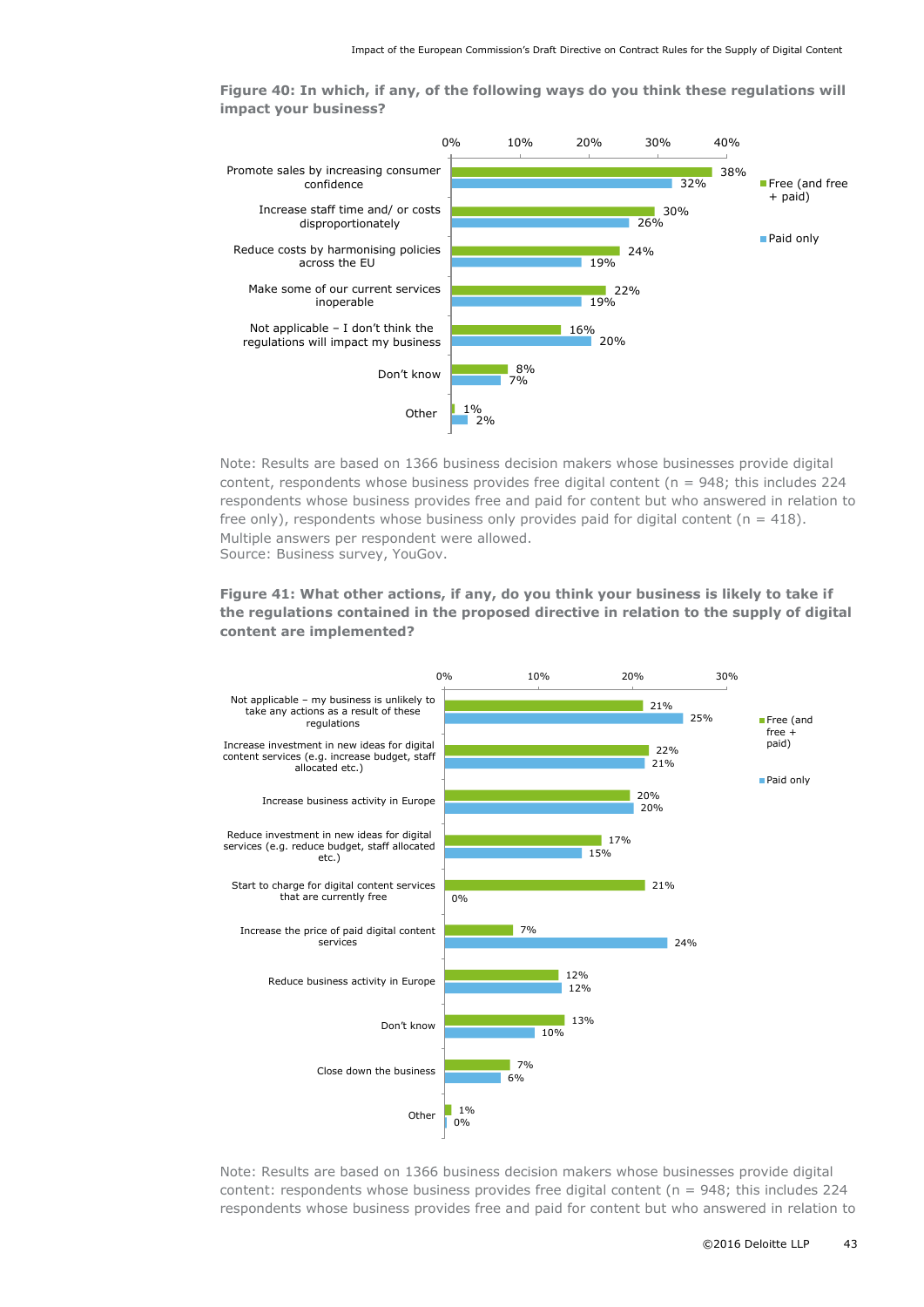free only), and respondents whose business only provides paid for digital content ( $n = 418$ ). Multiple answers per respondent were allowed. Source: Business survey, YouGov

#### **Businesses collecting data 'actively provided' by the consumer**

## There is no material variation in responses across decision makers whose businesses collect data actively provided or not actively provided by consumers.

**Figure 42: To what extent, if at all, do you think that the following regulation, contained in the proposed Directive will have a positive or negative impact on your business' supply of free digital content/digital content?**



Note: Results are based on 1,366 business decision makers whose businesses provide digital content, business makers who collect actively provided data ( $n = 805$ ), collect data not actively provide (n = 404), neither (n = 312), don't know (n = 40). Different elements of the Directive (1- 6) are described in [Figure 7](#page-19-0) in section [2.3.1.](#page-18-1) Source: Business survey, YouGov

Respondents whose businesses do not collect data are more likely to say they will keep the supply of digital content unchanged or that the draft Directive will not affect their business.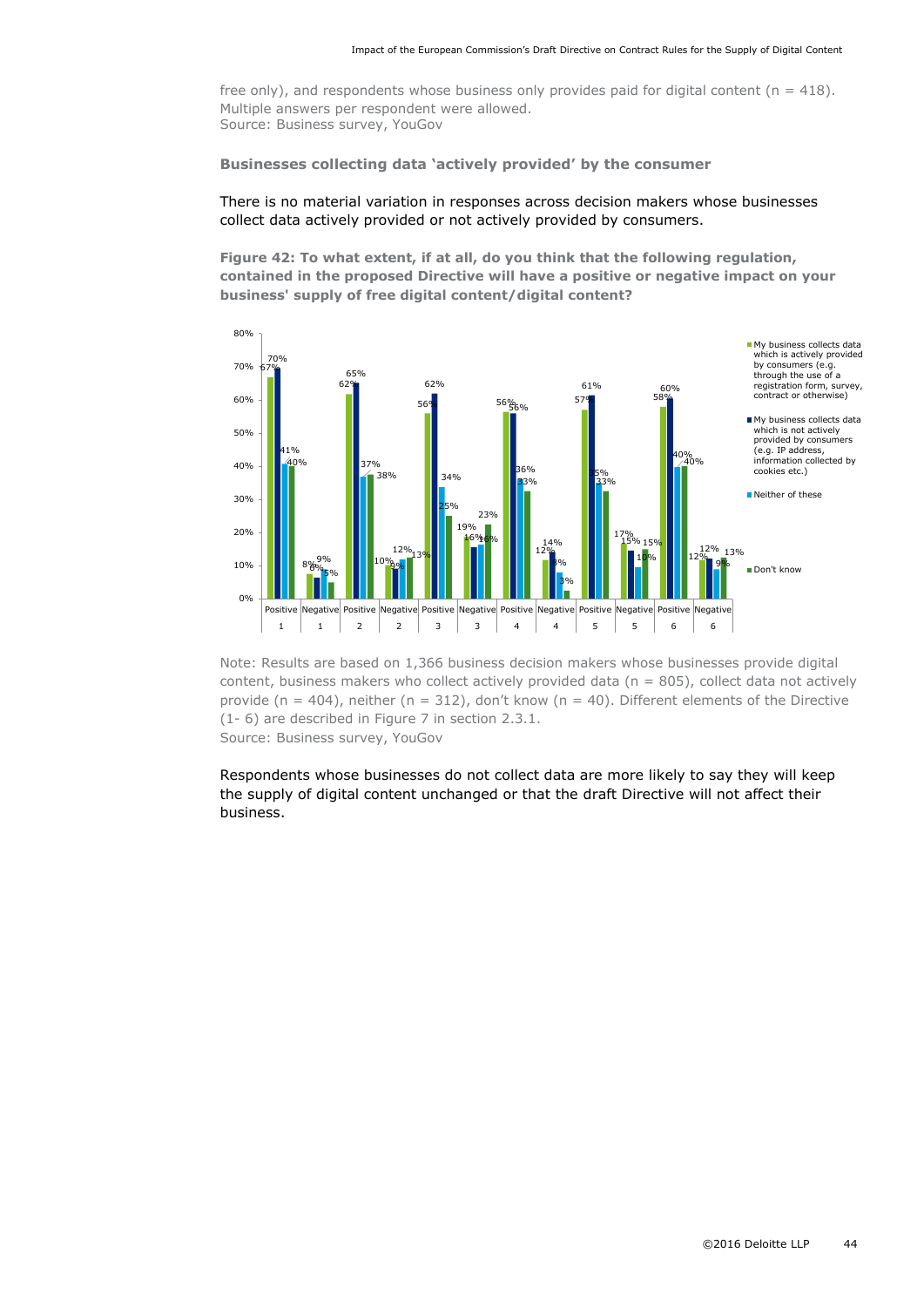**Figure 43: If the regulations contained in the proposed Directive in relation to the supply of digital content are implemented, do you think your business will increase or decrease the amount of free digital content/digital content it supplies, or will it remain unchanged?**



Note: Results are based on 1,366 business decision makers whose businesses provide digital content, business makers who collect actively provided data ( $n = 805$ ), collect data not actively provide (n = 404), neither (n = 312), don't know (n = 40). Source: Business survey, YouGov





Note: Results are based on 1,366 business decision makers whose businesses provide digital content, business makers who collect actively provided data ( $n = 805$ ), collect data not actively provide (n = 404), neither (n = 312), don't know (n = 40). Multiple answers per respondent were allowed.

Source: Business survey, YouGov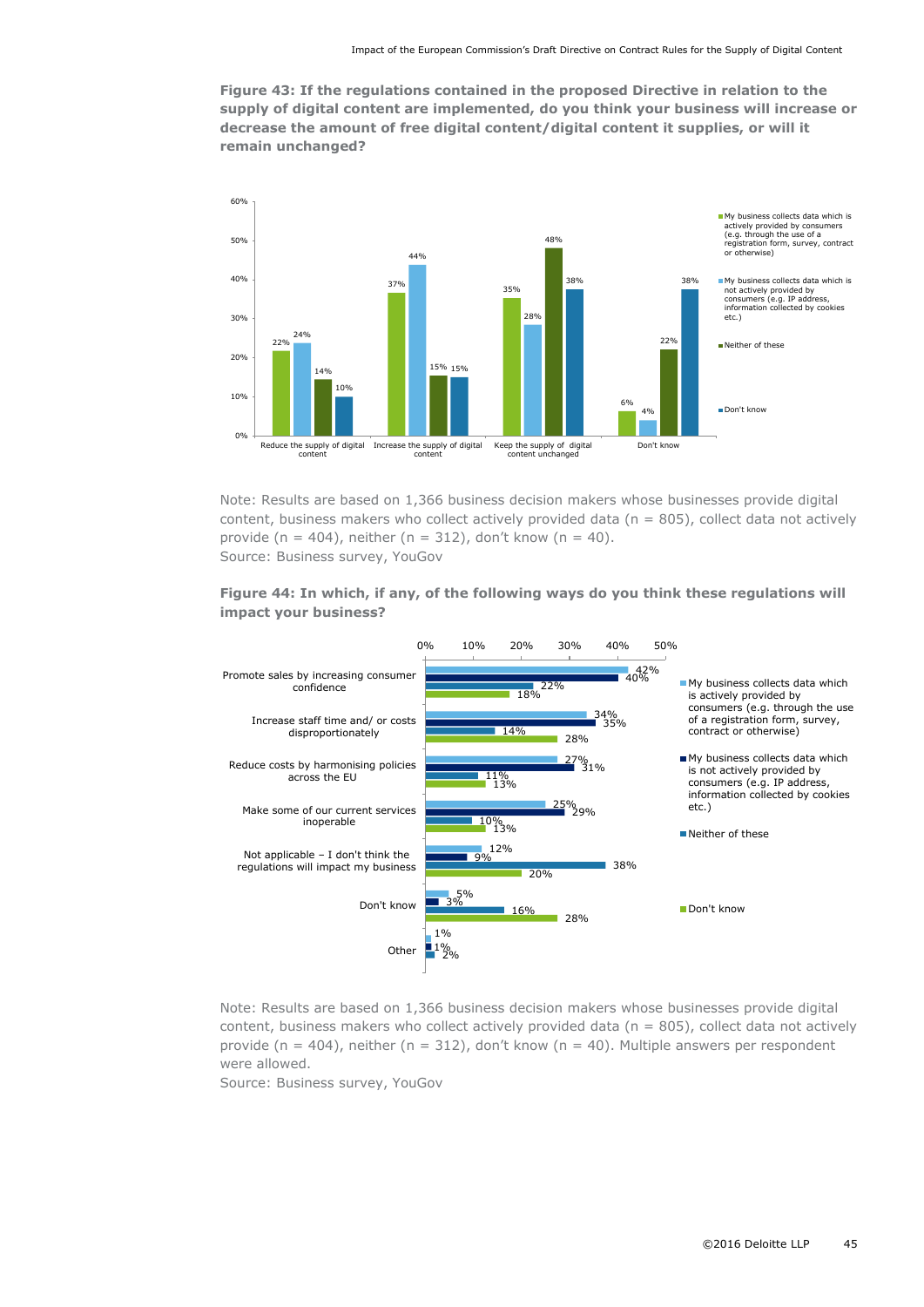**Figure 45: What other actions, if any, do you think your business is likely to take if the regulations contained in the proposed directive in relation to the supply of digital content are implemented?**



Note: Results are based on 1,366 business decision makers whose businesses provide digital content, business makers who collect actively provided data ( $n = 805$ ), collect data not actively provide (n = 404), neither (n = 312), don't know (n = 40). Multiple answers per respondent were allowed.

Source: Business survey, YouGov

#### <span id="page-46-0"></span>**3.2 Consumer survey**

The study surveyed around 6,000 consumers from four European countries: Spain, Germany, France and the UK. Across these countries, the survey aimed to assess how ordinary citizens felt about the digital content that they consume and their relative expectations for remedies and damages should any of their digital content be faulty.

The questionnaire was designed by Deloitte and implemented online by Google Consumer Surveys on behalf of Deloitte. The platform sources respondents

| <b>UK</b> | <b>France</b> | <b>Spain</b> | <b>Germany</b> | <b>Total</b> |
|-----------|---------------|--------------|----------------|--------------|
| 1,544     | 1,522         | 1,502        | 1,513          | 6,081        |

online, with users completing survey questions in exchange for accessing high quality content.<sup>46</sup> This is across a network of premium online news, reference and entertainment cites as well as through the mobile app, Google Opinion Rewards.<sup>47</sup>

The consumer survey results reported in this study are unweighted results.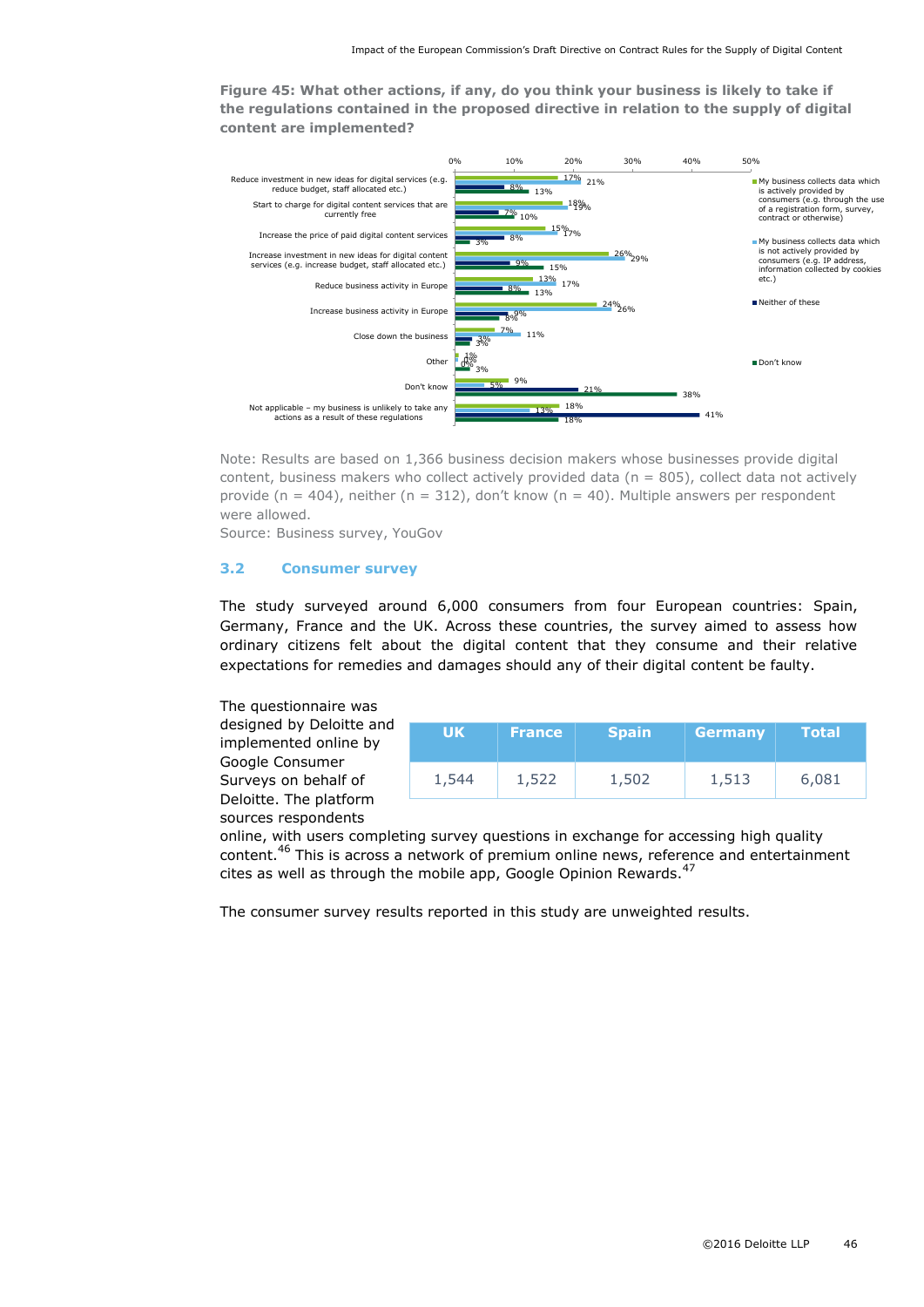## <span id="page-47-0"></span>4 Endnotes

i,

 $2$  The research for this report was conducted prior to the UK referendum on membership of the EU.

 $3$  The Information and Communication service is defined in Information and communication service statistics – NACE Rev.1 (2015). The sector consists of six separate NACE divisions. It does not cover printing or the mass reproduction of recorded media.

<sup>4</sup> Ec.europa.eu. (2016). Information and communication service statistics - NACE Rev. 2 - Statistics Explained. Online Available at: http://ec.europa.eu/eurostat/statisticsexplained/index.php/Information\_and\_communication\_service\_statistics\_- \_NACE\_Rev.\_2#Size\_class\_analysis Accessed 24 May 2016.

<sup>5</sup> Defined as business decision makers from the media and IT & Telecoms sectors.

<sup>6</sup> Play.google.com. (2016). Online Available at: https://play.google.com/store/apps/collection/topgrossing?hl=en\_GB Accessed 20 May 2016.

 $7$  Growthengine.withgoogle.com. (2016). Google is a Growth Engine for Europe. Online Available at: https://growthengine.withgoogle.com/intl/en-eu/voices#card-story/5350406385303552 Accessed 15 Jun. 2016.

<sup>8</sup> RogerVoice. (2016). RogerVoice. [Online] Available at: https://rogervoice.com/ Accessed 20 Jun. 2016.

<sup>9</sup> Alexa.com. (2016). Alexa - Top Sites in United Kingdom. Online Available at: http://www.alexa.com/topsites/countries/GB Accessed 20 May 2016.

 $10$  Alexa.com. (2016). Alexa - Top Sites in Spain. Online Available at: http://www.alexa.com/topsites/countries/ES Accessed 26 May 2016.

<sup>11</sup> Alexa.com. (2016). Alexa - Top Sites in France. Online Available at: http://www.alexa.com/topsites/countries/FR Accessed 26 May 2016.

<sup>12</sup> Alexa.com. (2016). Alexa - Top Sites in Germany. Online Available at: http://www.alexa.com/topsites/countries/DE Accessed 26 May 2016.

<sup>13</sup>European Commission (2015). Provision of two Online consumer surveys as support and evidence base to a commission study: identifying the main cross-border obstacles to the Digital Single Market and where they matter most. Online Available at:

[http://ec.europa.eu/consumers/consumer\\_evidence/market\\_studies/obstacles\\_dsm/docs/21.09\\_dsm](http://ec.europa.eu/consumers/consumer_evidence/market_studies/obstacles_dsm/docs/21.09_dsm_final_report.pdf) final\_report.pdf Accessed 26 May 2016.

 $14$  42% said they would not pay for the content and 39% said they don't know.

<sup>15</sup>Forrester (2011). Can't Pay, Won't Pay: Why Paid Digital Content Isn't Working. Online Available at:

https://www.forrester.com/report/Cant+Pay+Wont+Pay+Why+Paid+Digital+Content+Isnt+Working /-/E-RES58011 Accessed 20 May 2016.

 $16$  Growthengine.withgoogle.com. (2016). Google is a Growth Engine for Europe. Online Available at: https://growthengine.withgoogle.com/intl/en-eu/voices#card-story/5432459453792256 Accessed 26 May 2016.

<sup>17</sup> Itunes, (2016). Online Available at: https://itunes.app le.com/gb/app/edjing-5-dj-turntable-tomix/id493226494?mt=8 Accessed 24 May 2016.

<sup>18</sup> Play.google.com. (2016). Online Available at:

https://play.google.com/store/apps/details?id=com.edjing.edjingdjturntable Accessed 26 May 2016.

 $<sup>1</sup>$  It is not a legal commentary and does not consider the legal implications of any view point.</sup>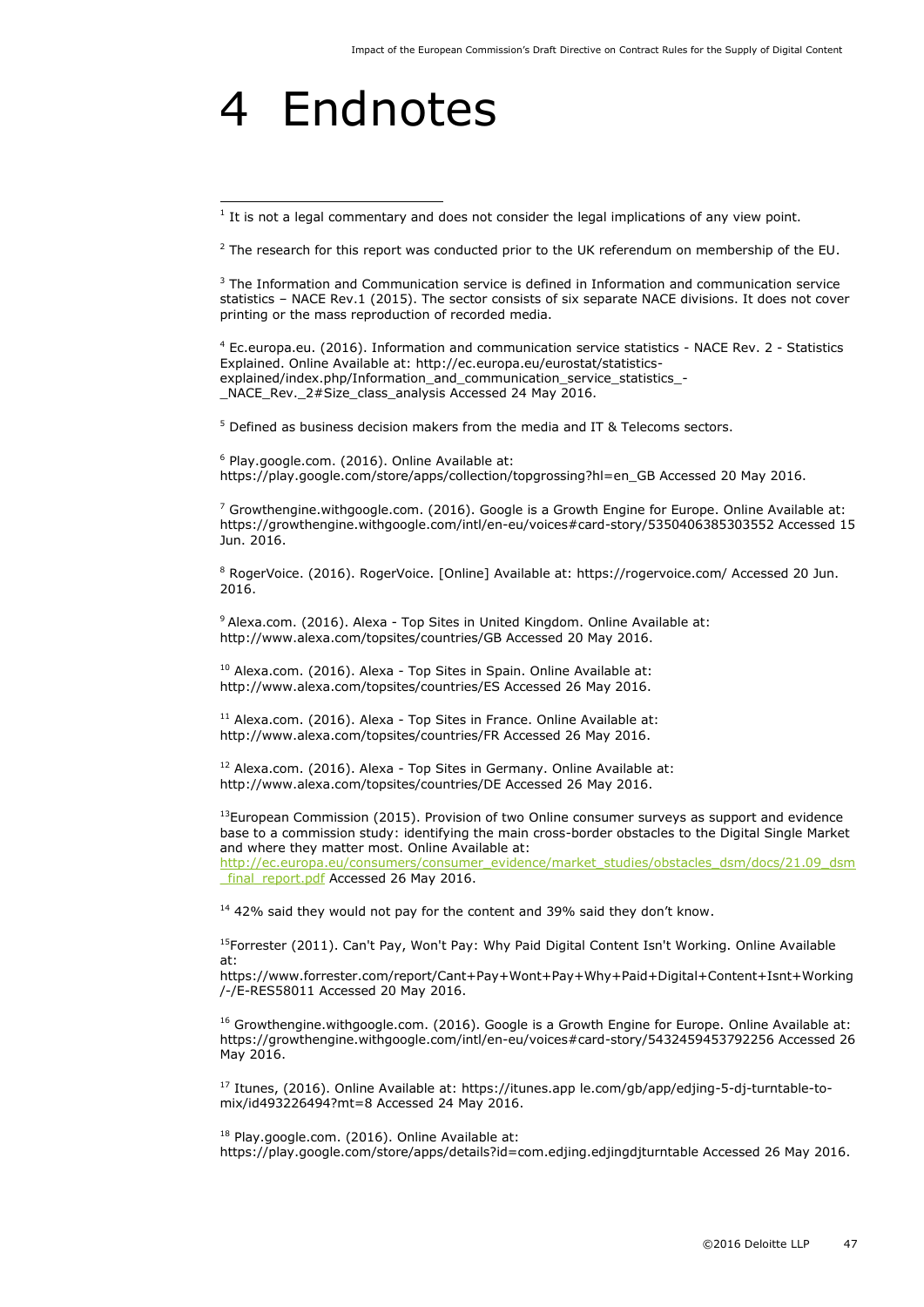<sup>19</sup> Mobile Phones Direct. (2014). App of the Week: Edjing, the world's first DJ app. | Mobile Phones Direct. Online Mobilephonesdirect.co.uk. Available at:

http://www.mobilephonesdirect.co.uk/blog/post/app-of-the-week-edjing-the-worlds-first-dj-app Accessed 24 May 2016.

<sup>20</sup> Mobile Phones Direct. (2014). App of the Week: Edjing, the world's first DJ app. | Mobile Phones Direct. Online Mobilephonesdirect.co.uk. Available at: http://www.mobilephonesdirect.co.uk/blog/post/app-of-the-week-edjing-the-worlds-first-dj-app Accessed 24 May 2016.

<sup>21</sup> Growthengine.withgoogle.com. (2016). Google is a Growth Engine for Europe. Online Available at: https://growthengine.withgoogle.com/intl/en-eu/voices#card-story/4665176565481472 Accessed 26 May 2016.

<sup>22</sup> Forrester (2016). Customer-Obsessed Businesses Need Digital Ecosystems. The CIO Digital Business Transformation Playbook For 2016. Online Available at: [https://www.forrester.com/report/CustomerObsessed+Businesses+Need+Digital+Ecosystems/-/E-](https://www.forrester.com/report/CustomerObsessed+Businesses+Need+Digital+Ecosystems/-/E-RES127761)[RES127761](https://www.forrester.com/report/CustomerObsessed+Businesses+Need+Digital+Ecosystems/-/E-RES127761) Accessed 20 May 2016.

<sup>23</sup> The business survey contacted 3,563 SMEs across different sectors.

-

<sup>24</sup> European Commission (2015). Annual Report on European SMEs 2014-15: SMEs start hiring again.

<sup>25</sup> Petsas et al. (2013). Rise of the Planet of the Apps: A Systematic Study of the Mobile App Ecosystem.

<sup>26</sup> Fast Company. (2015). How Mobile Game Company Seriously Aims To Reverse-Engineer Hollywood. Online Available at: http://www.fastcompany.com/3048380/how-mobile-game-companyseriously-aims-to-reverse-engineer-hollywood Accessed 23 May 2016.

<sup>27</sup> https://growthengine.withgoogle.com/intl/en-eu/voices#card-story/5356495440969728

<sup>28</sup> Growthengine.withgoogle.com. (2016). Google is a Growth Engine for Europe. Online Available at: https://growthengine.withgoogle.com/intl/en-eu/voices#card-story/5411679730925568 Accessed 15 Jun. 2016.

 $29$  Ec.europa.eu. (2016). Information and communication service statistics - NACE Rev. 2 - Statistics Explained. Online Available at: http://ec.europa.eu/eurostat/statisticsexplained/index.php/Information\_and\_communication\_service\_statistics\_-\_NACE\_Rev.\_2#Size\_class\_analysis Accessed 24 May 2016.

<sup>30</sup> Play.google.com. (2016). Online Available at: https://play.google.com/store/apps/collection/topgrossing?hl=en\_GB Accessed 20 May 2016.

 $31$  Isfe.eu. (2016). ISFE report by Deloitte illustrates economic impact of new business models | Interactive Software Federation of Europe. Online Available at: http://www.isfe.eu/aboutisfe/news/isfe-report-deloitte-illustrates-economic-impact-new-business-models Accessed 24 May 2016.

 $32$  Isfe.eu. (2016). ISFE report by Deloitte illustrates economic impact of new business models  $|$ Interactive Software Federation of Europe. Online Available at: http://www.isfe.eu/aboutisfe/news/isfe-report-deloitte-illustrates-economic-impact-new-business-models Accessed 24 May 2016.

<sup>33</sup> Iabeurope.eu. (2016). IAB Europe Report: How Online advertising enables the digital economy of the future | IAB Europe. Online Available at: http://www.iabeurope.eu/research-thoughtleadership/paving-the-way-how-Online-advertising-enables-the-digital-economy-of-the-future/ Accessed 23 May 2016.

<sup>34</sup> Ec.europa.eu. (2016). *The importance of the digital economy - European Commission*. Online Available at: http://ec.europa.eu/growth/sectors/digital-economy/importance/index\_en.htm Accessed 23 May 2016.

<sup>35</sup> European Commission (2015). Economic Study on Consumer Digital Content Products.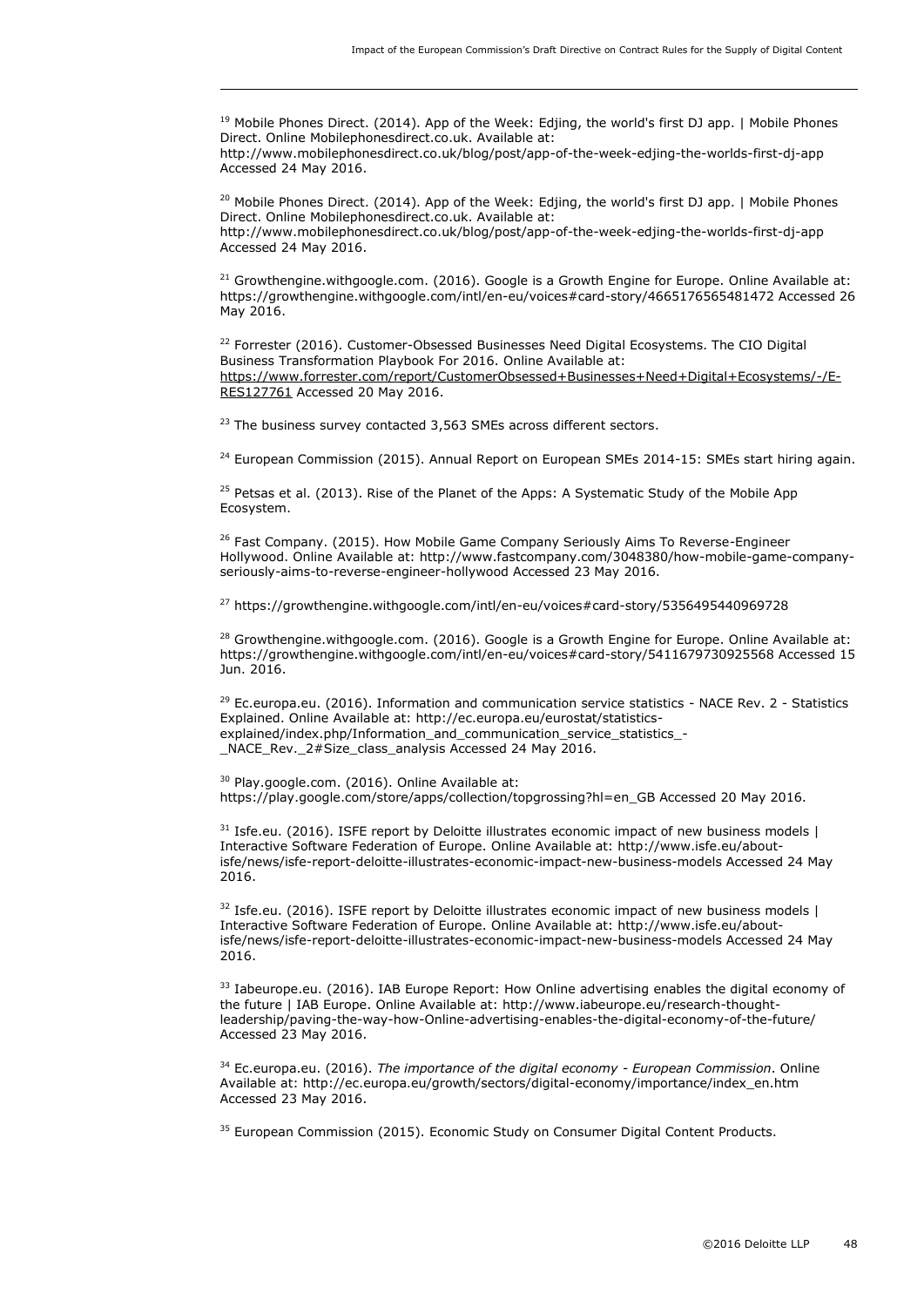<sup>36</sup> European Commission (2015). Provision of two Online consumer surveys as support and evidence base to a commission study: identifying the main cross-border obstacles to the Digital Single Market and where they matter most.

<sup>37</sup> European Commission (2015). Provision of two Online consumer surveys as support and evidence base to a commission study: identifying the main cross-border obstacles to the Digital Single Market and where they matter most.

<sup>38</sup> Based on respondents from Spain, Germany and the UK. The question was misquoted in the survey for France so those respondents are excluded from this result.

<sup>39</sup> The full list of sectors is presented in the appendix. Respondents whose businesses were in the finance (88 respondents) and medical and health services sector (60 respondents) were removed from the results presented in this study, since the draft Directive does not apply to these industries.

<sup>40</sup> The Media sector is defined as media/ marketing/ advertising/ PR&sales.

-

<sup>41</sup> The survey included decision makers from B2C, B2B and B2G businesses. The draft Directive has a provision whereby providers can seek redress from other suppliers in the supply chain. The study did not exclude business decision makers whose businesses were not B2C to understand the broader impacts of the draft Directive on businesses.

 $42$  Article 13, Directive of the European Parliament and of the Council on certain aspects concerning contracts for the supply of digital content.

<sup>43</sup> YouGov: What the world thinks. (2016). YouGov | Business Omnibus. Online Available at: https://yougov.co.uk/find-solutions/omnibus/business/ Accessed 20 May 2016.

44 Boosting media and IT was not possible in Germany, France and Spain.

45 See text of the draft Directive: http://ec.europa.eu/justice/contract/files/directive\_digital\_content.pdf

<sup>46</sup> Support.google.com. (2016). Google Consumer Surveys overview - Consumer Surveys Help. Online Available at:

https://support.google.com/consumersurveys/answer/2372101?hl=en&ref\_topic=6194669 Accessed 20 May 2016.

<sup>47</sup> Support.google.com. (2016). Google Consumer Surveys overview - Consumer Surveys Help. Online Available at:

https://support.google.com/consumersurveys/answer/2372101?hl=en&ref\_topic=6194669 Accessed 20 May 2016.